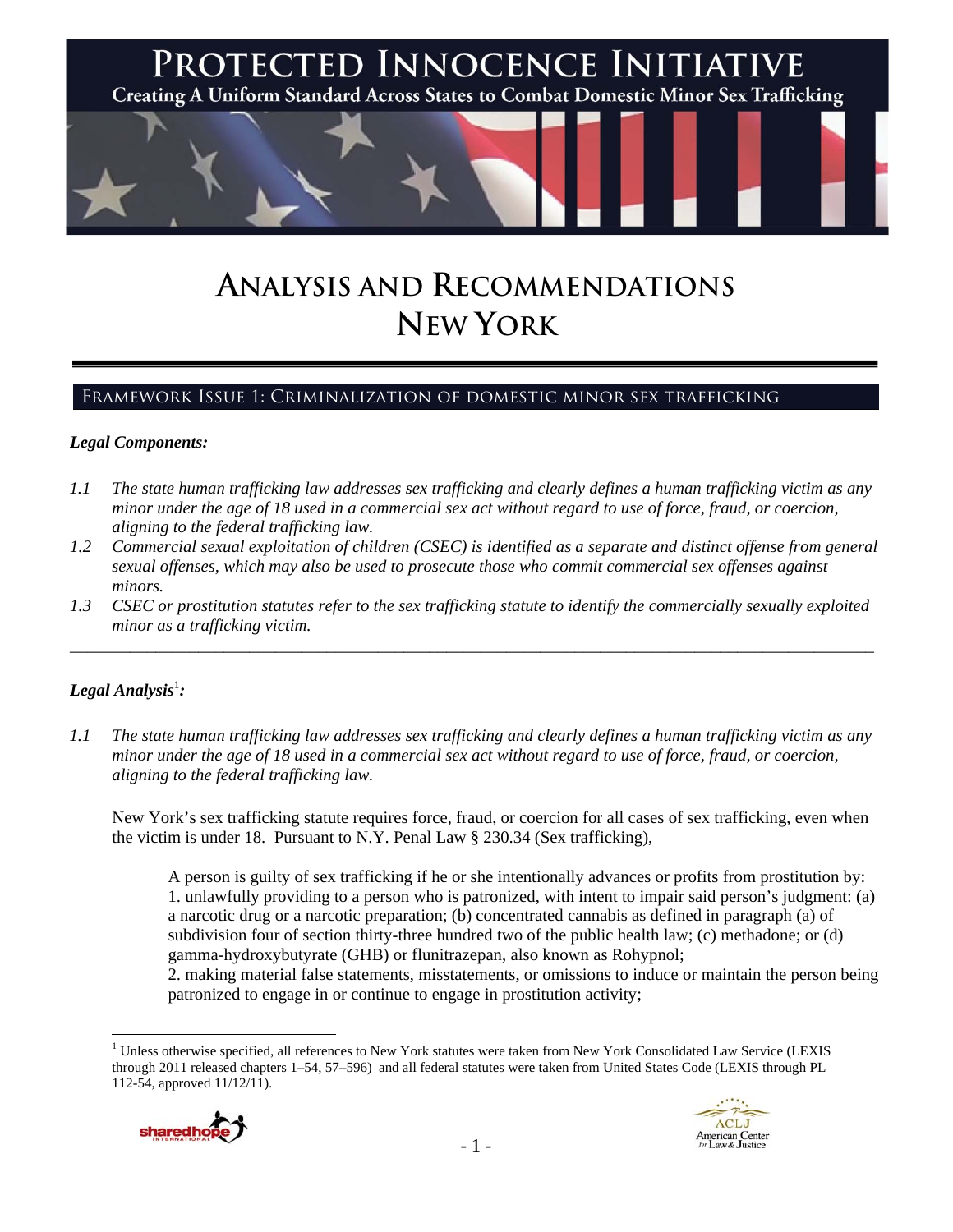3. withholding, destroying, or confiscating any actual or purported passport, immigration document, or any other actual or purported government identification document of another person with intent to impair said person's freedom of movement; . . .

4. requiring that prostitution be performed to retire, repay, or service a real or purported debt; 5. using force or engaging in any scheme, plan or pattern to compel or induce the person being patronized to engage in or continue to engage in prostitution activity by means of instilling a fear in the person being patronized that, if the demand is not complied with, the actor or another will do one or more of the following:

(a) cause physical injury, serious physical injury, or death to a person; or

(b) cause damage to property, other than the property of the actor; or

(c) engage in other conduct constituting a felony or unlawful imprisonment in the second degree in violation of section 135.05 [Sex offenses; lack of consent] of this chapter; or

(d) accuse some person of a crime or cause criminal charges or deportation proceedings to be instituted against some person; . . . or

(e) expose a secret or publicize an asserted fact, whether true or false, tending to subject some person to hatred, contempt or ridicule; or

(f) testify or provide information or withhold testimony or information with respect to another's legal claim or defense; or

(g) use or abuse his or her position as a public servant by performing some act within or related to his or her official duties, or by failing or refusing to perform an official duty, in such manner as to affect some person adversely; or

(h) perform any other act which would not in itself materially benefit the actor but which is calculated to harm the person who is patronized materially with respect to his or her health, safety, or immigration status.

. . . .

A conviction is punishable as a Class B felony by imprisonment of 1–25 years and a possible fine not to exceed the greater of \$5,000 or "double the amount of the defendant's gain<sup>2</sup> from the commission of the crime." N.Y. Penal Law §§ 230.34, 70.00(2)(b), (3)(b), 80.00(1).

- 1.1.1 Recommendation: Amend N.Y. Penal Law § 230.34 (Sex trafficking) to eliminate the requirement to prove a form of force, fraud, or coercion in sex trafficking of minor cases or enact a stand-alone sex trafficking of a child statute that eliminates the requirement to prove force, fraud, or coercion.<sup>3</sup>
- *1.2 Commercial sexual exploitation of children (CSEC) is identified as a separate and distinct offense from general sexual offenses, which may also be used to prosecute those who commit commercial sex offenses against minors.*

The following laws make CSEC a crime in New York:

1. Under N.Y. Penal Law § 230.05 (Patronizing a prostitute in the second degree), "A person is guilty of patronizing a prostitute in the second degree when, being over eighteen years of age, he patronizes a prostitute<sup>4</sup> and the person patronized<sup>5</sup> is less than fourteen years of age." A conviction is punishable

<sup>(</sup>a) Pursuant to a prior understanding, he pays a fee to another person as compensation for such person or a third person having engaged in sexual conduct with him; or





 $\overline{a}$ <sup>2</sup> N.Y. Penal Law § 80.00(2) defines "gain" as "the amount of money or the value of property derived from the commission of the crime, less the amount of money or the value of property returned to the victim of the crime or seized by or surrendered to lawful authority prior to the time sentence is imposed."

<sup>&</sup>lt;sup>3</sup> Subsequent recommendations in this report are predicated upon the recommendations contained in Section 1.1 being previously or simultaneously implemented.<br><sup>4</sup> Under N.Y. Penal Law § 230.02(1) (Patronizing a prostitute; definitions),

A person patronizes a prostitute when: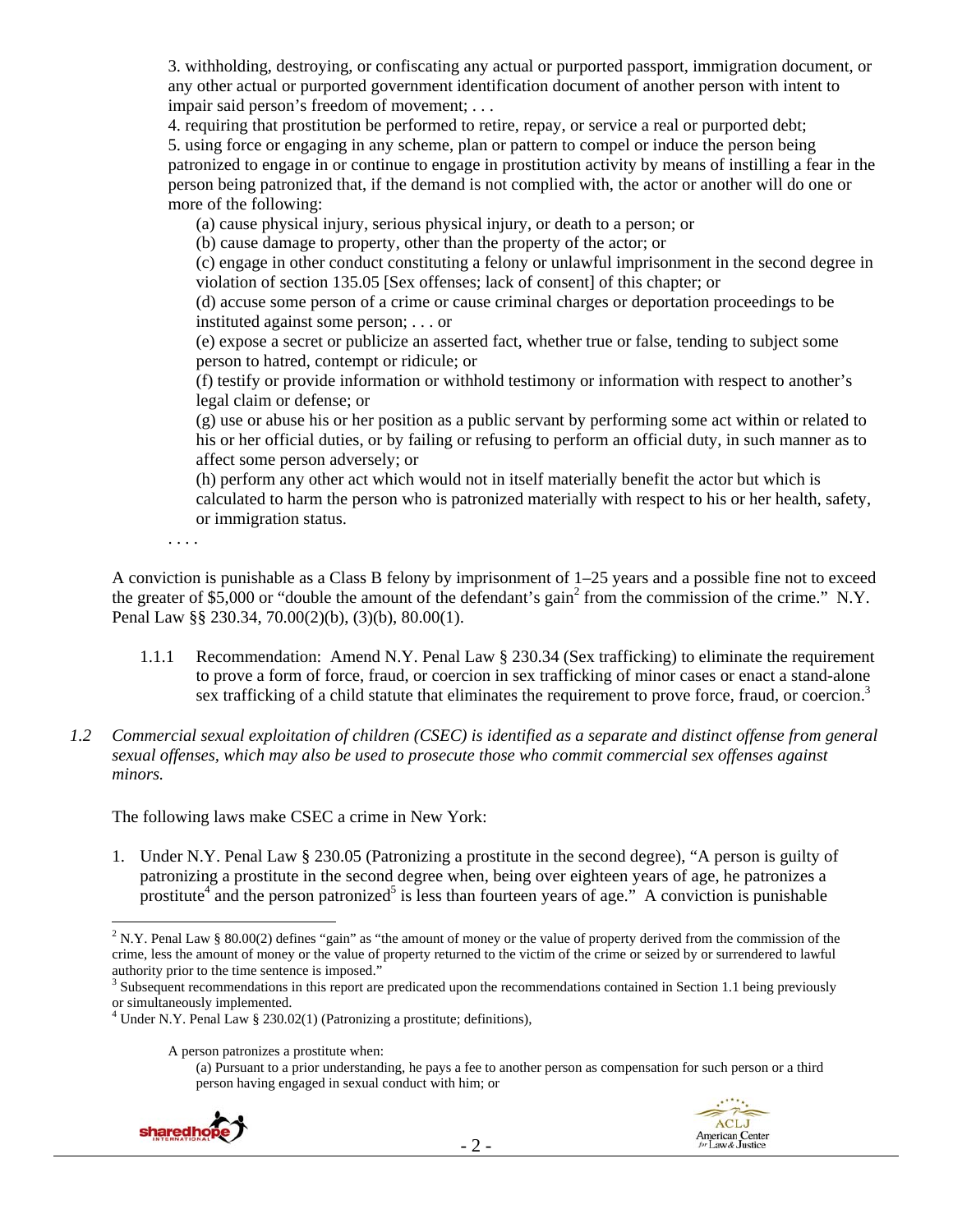as a Class E felony, punishable by imprisonment not to exceed 4 years and a possible fine not to exceed the greater of \$5,000 or "double the amount of the defendant's gain from the commission of the crime." N.Y. Penal Law §§ 230.05, 70.00(2)(e), (3)(b), (4), 80.00(1).

- 2. N.Y. Penal Law § 230.06 (Patronizing a prostitute in the first degree) states, "A person is guilty of patronizing a prostitute in the first degree when he patronizes a prostitute and the person patronized is less than eleven years of age." A conviction is punishable as a Class D felony sex offense<sup>6</sup> by imprisonment of 2–7 years and a possible fine not to exceed the greater of \$5,000 or "double the amount of the defendant's gain from the commission of the crime."<sup>7</sup> N.Y. Penal Law §§ 230.06, 70.80(1)(a),  $(4)(a)(iii)$ ,  $80.00(1)$ .
- 3. N.Y. Penal Law § 230.25(2) (Promoting prostitution in the third degree) states, "A person is guilty of promoting prostitution in the third degree when he knowingly: ... 2. Advances<sup>9</sup> or profits<sup>10</sup> from prostitution of a person less than nineteen years old." A conviction is punishable as a Class D felony by imprisonment not to exceed 7 years and a possible fine not to exceed the greater of \$5,000 or "double the amount of the defendant's gain from the commission of the crime." N.Y. Penal Law §§ 230.25, 70.00(2)(d), (3)(b), (4), 80.00(1).
- 4. Pursuant to N.Y. Penal Law § 230.30(2) (Promoting prostitution in the second degree), "A person is guilty of promoting prostitution in the second degree if he knowingly: . . . 2. Advances or profits from prostitution of a person less than sixteen years old." A conviction is punishable as a Class C felony by imprisonment of 1–15 years and a possible fine not to exceed the greater of \$5,000 or "double the amount of the defendant's gain from the commission of the crime." N.Y. Penal Law  $\S$ § 230.30, 70.00(2)(c), (3)(b), 80.00(1). If the offender commits this crime "for the purpose, in whole or substantial part, of his or her own direct sexual gratification," then the offense is sexually motivated, and a conviction is punishable as a Class C felony sex offense by imprisonment of 3.5–15 years and a possible fine not to exceed the greater of \$5,000 or "double

<sup>&</sup>lt;sup>10</sup> Someone "profits from prostitution," pursuant to N.Y. Penal Law § 230.15(2), "when, acting other than as a prostitute receiving compensation for personally rendered prostitution services, he accepts or receives money or other property pursuant to an agreement or understanding with any person whereby he participates or is to participate in the proceeds of prostitution activity."





 <sup>(</sup>b) He pays or agrees to pay a fee to another person pursuant to an understanding that in return therefor such person or a third person will engage in sexual conduct with him; or

<sup>(</sup>c) He solicits or requests another person to engage in sexual conduct with him in return for a fee. 5

<sup>&</sup>lt;sup>5</sup> "Person who is patronized" is defined in N.Y. Penal Law  $\S$  230.02(2) as "the person with whom the defendant engaged in sexual conduct or was to have engaged in sexual conduct pursuant to the understanding, or the person who was solicited or requested by the defendant to engage in sexual conduct."

<sup>&</sup>lt;sup>6</sup> "Felony sex offense" is defined in N.Y. Penal Law § 70.80(1)(a) as "a conviction of any felony defined in article one hundred thirty of this chapter, including a sexually motivated felony, or patronizing a prostitute in the first degree as defined in section 230.06 of this chapter, incest in the second degree as defined in section 255.26 of this chapter, or incest in the first degree as defined in section 255.27 of this chapter, or a felony attempt or conspiracy to commit any of the above."

<sup>&</sup>lt;sup>7</sup> Pursuant to N.Y. Penal Law § 70.80(4)(c), "If the court, having regard to the nature and circumstances of the crime and to the history and character of the defendant, is of the opinion that a sentence of imprisonment is necessary but that it would be unduly harsh to impose a determinate sentence upon a person convicted of a class D or class E felony sex offense, the court may impose a definite sentence of imprisonment and fix a term of one year or less."

 $8$  A "predicate felony sex offender" faces certain penalty enhancements under N.Y. Penal Law § 70.80(5). Subsection (5)(a) clarifies that the penalty enhancements "apply to a predicate felony sex offender who stands convicted of a non-violent felony sex offense and who was previously convicted of one or more felonies." *See supra* note 6 for the definition of "felony sex offense." N.Y. Penal Law §70.80(5). Subsection (8) states, "Whenever a juvenile offender stands convicted of a felony sex offense, he or she must be sentenced pursuant to the provisions of sections 60.10 [Authorized disposition; juvenile offender] and 70.05 [Sentence of imprisonment for juvenile offender] of this chapter." N.Y. Penal Law § 70.80(8).

<sup>&</sup>lt;sup>9</sup> Someone "advances prostitution," pursuant to N.Y. Penal Law  $\S$  230.15(1) (Promoting prostitution; definitions of terms), "when, acting other than as a prostitute or as a patron thereof, he knowingly causes or aids a person to commit or engage in prostitution, procures or solicits patrons for prostitution, provides persons or premises for prostitution purposes, operates or assists in the operation of a house of prostitution or a prostitution enterprise, or engages in any other conduct designed to institute, aid or facilitate an act or enterprise of prostitution."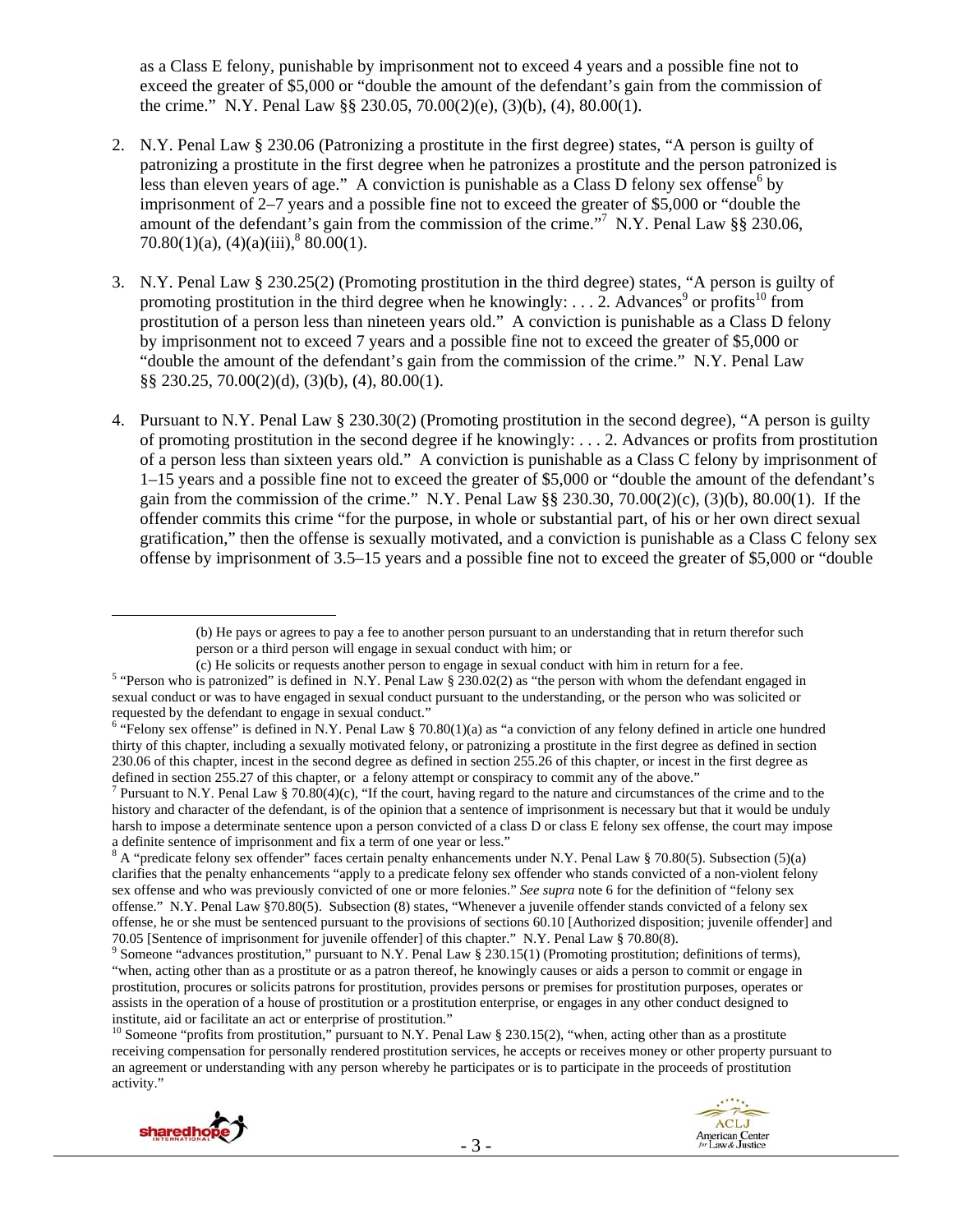the amount of the defendant's gain from the commission of the crime." N.Y. Penal Law §§ 130.91(1), 70.80(1)(a), (4)(a)(ii), 80.00(1).

- 5. Pursuant to N.Y. Penal Law § 230.32 (Promoting prostitution in the first degree), "A person is guilty of promoting prostitution in the first degree when he knowingly advances or profits from prostitution of a person less than eleven years old." A conviction is punishable as a Class B felony by imprisonment of 1–25 years and a possible fine not to exceed the greater of \$5,000 or "double the amount of the defendant's gain from the commission of the crime." N.Y. Penal Law §§ 230.32, 70.00(2)(b), (3)(b), 80.00(1). If the offender commits this crime "for the purpose, in whole or substantial part, of his or her own direct sexual gratification," then the offense is sexually motivated, and a conviction is punishable as a Class B felony sex offense by imprisonment of 5–25 years and a possible fine not to exceed the greater of \$5,000 or "double the amount of the defendant's gain from the commission of the crime." N.Y. Penal Law  $\S$ § 130.91(1), 70.80(1)(a), (4)(a)(i), 80.00(1).
- 6. Pursuant to N.Y. Penal Law § 230.33 (Compelling prostitution), "A person is guilty of compelling prostitution when, being twenty-one years of age or older, he or she knowingly advances prostitution by compelling a person less than sixteen years old, by force or intimidation, to engage in prostitution." A conviction is punishable as a Class B felony by imprisonment of 1–25 years and a possible fine not to exceed the greater of \$5,000 or "double the amount of the defendant's gain from the commission of the crime." N.Y. Penal Law  $\S$  230.33, 70.00(2)(b), (3)(b), 80.00(1). If the offender commits this crime "for the purpose, in whole or substantial part, of his or her own direct sexual gratification," then the offense is sexually motivated, and a conviction is punishable as a Class B felony sex offense by imprisonment of 5–25 years and a possible fine not to exceed the greater of \$5,000 or "double the amount of the defendant's gain from the commission of the crime." N.Y. Penal Law §§ 130.91(1), 70.80(1)(a), (4)(a)(i), 80.00(1).
- 7. Pursuant to N.Y. Penal Law § 263.05 (Use of a child in a sexual performance),

A person is guilty of the use of a child in a sexual performance<sup>11</sup> if knowing the character and content thereof he employs, authorizes or induces a child less than seventeen years of age to engage in a sexual performance or being a parent, legal guardian or custodian of such child, he consents to the participation by such child in a sexual performance.

A conviction is punishable as a Class C felony by imprisonment of 1–15 years and a possible fine not to exceed the greater of \$5,000 or "double the amount of the defendant's gain from the commission of the crime." N.Y. Penal Law  $\S$  263.05, 70.00(2)(c), (3)(b), 80.00(1). If the offender commits this crime "for the purpose, in whole or substantial part, of his or her own direct sexual gratification," then the offense is sexually motivated, and a conviction is punishable as a Class C felony sex offense by imprisonment of 3.5– 15 years and a possible fine not to exceed the greater of \$5,000 or "double the amount of the defendant's gain from the commission of the crime." N.Y. Penal Law §§ 130.91(1), 70.80(1)(a), (4)(a)(ii), 80.00(1).

8. Pursuant to N.Y. Penal Law § 120.70 (Luring a child), "A person is guilty of luring a child when he or she lures a child<sup>12</sup> into a motor vehicle, aircraft, watercraft, isolated area, building, or part thereof, for the purpose of committing against such child" any violation of, among other things, N.Y. Penal Law § 230.30 (Promoting prostitution in the second degree), § 230.33 (Compelling prostitution), § 230.34 (Sex

<sup>&</sup>lt;sup>12</sup> "Child" is defined in N.Y. Penal Law  $\S$  120.70(1) as "a person less than seventeen years of age."





 $\overline{a}$ <sup>11</sup> "Sexual performance" is defined in N.Y. Penal Law § 263.00(1) (Definitions) as "any performance or part thereof which, for purposes of section 263.16 [Possessing a sexual performance by a child] of this article, includes sexual conduct by a child less than sixteen years of age or, for purposes of section 263.05 or 263.15 [Promoting a sexual performance by a child] of this article, includes sexual conduct by a child less than seventeen years of age." "Sexual conduct" is defined in N.Y. Penal Law § 263.00(3) as "actual or simulated sexual intercourse, oral sexual conduct, anal sexual conduct, sexual bestiality, masturbation, sadomasochistic abuse, or lewd exhibition of the genitals." Finally, "performance" is defined in N.Y. Penal Law § 263.00(4) as "any play, motion picture, photograph or dance. Performance also means any other visual representation exhibited before an audience."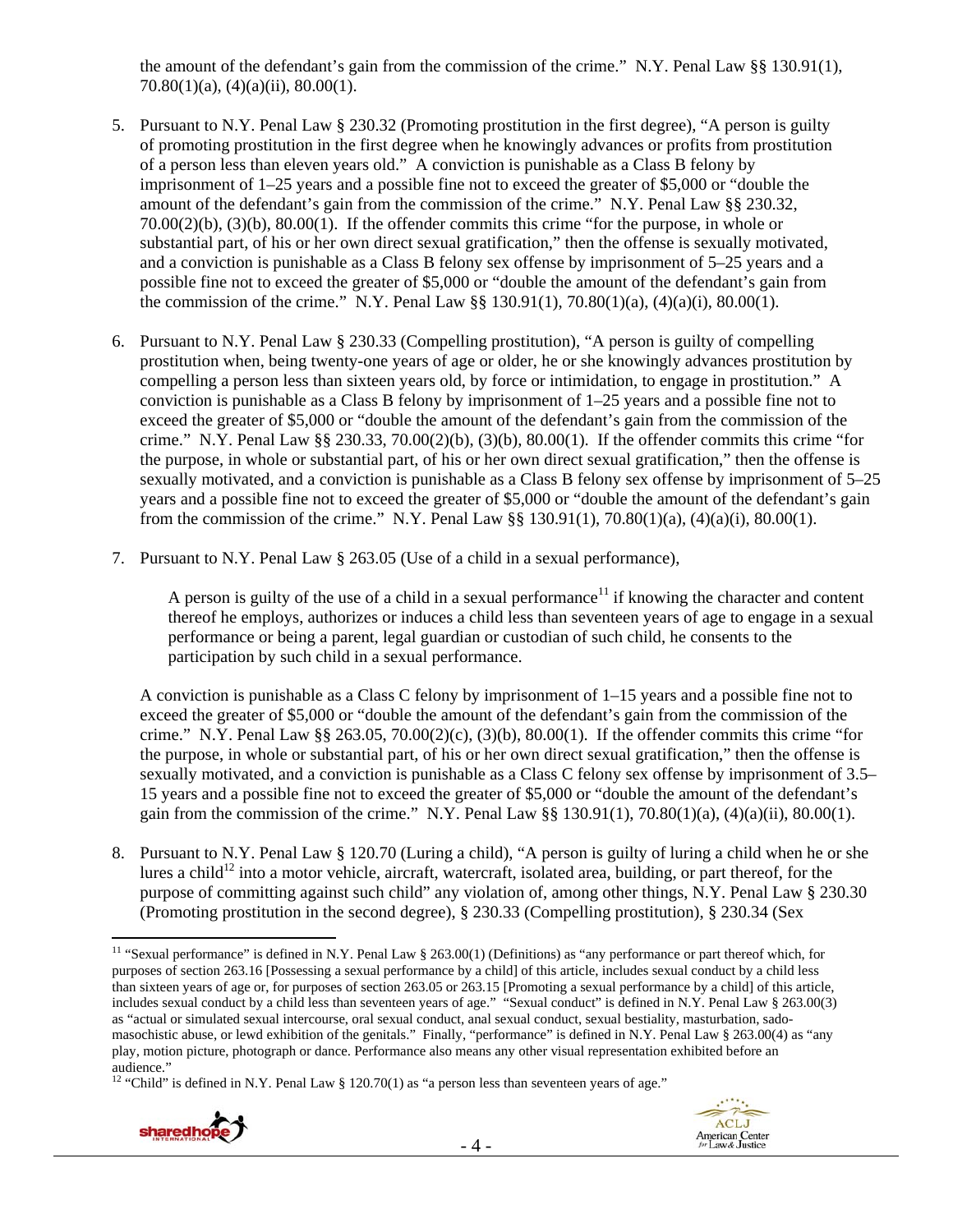trafficking), § 263.05 (Use of a child in a sexual performance), § 263.10 (Promoting an obscene sexual performance by a child), § 263.15 (Promoting a sexual performance by a child), or any of the sexual offense laws that are felonies listed in Article 130. A conviction, when the underlying offense would have been a Class A or B felony, is punishable as a Class C or D felony by either imprisonment of 1–15 years or imprisonment not to exceed 7 years and a possible fine not to exceed the greater of \$5,000 or "double the amount of the defendant's gain from the commission of the crime." N.Y. Penal Law §§ 120.70(2),  $70.00(2)(c)$ , (d), (3)(b), (4), 80.00(1). Otherwise, a conviction is punishable as a Class E felony by imprisonment not to exceed 4 years and a possible fine not to exceed the greater of \$5,000 or "double the amount of the defendant's gain from the commission of the crime." N.Y. Penal Law §§ 120.70(2),  $70.00(2)(e)$ ,  $(3)(b)$ ,  $(4)$ ,  $80.00(1)$ .

The following sexual offenses could also apply to cases of commercial sexual exploitation:

- 1. Pursuant to N.Y. Penal Law § 130.25(2) (Rape in the third degree), "A person is guilty of rape in the third degree when: . . . 2. Being twenty-one years old or more, he or she engages in sexual intercourse with another person less than seventeen years old." A conviction is punishable as a Class E felony sex offense<sup>13</sup> by imprisonment of 1.5–4 years and a possible fine not to exceed the greater of \$5,000 or "double the amount of the defendant's gain from the commission of the crime." N.Y. Penal Law §§ 130.25, 70.80(1)(a), (4)(iv), 80.00(1).
- 2. Under N.Y. Penal Law § 130.30(1) (Rape in the second degree), "A person is guilty of rape in the second degree when: . . . being eighteen years old or more, he or she engages in sexual intercourse with another person less than fifteen years old," but it is an affirmative defense if the offender was less than four years older than the victim. A conviction is punishable as a Class D felony sex offense<sup>14</sup> by imprisonment of 2–7 years and a possible fine not to exceed the greater of \$5,000 or "double the amount of the defendant's gain from the commission of the crime." N.Y. Penal Law §§ 130.30, 70.80(1)(a), (4)(a)(iii), 80.00(1).
- 3. Pursuant to N.Y. Penal Law § 130.35(3), (4) (Rape in the first degree), "A person is guilty of rape in the first degree when he or she engages in sexual intercourse with another person: . . . 3. Who is less than eleven years old; or 4. Who is less than thirteen years old and the actor is eighteen years old or more." A conviction is punishable as a Class B felony sex offense by imprisonment of 5–25 years and a possible fine not to exceed the greater of \$5,000 or "double the amount of the defendant's gain from the commission of the crime." N.Y. Penal Law  $\S$ § 130.35, 70.80(1)(a), (4)(a)(i), 80.00(1).
- 4. Pursuant to N.Y. Penal Law § 130.40(2) (Criminal sexual act in the third degree), "A person is guilty of criminal sexual act in the third degree when: . . . 2. Being twenty-one years old or more, he or she engages in oral sexual conduct or anal sexual conduct with a person less than seventeen years old." A conviction is punishable as a Class E felony sex offense<sup>15</sup> by imprisonment of 1.5–4 years and a possible fine not to exceed the greater of \$5,000 or "double the amount of the defendant's gain from the commission of the crime." N.Y. Penal Law §§ 130.40, 70.80(1)(a), (4)(a)(iv), 80.00(1).
- 5. Pursuant to N.Y. Penal Law § 130.45(1) (Criminal sexual act in the second degree), "A person is guilty of criminal sexual act in the second degree when: 1. being eighteen years old or more, he or she engages in oral sexual conduct or anal sexual conduct with another person less than fifteen years old," but it is an affirmative defense if the offender was less than four years older than the victim. A conviction is punishable as a Class D felony sex offense<sup>16</sup> by imprisonment of 2–7 years and a





<sup>&</sup>lt;sup>13</sup> See supra note 6.

<sup>&</sup>lt;sup>14</sup> *See supra* note 6.<br><sup>15</sup> *See supra* note 6.<br><sup>16</sup> *See supra* note 6.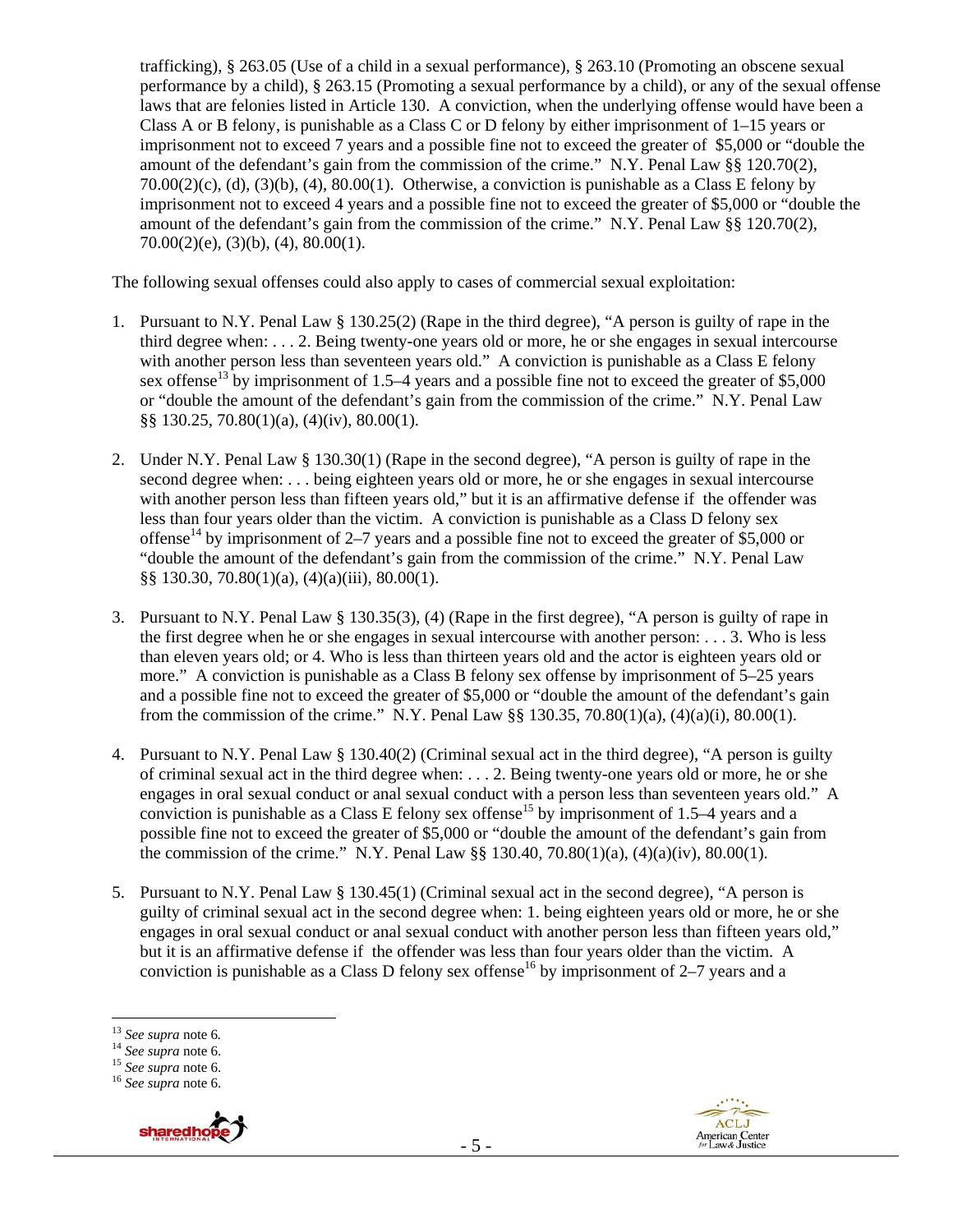possible fine not to exceed the greater of \$5,000 or "double the amount of the defendant's gain from the commission of the crime." N.Y. Penal Law §§ 130.45, 70.80(1)(a), (4)(a)(iii), 80.00(1).

6. Pursuant to N.Y. Penal Law § 130.50 (Criminal sexual act in the first degree),

A person is guilty of criminal sexual act in the first degree when he or she engages in oral sexual conduct or anal sexual conduct with another person:

- . . . 3. Who is less than eleven years old; or
- 4. Who is less than thirteen years old and the actor is eighteen years old or more.

A conviction is punishable as a Class B felony sex offense by imprisonment of 5–25 years and a possible fine not to exceed the greater of \$5,000 or "double the amount of the defendant's gain from the commission of the crime." N.Y. Penal Law §§ 130.50, 70.80(1)(a), (4)(a)(i), 80.00(1).

*1.3 CSEC or prostitution statutes refer to the sex trafficking statute to identify the commercially sexually exploited minor as a trafficking victim.* 

New York's CSEC statutes do not refer to the sex trafficking statute.

1.3.1 Recommendation: Amend N.Y. Penal Law § 230.34 (Sex trafficking), the prostitution offenses in Article 230 in which the victim is a minor, and N.Y. Penal Law § 120.70 (Luring a child) to clarify the status of a sexually exploited minor as a victim of sex trafficking.



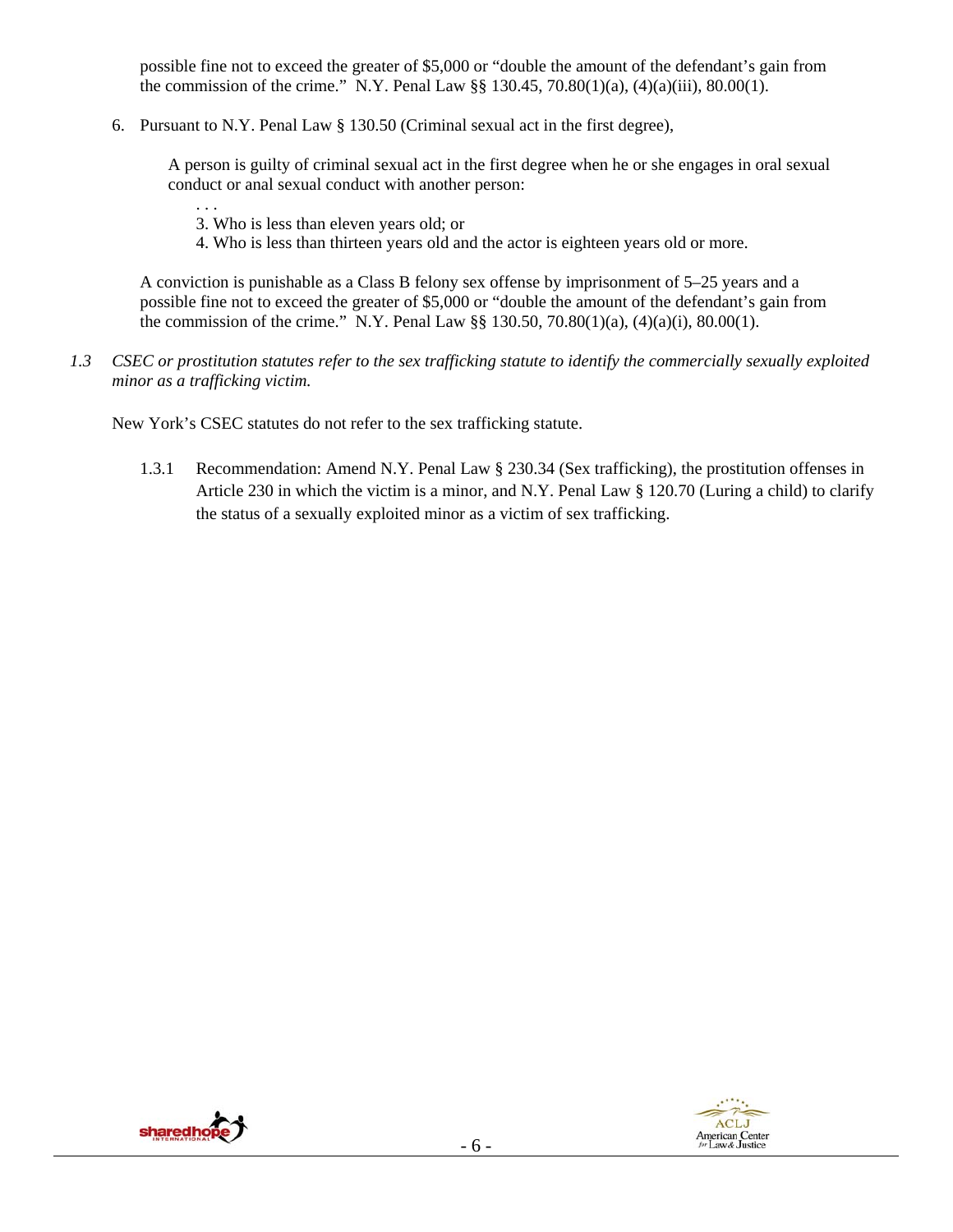# Framework Issue 2: Criminal provisions for demand

#### *Legal Components:*

- *2.1 The state sex trafficking law can be applied to the buyers of commercial sex acts with a victim of domestic minor sex trafficking.*
- *2.2 Buyers of commercial sex acts with a minor can be prosecuted under CSEC laws.*
- *2.3 Solicitation laws differentiate buying sex acts with an adult and buying sex acts with a minor under 18.*
- *2.4 Penalties for buyers of commercial sex acts with minors are as high as federal penalties.*
- *2.5 Using the Internet to lure, entice, or purchase, or attempt to lure, entice, or purchase commercial sex acts with a minor is a separate crime or results in an enhanced penalty for buyers.*
- *2.6 No age mistake defense is permitted for a buyer of commercial sex acts with any minor under 18.*
- *2.7 Base penalties for buying sex acts with a minor are sufficiently high for all minors under 18 and not reduced for older minors.*
- *2.8 Financial penalties for buyers of commercial sex acts with minors are sufficiently high to make it difficult for buyers to hide the crime.*
- *2.9 Buying and possessing child pornography carries penalties as high as similar federal offenses.*
- *2.10 Convicted buyers of commercial sex acts with minors and child pornography are required to register as sex offenders.*

\_\_\_\_\_\_\_\_\_\_\_\_\_\_\_\_\_\_\_\_\_\_\_\_\_\_\_\_\_\_\_\_\_\_\_\_\_\_\_\_\_\_\_\_\_\_\_\_\_\_\_\_\_\_\_\_\_\_\_\_\_\_\_\_\_\_\_\_\_\_\_\_\_\_\_\_\_\_\_\_\_\_\_\_\_\_\_\_\_\_\_\_\_\_

## *Legal Analysis:*

*2.1 The state sex trafficking law can be applied to the buyers of commercial sex acts with a victim of domestic minor sex trafficking.* 

N.Y. Penal Law § 230.34 (Sex trafficking) does not apply to buyers. N.Y. Penal Law § 230.34 only applies to one who "intentionally advances or profits from prostitution."

- 2.1.1 Recommendation: Amend N.Y. Penal Law § 230.34 (Sex trafficking) to make the statute clearly applicable to buyers of commercial sex acts induced through trafficking.
- *2.2 Buyers of commercial sex acts with a minor can be prosecuted under CSEC laws.*

New York's solicitation statutes do distinguish between buying sex with an adult and buying sex with minors under 14. N.Y. Penal Law § 230.05 (Patronizing a prostitute in the second degree) states in part, "A person is guilty of patronizing a prostitute in the second degree when, being over eighteen years of age, he patronizes a prostitute and the person patronized is less than fourteen years of age." Similarly, N.Y. Penal Law § 230.06 (Patronizing a prostitute in the first degree) states in part, "A person is guilty of patronizing a prostitute in the first degree when he patronizes a prostitute and the person patronized is less than eleven years of age."

However, N.Y. Penal Law § 230.05 and § 230.06 do not apply to minors aged 14–18. Therefore, buyers of sex with these minors could only be prosecuted under N.Y. Penal Law § 230.04 (Patronizing a prostitute in the third degree), which states in part, "A person is guilty of patronizing a prostitute in the third degree when he or she patronizes a prostitute."



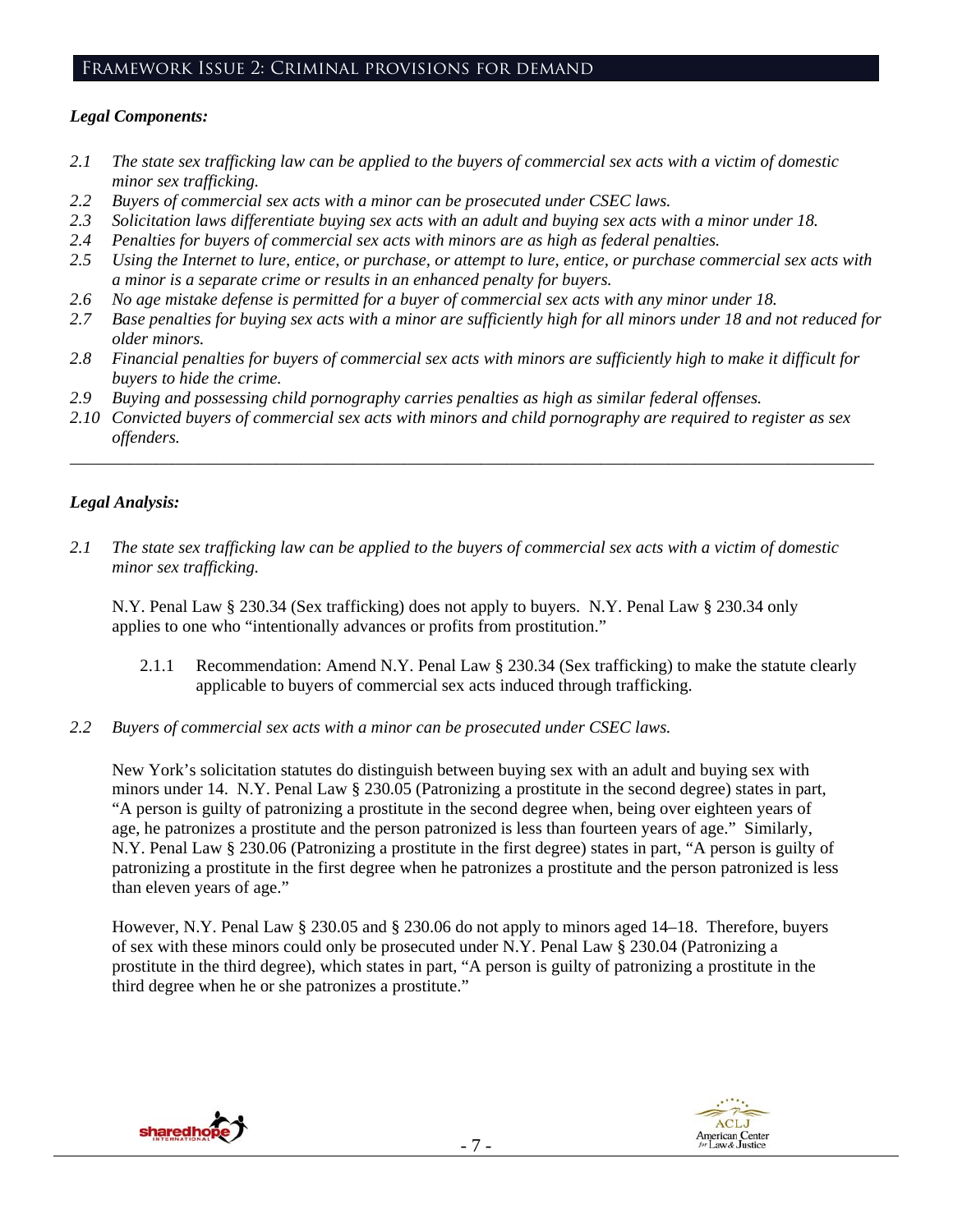# *2.3 Solicitation laws differentiate buying sex acts with an adult and buying sex acts with a minor under 18.*

New York's solicitation laws differentiate between buying sex with an adult and buying sex with a minor under the age of 14. A conviction for patronizing a prostitute is generally punishable as a Class A misdemeanor by imprisonment up to 1 year and a possible fine not to exceed \$1,000. N.Y. Penal Law §§ 230.04, 70.15(1), 80.05(1). If the offender is older than 18 years of age and the victim is a minor under the age of 14, however, patronizing a prostitute is punishable as a Class E felony by imprisonment up to 4 years, and if the victim is under the age of 11, it is punishable as a Class D felony sex offense by imprisonment for 2–7 years, both with a possible fine not to exceed the greater of \$5,000 or "double the amount of the defendant's gain from the commission of the crime."<sup>17</sup> N.Y. Penal Law §§ 230.05, 230.06, 70.80(1)(a), (4)(a)(iii), 70.00(2)(e), (3)(b), (4), 80.00(1). New York's solicitation laws do not, however, differentiate between buying sex with minors aged 14 or older and adults.

2.3.1 Recommendation: Amend N.Y. Penal Law § 230.05 (Patronizing a prostitute in the second degree) to raise the age from under 14 to under 18, making the crime of buying sex with any minor victim distinct from the crime of buying sex with an adult.

## *2.4 Penalties for buyers of commercial sex acts with minors are as high as federal penalties.*

A conviction under N.Y. Penal Law § 230.06 (Patronizing a prostitute in the first degree), which applies when the victim is under 11, is punishable as a Class D felony sex offense by imprisonment of 2–7 years and a possible fine not to exceed the greater of \$5,000 or "double the amount of the defendant's gain from the commission of the crime."<sup>18</sup> N.Y. Penal Law §§ 230.06, 70.80(1)(a), (4)(a)(iii), 80.00(1). A conviction under N.Y. Penal Law § 230.05 (Patronizing a prostitute in the second degree), which applies when the offender is over 18 and the victim is under 14, is punishable as a Class E felony punishable by imprisonment up to 4 years and a possible fine not to exceed the greater of \$5,000 or "double the amount of the defendant's gain from the commission of the crime." N.Y. Penal Law  $\S$  230.05, 70.00(2)(e), (3)(b), (4), 80.00(1). A convicted offender of patronizing a prostitute in the first or second degree is also subject to a possible fine not to exceed the greater of \$5,000 or "double the amount of the defendant's gain for commission of the felony from the commission of the crime." N.Y. Penal Law §§ 230.05, 230.06, 80.00(1).

A conviction under N.Y. Penal Law § 230.04 (Patronizing a prostitute in the third degree), which applies when the victim is 14 or older, is punishable as a Class A misdemeanor by up to 1 year imprisonment and a possible fine not to exceed \$1,000. N.Y. Penal Law §§ 230.04, 70.15(1), 80.05(1).

Several sexual offense laws could also be used to prosecute certain buyers of commercial sex acts with minors, but they do not specifically criminalize the commercial sexual exploitation of a child, nor do they refer to N.Y. Penal Law  $\S$  230.34 (Sex trafficking).<sup>19</sup>

In comparison, if the victim is under the age of 14, a conviction under the Trafficking Victims Protection Act  $(TVPA)^{20}$  for child sex trafficking is punishable by 15 years to life imprisonment and a fine not to exceed \$250,000. 18 U.S.C.  $\S$  1591(b)(1), 3559(a)(1), 3571(b)(3). If the victim is between the ages of 14–17, a conviction is punishable by 10 years to life imprisonment and a fine not to exceed \$250,000. 18 U.S.C. §§ 1591(b)(2),  $3559(a)(1)$ ,  $3571(b)(3)$ . A conviction is punishable by mandatory life imprisonment however, if the buyer has a prior conviction for a federal sex offense<sup>21</sup> against a minor. 18

<sup>&</sup>lt;sup>21</sup> Pursuant to 18 U.S.C. § 3559 $(e)(2)$ , "federal sex offense" is defined as





 $^{17}$  See supra note 6.

<sup>&</sup>lt;sup>18</sup> See supra note 6.<br><sup>19</sup> See supra Section 1.2 for a full description of the sexual offense laws that may be used to prosecute certain buyers.<br><sup>19</sup> See supra Section 1.2 for a full description of the sexual offense law of 18 and 22 U.S.C.).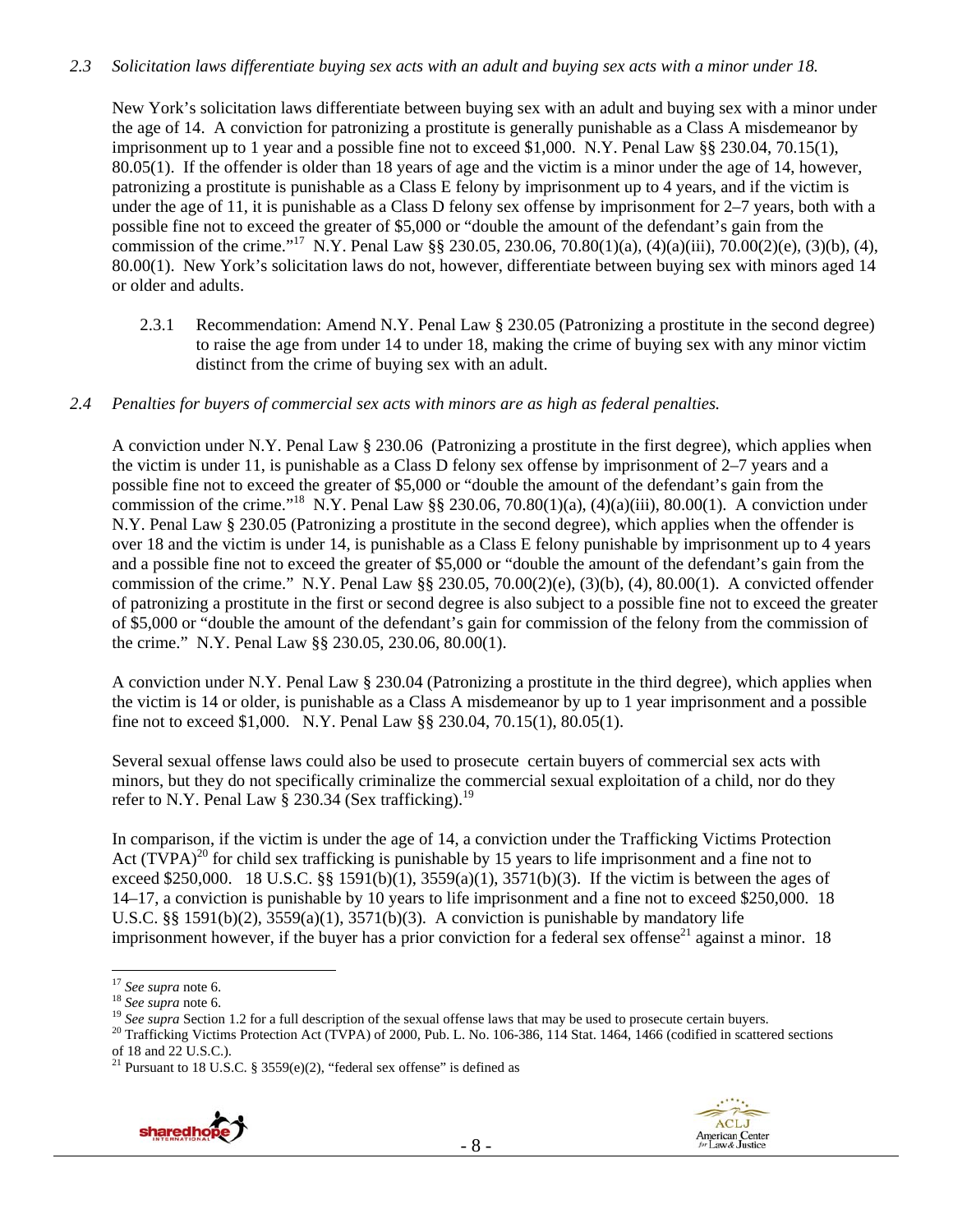U.S.C. § 3559 $(e)(1)$ . To the extent buyers can be prosecuted under other federal CSEC laws,<sup>22</sup> a conviction is punishable by penalties ranging from a fine not to exceed \$250,000 to life imprisonment and a fine not to exceed  $$250,000.<sup>23</sup>$ 

- 2.4.1 Recommendation: Amend the definition of felony sex offense in N.Y. Penal Law § 70.80 (Sentences of imprisonment for conviction of a felony sex offense) to include all CSEC crimes so that all buyers are subjected to heightened penalties.
- *2.5 Using the Internet to lure, entice, or purchase, or attempt to lure, entice, or purchase commercial sex acts with a minor is a separate crime or results in an enhanced penalty for buyers.*

New York does not have a separate crime or enhanced penalties for using the Internet to lure, entice, recruit, or purchase commercial sex. However, buyers using the Internet to purchase commercial sex acts with minors may be prosecuted under N.Y. Penal Law § 235.22 (Disseminating indecent material to minors in the first degree), which is violated when a person

1. knowing the character and content of the communication which, in whole or in part, depicts or describes, either in words or images actual or simulated nudity, sexual conduct or sado-masochistic abuse, and which is harmful to minors, . . . intentionally uses any computer communication system allowing the input, output, examination or transfer, of computer data or computer programs from one computer to another, to initiate or engage in such communication with a person who is a minor; and 2. by means of such communication . . . importunes, invites or induces a minor to engage in sexual intercourse, oral sexual conduct or anal sexual conduct, or sexual contact with him, or to engage in a sexual performance, obscene sexual performance, or sexual conduct for his benefit.

A conviction is punishable as a Class D felony by imprisonment not to exceed 7 years and a possible fine not to exceed the greater of \$5,000 or "double the amount of the defendant's gain from the commission of the crime." N.Y. Penal Law §§ 235.22, 70.00(2)(d), (3)(b), (4), 80.00(1). If the offender commits this crime "for the purpose, in whole or substantial part, of his or her own direct sexual gratification," then the offense is sexually motivated, and a conviction is punishable as a Class D felony sex offense by imprisonment of 2–7 years and a possible fine not to exceed the greater of \$5,000 or "double the amount of the defendant's gain from the commission of the crime." N.Y. Penal Law §§ 130.91(1), 70.80(1)(a), (4)(a)(iii), 80.00(1).

2.5.1 Recommendation: Create a new law to address the computer-facilitated luring, enticing, recruiting, or purchasing of commercial sex acts with a minor and to refer to New York's sex trafficking and patronizing a prostitute statutes, including N.Y. Penal Law § 230.34 (Sex trafficking), § 230.05 (Patronizing a prostitute in the second degree), and § 230.06 (Patronizing a prostitute in the first degree).

<sup>&</sup>lt;sup>23</sup> 18 U.S.C. §§ 2251A(b) (conviction punishable by imprisonment for 30 years to life and a fine), 2251(e) (conviction punishable by imprisonment for 15–30 years and a fine), 2423(a) (conviction punishable by imprisonment for 10 years to life and a fine),  $2422(a)$  (conviction punishable by a fine, imprisonment up to 20 years, or both),  $2252(a)(2)$ , (4) (stating that a conviction under subsection (a)(2) is punishable by imprisonment for  $5-20$  years and a fine, while a conviction under subsection (a)(4) is punishable by imprisonment up to 10 years, a fine, or both); *see also* 18 U.S.C. §§ 3559(a)(1) (classifying all of the above listed offenses as felonies), 3571(b)(3) (providing a fine up to \$250,000 for any felony conviction).





an offense under section 1591 [18 USCS § 1591] (relating to sex trafficking of children), 2241 [18 USCS § 2241] (relating to aggravated sexual abuse), 2242 [18 USCS § 2242] (relating to sexual abuse), 2244(a)(1) [18 USCS § 2244(a)(1)] (relating to abusive sexual contact), 2245 [18 USCS § 2245] (relating to sexual abuse resulting in death), 2251 [18 USCS § 2251] (relating to sexual exploitation of children), 2251A [18 USCS § 2251A] (relating to selling or buying of children), 2422(b) [18 USCS § 2422(b)] (relating to coercion and enticement of a minor into prostitution), or

<sup>2423(</sup>a) [18 USCS § 2423(a)] (relating to transportation of minors).<br><sup>22</sup> 18 U.S.C. §§ 2251A(b) (Selling or buying of children), 2251(a) (Sexual exploitation of children), 2423(a) (Transportation of a minor with intent for minor to engage in criminal sexual activity), 2422(a) (Coercion and enticement), 2252(a)(2), (a)(4) (Certain activities relating to material involving the sexual exploitation of minors).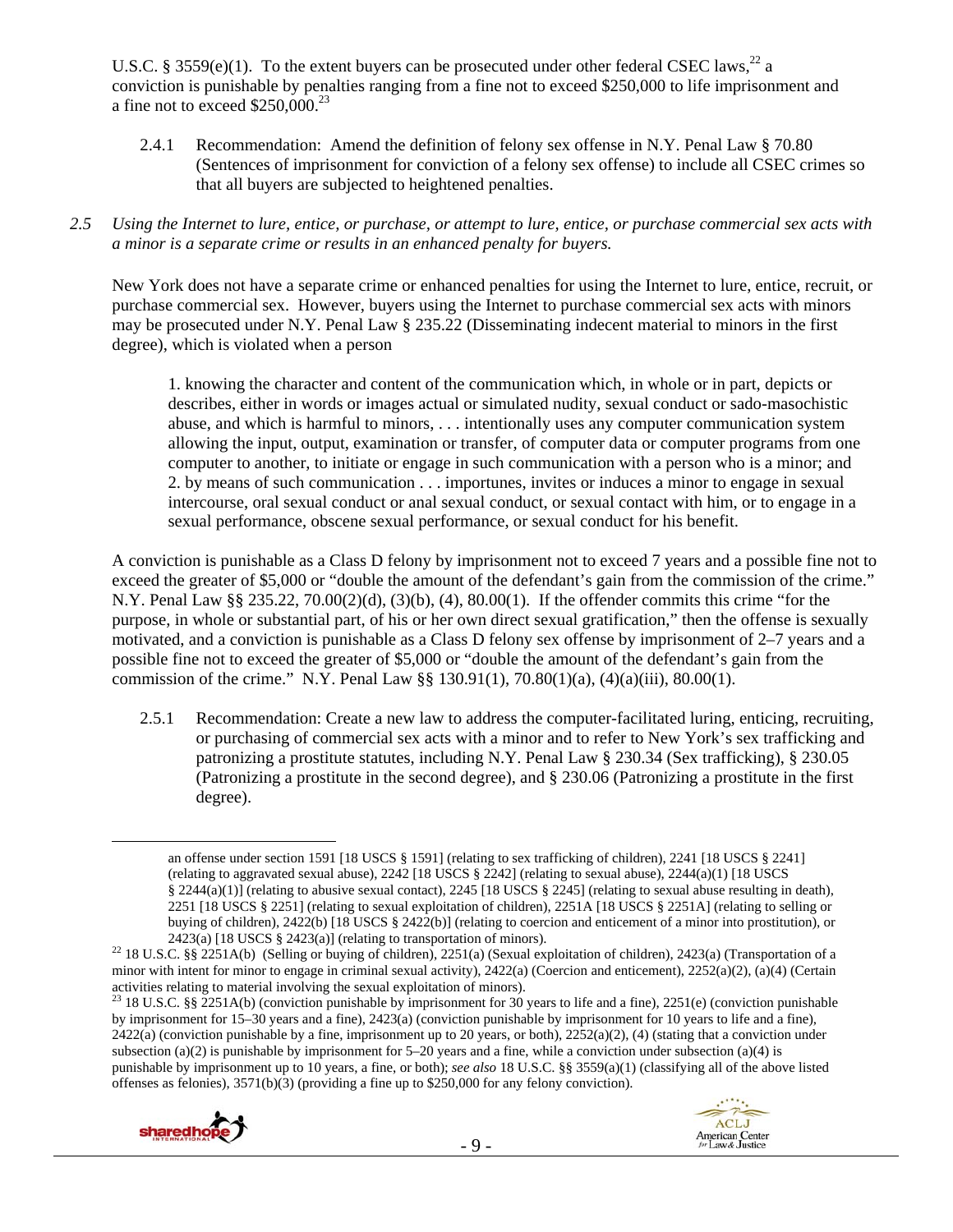# *2.6 No age mistake defense is permitted for a buyer of commercial sex acts with any minor under 18.*

New York permits a mistake of age defense for two of its prostitution statutes. Pursuant to N.Y. Penal Law § 230.07 (Patronizing a prostitute; defense), "In any prosecution for patronizing a prostitute in the first or second degrees, it is a defense that the defendant did not have reasonable grounds to believe that the person was less than the age specified."

- 2.6.1 Recommendation: Eliminate the age mistake defense allowed in N.Y. Penal Law § 230.07 (Patronizing a prostitute; defense) and expressly prohibit such a defense in all cases involving minors in § 230.05 (Patronizing a prostitute in the second degree) and § 230.06 (Patronizing a prostitute in the first degree.
- *2.7 Base penalties for buying sex acts with a minor are sufficiently high for all minors under 18 and not reduced for older minors.*

Penalties for convictions under New York's solicitation laws, including N.Y. Penal Law § 230.04 (Patronizing a prostitute in the third degree), § 230.05 (Patronizing a prostitute in the second degree), and § 230.06 (Patronizing a prostitute in the first degree), vary based on the age of the victim. A conviction under N.Y. Penal Law § 230.06, which applies when the victim is under 11, is punishable as a Class D felony sex offense by imprisonment of 2–7 years and a possible fine not to exceed the greater of \$5,000 or "double the amount of the defendant's gain from the commission of the crime amount  $^{24}$  N.Y. Penal Law §§ 230.06, 70.80(1)(a), (4)(a)(iii), 80.00(1). A conviction under N.Y. Penal Law § 230.05, which applies when the offender is over 18 and the minor is under 14, is punishable as a Class E felony by imprisonment up to 4 years and a possible fine not to exceed the greater of \$5,000 or "double the amount of the defendant's gain from the commission of the crime amount." N.Y. Penal Law  $\S$  230.05, 70.00(2)(e), (3)(b), (4), 80.00(1). However, the laws do not differentiate between buying sex with 14–17 year-old minors and adults, and under N.Y. Penal Law § 230.04, a conviction when the victim is 14 or older is punishable as a Class A misdemeanor by up to 1 year imprisonment and a possible fine not to exceed \$1,000. N.Y. Penal Law §§ 230.04, 70.15(1), 80.05(1).

- 2.7.1 Recommendation: Raise the penalty of N.Y. Penal Law § 230.06 (Patronizing a prostitute in the first degree) and § 230.05 (Patronizing a prostitute in the second degree) when the victim is under 18 years of age to parallel federal penalties.
- *2.8 Financial penalties for buyers of commercial sex acts with minors are sufficiently high to make it difficult for buyers to hide the crime.*

Buyers of commercial sex with minors are subject to various fines and possible restitution; however, no asset forfeiture laws apply to buyers. When the victim is under 14, a conviction under either N.Y. Penal Law § 230.06 (Patronizing a prostitute in the first degree) or § 230.05 (Patronizing a prostitute in the second degree) is punishable as a felony by a possible fine not to exceed the greater of \$5,000 or "double the amount of the defendant's gain for commission of the felony from the commission of the crime," which seems unlikely to apply in cases of buyers. N.Y. Penal Law §§ 230.05, 230.06, 80.00(1). A conviction under N.Y. Penal Law § 230.04 (Patronizing a prostitute in the third degree), which applies when the minor is 14 or older, is punishable as a Class A misdemeanor by a possible fine not to exceed \$1,000. N.Y. Penal Law §§ 230.04,  $80.05(1)$ .

Additionally, pursuant to N.Y. Penal Law § 60.27(1) (Restitution and reparation),

 $\overline{a}$ 





<sup>24</sup> *See supra* note 6.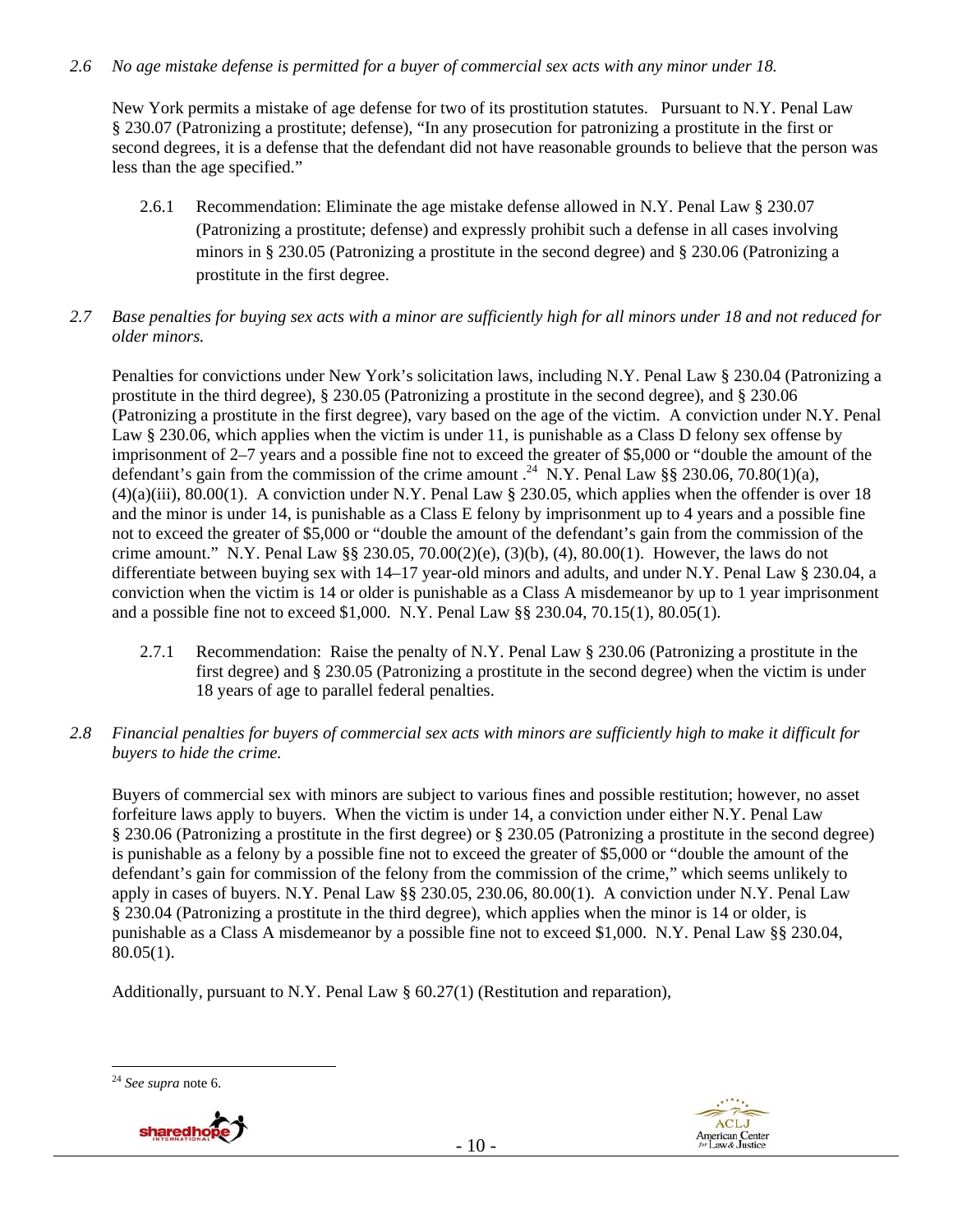In addition to any of the dispositions authorized by this article, the court shall consider restitution or reparation to the victim of the crime and may require restitution or reparation as part of the sentence imposed upon a person convicted of an offense,  $^{25}$  and after providing the district attorney with an opportunity to be heard in accordance with the provisions of this subdivision, require the defendant to make restitution of the fruits of his or her offense or reparation for the actual out-of-pocket loss caused thereby . . . .

2.8.1 Recommendation: Enact a law requiring defendants to forfeit all assets used in connection with the commission of a commercial sexual exploitation of a child crime.

## *2.9 Buying and possessing child pornography carries penalties as high as similar federal offenses.*

Under N.Y. Penal Law § 263.11 (Possessing an obscene sexual performance by a child), "A person is guilty of possessing an obscene sexual performance<sup>26</sup> by a child when, knowing the character and content thereof, he knowingly has in his possession or control any obscene performance which includes sexual conduct by a child less than sixteen years of age."

Pursuant to N.Y. Penal Law § 263.16 (Possessing a sexual performance by a child), "A person is guilty of possessing a sexual performance<sup>27</sup> by a child when, knowing the character and content thereof, he knowingly has in his possession or control any performance which includes sexual conduct by a child less than sixteen years of age."

A conviction under either N.Y. Penal Law § 263.11 or § 263.16 is punishable as a Class E felony by imprisonment not to exceed 4 years and a possible fine not to exceed the greater of \$5,000 or "double the amount of the defendant's gain from the commission of the crime." NY Penal Law §§ 263.11, 263.16,  $70.00(2)(e)$ ,  $(3)(b)$ ,  $(4)$ ,  $80.00(1)$ .

In comparison, a federal conviction for possession of child pornography<sup>28</sup> is generally punishable by imprisonment for 5–20 years and a fine not to exceed \$250,000.<sup>29</sup> Subsequent convictions, however, are punishable by imprisonment up to 40 years and a fine not to exceed  $$250,000.<sup>30</sup>$ 

 $30\,$  18 U.S.C. §§ 2252(b) (stating if a person has a prior conviction under subsection (a)(2), or a list of other statutes, a conviction is punishable by a fine and imprisonment for 15–40 years, but if a person has a prior conviction under subsection (a)(4), or a list of other statutes, a conviction is punishable by a fine and imprisonment for  $10-20$  years),  $2252A(b)(1)$  (stating if a person has a prior conviction under subsection (a)(2), (a)(3), or a list of other statutes, a conviction is punishable by a fine and imprisonment for 15–40 years), 1466A(a), (b) (stating that the penalty scheme for section 2252A(b) applies); *see also* 18 U.S.C. §§ 3559(a)(1) (classifying all of the above listed offenses as felonies),  $3571(b)(3)$  (providing a fine up to \$250,000 for any felony conviction).



 $\overline{a}$ 



<sup>&</sup>lt;sup>25</sup> "Offense" is defined in N.Y. Penal Law §  $60.27(4)(a)$  as "the offense for which a defendant was convicted, as well as any other offense that is part of the same criminal transaction or that is contained in any other accusatory instrument disposed of by any plea of guilty by the defendant to an offense."

<sup>&</sup>lt;sup>26</sup> "Obscene sexual performance" is defined in N.Y. Penal Law § 263.00(2) as "any performance which . . . includes sexual conduct by a child less than sixteen years of age."<br>
<sup>27</sup> See supra note 11 for the definition of "sexual performance."<br>
<sup>28</sup> 18 U.S.C. §§ 2252(a)(2), (a)(4) (Certain activities relating to material involving the sexual e

<sup>2252</sup>A(a)(2)–(3) (Certain activities relating to material constituting or containing child pornography), 1466A(a), (b) (Obscene visual representations of the sexual abuse of children).

<sup>&</sup>lt;sup>29</sup> 18 U.S.C. §§ 2252(b) (stating that a conviction under subsection (a)(2) is punishable by imprisonment for 5–20 years and a fine, while a conviction under subsection (a)(4) is punishable by imprisonment up to 10 years, a fine, or both),  $2252A(b)(1)$  (a conviction is punishable by imprisonment for 5–20 years and a fine), 1466A(a), (b) (stating that a conviction under subsection (a) is "subject to the penalties provided in section 2252A(b)(1)," imprisonment for 5–20 years and a fine, while a conviction under subsection (b) is "subject to the penalties provided in section 2252A(b)(2)," imprisonment up to 10 years, a fine, or both); *see also* 18 U.S.C. §§ 3559(a)(1) (classifying all of the above listed offenses as felonies), 3571(b)(3) (providing a fine up to \$250,000 for any felony conviction).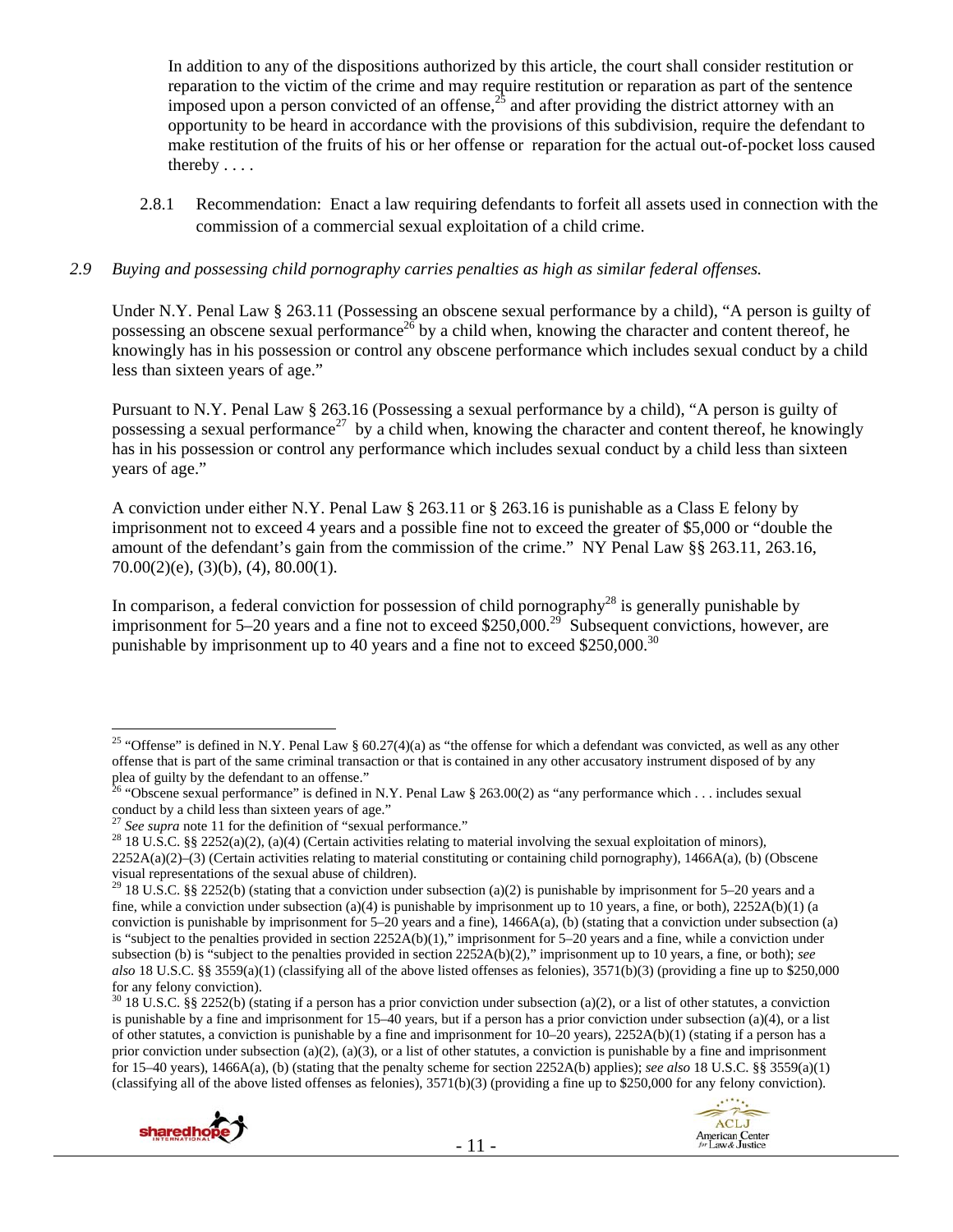# *2.10 Convicted buyers of commercial sex acts with minors and child pornography are required to register as sex offenders.*

Pursuant to N.Y. Correct. Law § 168-f(1) (Duty to register and to verify), "Any sex offender shall, (a) at least ten calendar days prior to discharge, parole, release . . . or, (b) at the time sentence is imposed for any sex offender released on probation or discharged . . . , register with the division on a form prepared by the division." N.Y. Correct. Law § 168-a(1) (Definitions) defines "sex offender" as "any person who is convicted of any of the offenses set forth in subdivision two or three of this section," which includes sex offenses and sexually violent offenses.

Pursuant to N.Y. Correct. Law § 168-a(2), sex offenses relevant to buyers include convictions under N.Y. Penal Law § 120.70 (Luring a child), § 130.25 (Rape in the third degree), § 130.30 (Rape in the second degree), § 130.40 (Criminal sexual act in the third degree), § 130.45 (Criminal sexual act in the second degree) § 263.11 (Possessing an obscene sexual performance by a child), § 263.16 (Possessing a sexual performance by a child), § 230.04 (Patronizing a prostitute in the third degree, where the minor is under 17), § 230.05 (Patronizing a prostitute in the third degree), § 230.06 (Patronizing a prostitute in the first degree), § 235.22 (Disseminating indecent material to minors in the first degree), and § 130.55 (Sexual abuse in the third degree, where the minor is under 18). Pursuant to N.Y. Correct. Law  $\S$  168-a(2)(d)(iii), a sex offense also includes a conviction under

any of the provisions of 18 U.S.C. 2251 [Sexual exploitation of children], 18 U.S.C. 2251A [Selling or buying of children], 18 U.S.C. 2252 [Certain activities relating to material involving the sexual exploitation of minors], 18 U.S.C. 2252A [Certain activities relating to material constituting or containing child pornography], 18 U.S.C. 2260 [Production of sexually explicit depictions of a minor for importation into the United States], 18 U.S.C. 2422(b) [Sexual abuse], 18 U.S.C. 2423 [Sexual abuse of a minor or ward], or 18 U.S.C. 2425 [Offenses resulting in death], provided that the elements of such crime of conviction are substantially the same as those which are a part of such offense as of the date on which this subparagraph takes effect.

2.10.1 Recommendation: Amend N.Y. Correct. Law § 168-a(2) (Definitions) to include a conviction under N.Y. Penal Law § 230.04 (Patronizing a prostitute in the third degree), where the person patronized is under 18, as a "sexual offense" for which registration is required.



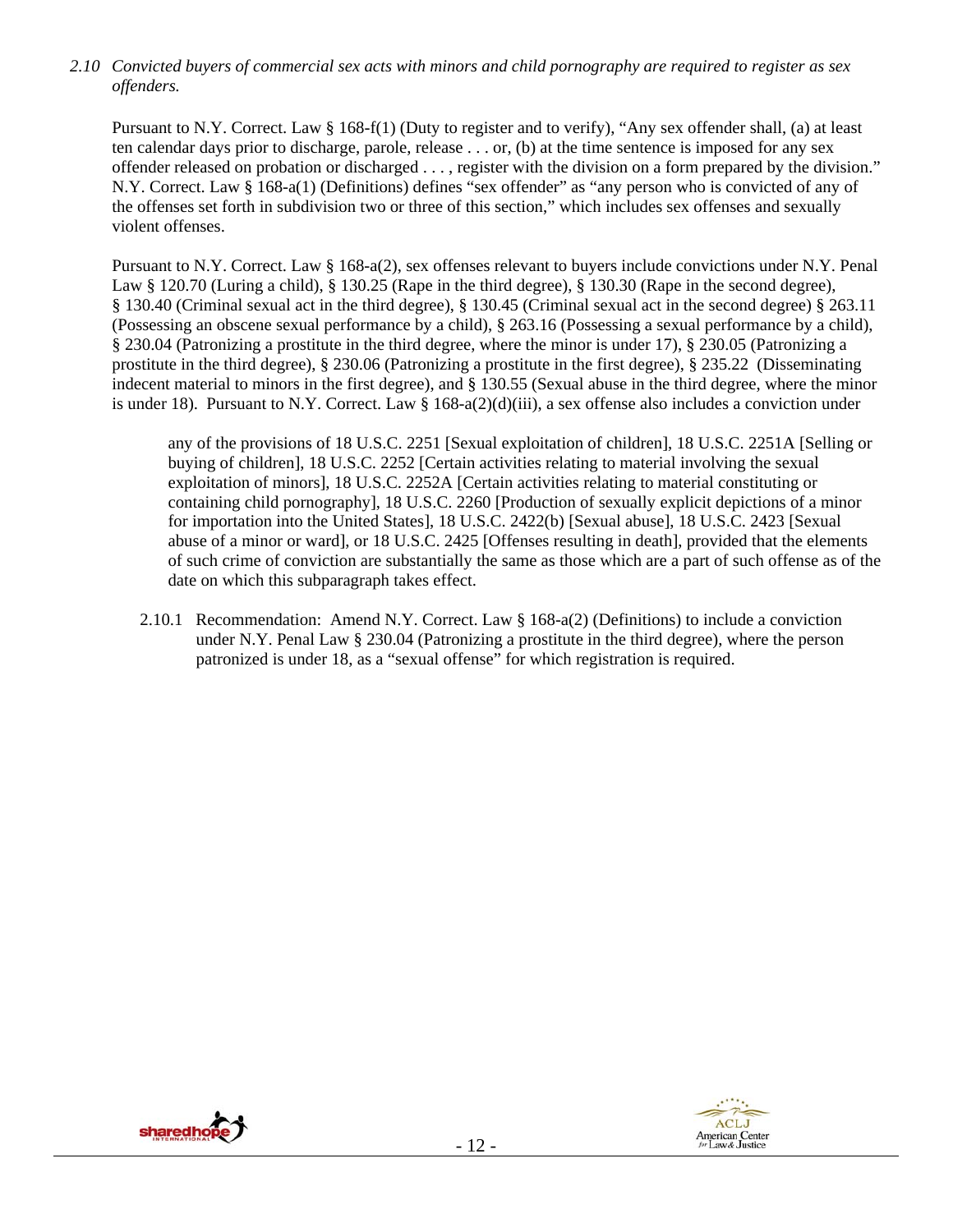# Framework Issue 3: Criminal provisions for traffickers

## *Legal Components:*

- *3.1 Penalties for trafficking a child for sexual exploitation are as high as federal penalties.*
- *3.2 Creating and distributing child pornography carries penalties as high as similar federal offenses.*
- *3.3 Using the Internet to lure, entice, recruit or sell commercial sex acts with a minor is a separate crime or results in an enhanced penalty for traffickers.*
- *3.4 Financial penalties for traffickers, including asset forfeiture, are sufficiently high.*
- *3.5 Convicted traffickers are required to register as sex offenders.*
- *3.6 Laws relating to termination of parental rights for certain offenses include sex trafficking or CSEC offenses in order to remove the children of traffickers from their control and potential exploitation. \_\_\_\_\_\_\_\_\_\_\_\_\_\_\_\_\_\_\_\_\_\_\_\_\_\_\_\_\_\_\_\_\_\_\_\_\_\_\_\_\_\_\_\_\_\_\_\_\_\_\_\_\_\_\_\_\_\_\_\_\_\_\_\_\_\_\_\_\_\_\_\_\_\_\_\_\_\_\_\_\_\_\_\_\_\_\_\_\_\_\_\_\_\_*

## *Legal Analysis:*

*3.1 Penalties for trafficking a child for sexual exploitation are as high as federal penalties.* 

Convictions under N.Y. Penal Law § 230.34 (Sex trafficking), § 230.33 (Compelling prostitution), and § 230.32 (Promoting prostitution in the first degree) are all punishable as Class B felonies by imprisonment of 1–25 years and a possible fine not to exceed the greater of \$5,000 or "double the amount of the defendant's gain from the commission of the crime." N.Y. Penal Law §§ 230.34, 230.33, 230.32, 70.00(2)(b), (3)(b), 80.00(1). If the offender committed the offense "for the purpose, in whole or substantial part, of his or her own direct sexual gratification," a conviction under either N.Y. Penal Law § 230.33 or § 230.32 is punishable as a Class B felony sex offense by imprisonment of 5–25 years and a possible fine not to exceed the greater of \$5,000 or "double the amount of the defendant's gain from the commission of the crime." N.Y. Penal Law §§ 130.91(1), 70.80(1)(a), (4)(a)(i), 80.00(1).

A conviction under either N.Y. Penal Law § 230.30(2) (Promoting prostitution in the second degree) or § 263.05 (Use of a child in a sexual performance) is punishable as a Class C felony by imprisonment of 1–15 years and a possible fine not to exceed the greater of \$5,000 or "double the amount of the defendant's gain from the commission of the crime." N.Y. Penal Law §§ 230.30, 263.05, 70.00(2)(c), (3)(b), 80.00(1). If the offender commits either of these offenses "for the purpose, in whole or substantial part, of his or her own direct sexual gratification," then the offense is sexually motivated, and a conviction is punishable as a Class C felony sex offense by imprisonment of 3.5–15 years and a possible fine not to exceed the greater of \$5,000 or "double the amount of the defendant's gain from the commission of the crime." N.Y. Penal Law §§ 130.91(1), 70.80(1)(a),  $(4)(a)(ii)$ , .

A conviction under N.Y. Penal Law § 230.25(2) (Promoting prostitution in the third degree) is punishable as a Class D felony by imprisonment not to exceed 7 years and a possible fine not to exceed the greater of \$5,000 or "double the amount of the defendant's gain from the commission of the crime." N.Y. Penal Law §§ 230.25,  $70.00(2)(d)$ ,  $(3)(b)$ ,  $(4)$ ,  $80.00(1)$ .

A trafficker may also violate N.Y. Penal Law § 460.20 (Enterprise corruption), which states in part,

1. A person is guilty of enterprise<sup>31</sup> corruption when, having knowledge of the existence of a criminal enterprise and the nature of its activities, and being employed by or associated with such enterprise, he:

 $\overline{a}$  $31$  "Enterprise" is defined in N.Y. Penal Law § 460.10(2) as "either an enterprise as defined in subdivision one of section 175.00 of this chapter or criminal enterprise as defined in subdivision three of this section." "Criminal enterprise" is defined in N.Y. Penal Law § 460.10(3) as "a group of persons sharing a common purpose of engaging in criminal conduct, associated in an



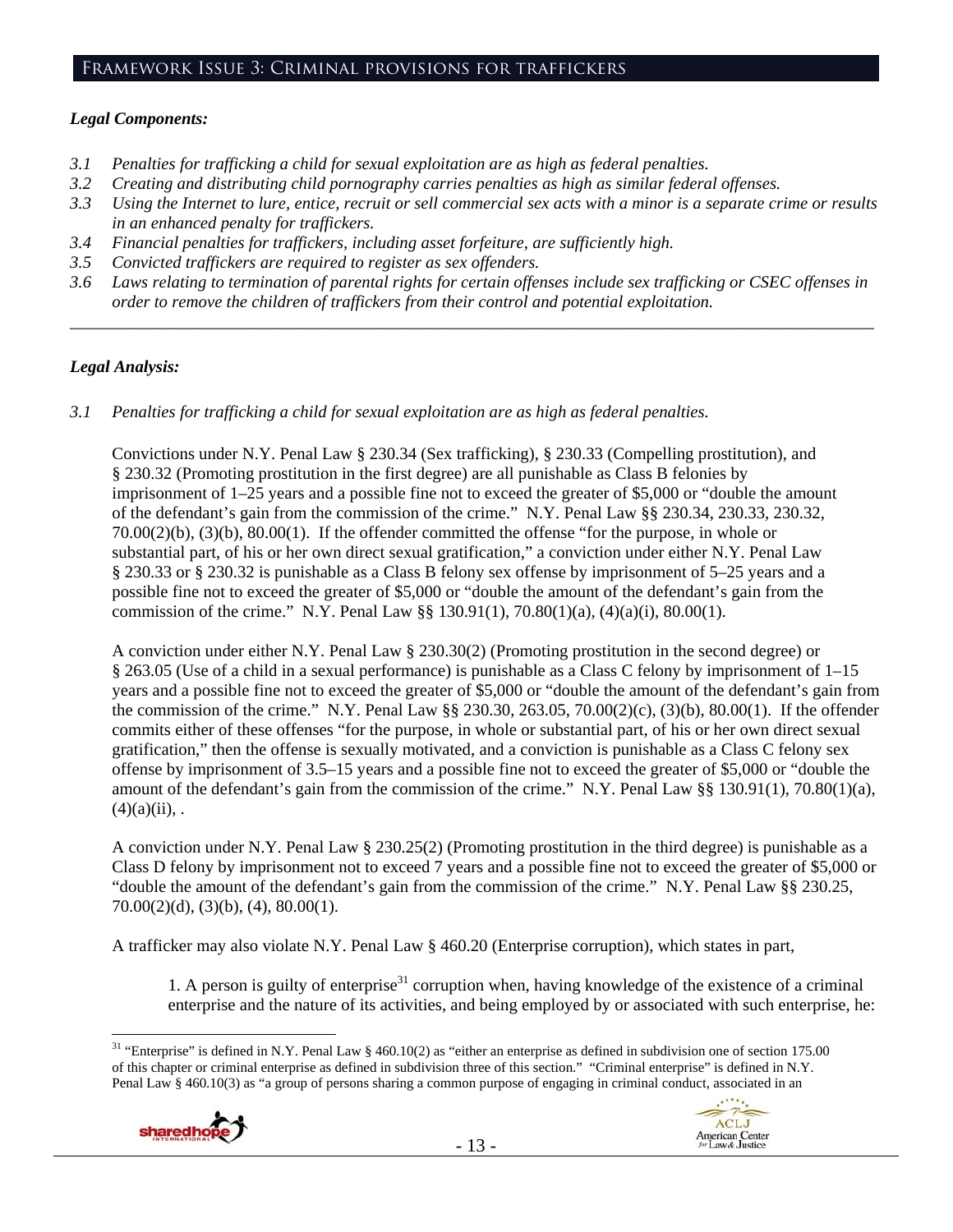(a) intentionally conducts or participates in the affairs of an enterprise by participating in a pattern of criminal activity; or

(b) intentionally acquires or maintains any interest in or control of an enterprise by participating in a pattern of criminal activity; or

(c) participates in a pattern of criminal activity and knowingly invests any proceeds derived from that conduct, or any proceeds derived from the investment or use of those proceeds, in an enterprise.

2. For purposes of this section, a person participates in a pattern of criminal activity when, with intent to participate in or advance the affairs of the criminal enterprise, he engages in conduct constituting, or, is criminally liable for pursuant to section 20.00 of this chapter, at least three of the criminal acts<sup>32</sup> included in the pattern, provided that:

(a) Two of his acts are felonies other than conspiracy;

(b) Two of his acts, one of which is a felony, occurred within five years of the commencement of the criminal action; and

(c) Each of his acts occurred within three years of a prior act.

"Pattern of criminal activity" is defined in N.Y. Penal Law § 460.10(4) as

conduct engaged in by persons charged in an enterprise corruption count constituting three or more criminal acts that:

(a) were committed within ten years of the commencement of the criminal action;

(b) are neither isolated incidents, nor so closely related and connected in point of time or circumstance of commission as to constitute a criminal offense or criminal transaction, as those terms are defined in section 40.10 of the criminal procedure law; and

(c) are either: (i) related to one another through a common scheme or plan or (ii) were committed, solicited, requested, importuned or intentionally aided by persons acting with the mental culpability required for the commission thereof and associated with or in the criminal enterprise.

A conviction under N.Y. Penal Law § 460.20 is punishable as a Class B felony by imprisonment of 1–25 years and a possible fine not to exceed the greater of \$5,000 or "double the amount of the defendant's gain from the commission of the crime." N.Y. Penal Law §§ 460.20, 70.00(2)(b), (3)(b), 80.00(1).

In comparison, if the victim is under the age of 14, a conviction under the Trafficking Victims Protection Act  $(TVPA)^{33}$  for child sex trafficking is punishable by 15 years to life imprisonment and a fine not to exceed \$250,000. 18 U.S.C. §§ 1591(b)(1), 3559(a)(1), 3571(b)(3). If the victim is between the ages of 14–17, a conviction is punishable by 10 years to life imprisonment and a fine not to exceed \$250,000. 18 U.S.C. §§ 1591(b)(2), 3559(a)(1), 3571(b)(3). A conviction is punishable by mandatory life imprisonment, however, if the trafficker has a prior conviction for a federal sex offense<sup>34</sup> against a minor.

*3.2 Creating and distributing child pornography carries penalties as high as similar federal offenses.* 

New York has multiple statutes dealing with creating and distributing child pornography. Pursuant to N.Y. Penal Law § 263.05 (Use of a child in a sexual performance),





 $\overline{a}$ ascertainable structure distinct from a pattern of criminal activity, and with a continuity of existence, structure and criminal purpose beyond the scope of individual criminal incidents."<br> $\frac{32}{2}$ "Criminal activity is

<sup>&</sup>lt;sup>2</sup> "Criminal act" is defined in N.Y. Penal Law § 460.10(1) as "conduct constituting . . . or conspiracy or attempt to commit" violations of, among other things, N.Y. Penal Law § 230.25 (Promoting prostitution in the third degree), § 230.30 (Promoting prostitution in the second degree), § 230.32 (Promoting prostitution in the first degree), § 230.34 (Sex trafficking), § 263.10 (Promoting an obscene sexual performance by a child), or § 263.15 (Promoting a sexual performance by a child).<br><sup>33</sup> *See supra* note 20.<br><sup>34</sup> *See supra* note 21 for the definition of "federal sex offense."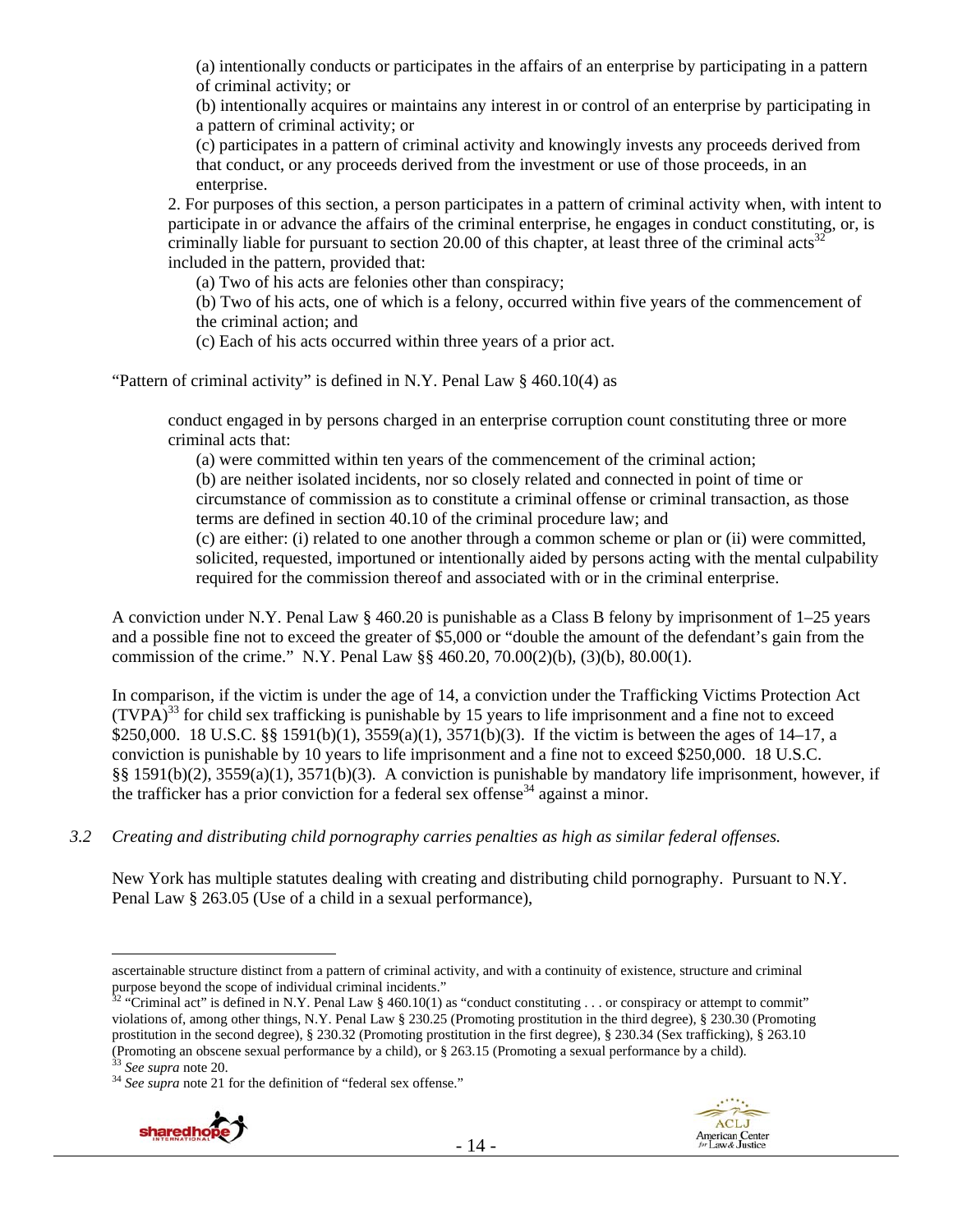A person is guilty of the use of a child in a sexual performance<sup>35</sup> if knowing the character and content thereof he employs, authorizes or induces a child less than seventeen years of age to engage in a sexual performance or being a parent, legal guardian or custodian of such child, he consents to the participation by such child in a sexual performance.

. . . .

A conviction is punishable as a Class C felony by imprisonment of 1–15 years and a possible fine not to exceed the greater of \$5,000 or "double the amount of the defendant's gain from the commission of the crime." N.Y. Penal Law §§ 263.05, 70.00(2)(c), (3)(b), 80.00(1). If the offender commits this crime "for the purpose, in whole or substantial part, of his or her own direct sexual gratification," the offense is sexually motivated, and a conviction is punishable as a Class C felony sex offense by imprisonment of 3.5–15 years and a possible fine not to exceed the greater of \$5,000 or "double the amount of the defendant's gain from the commission of the crime." N.Y. Penal Law  $\S$  130.91(1), 70.80(1)(a), (4)(a)(ii), 80.00(1).

Similarly, promoting child pornography is a crime under N.Y. Penal Law § 263.10 (Promoting an obscene sexual performance by a child) and § 263.15 (Promoting a sexual performance by a child). Pursuant to N.Y. Penal Law § 263.10, "A person is guilty of promoting<sup>36</sup> an obscene sexual performance<sup>37</sup> by a child when, knowing the character and content thereof, he produces, directs or promotes any obscene performance which includes sexual conduct<sup>38</sup> by a child less than seventeen years of age."

Under N.Y. Penal Law § 263.15, "A person is guilty of promoting a sexual performance by a child when, knowing the character and content thereof, he produces, directs or promotes any performance which includes sexual conduct by a child less than seventeen years of age."

A conviction under either statute is punishable as a Class D felony by imprisonment not to exceed 7 years and a possible fine not to exceed the greater of \$5,000 or "double the amount of the defendant's gain from the commission of the crime." N.Y. Penal Law §§ 263.10, 263.15, 70.00(2)(d), (3)(b), (4), 80.00(1) If the trafficker uses a controlled substance, penalties are heightened. Pursuant to N.Y. Penal Law § 263.30 (Facilitating a sexual performance by a child with a controlled substance or alcohol), a person is subject to heightened penalties if he knowingly administers a controlled substance<sup>39</sup> to a minor under 17 with the minor's consent for the purpose of committing conduct defined in N.Y. Penal Law § 263.05, § 263.10, or § 263.15 if the person actually commits the conduct or attempts to do so. A conviction is punishable as a Class B felony by imprisonment of 1–25 years and a possible fine not to exceed the greater of \$5,000 or "double the amount of the defendant's gain from the commission of the crime." N.Y. Penal Law  $\S$  263.30, 70.00(2)(b), (3)(b), 80.00(1).

In comparison, if the victim is under the age of 14, a conviction under the TVPA for child sex trafficking is punishable by 15 years to life imprisonment and a fine not to exceed \$250,000. 18 U.S.C. §§ 1591(b)(1),  $3559(a)(1)$ ,  $3571(b)(3)$ . If the victim is between the ages of  $14-17$ , a conviction is punishable by 10 years to life imprisonment and a fine not to exceed \$250,000. 18 U.S.C. §§ 1591(b)(2), 3559(a)(1), 3571(b)(3). A conviction is punishable by mandatory life imprisonment, however, if the trafficker has a prior conviction for a federal sex offense<sup>40</sup> against a minor. Additionally, a federal conviction for distribution of child pornography<sup>41</sup>

 $\overline{a}$ 

 $2252A(a)(2)$ , (a)(3) (Certain activities relating to material constituting or containing child pornography), 1466A(a) (Obscene visual representations of the sexual abuse of children).





<sup>&</sup>lt;sup>35</sup> *See supra* note 11 for the definition of "sexual performance." <br><sup>36</sup> N.Y. Penal Law § 263.00(5) states, "'Promote' means to procure, manufacture, issue, sell, give, provide, lend, mail, deliver, transfer, transmute, publish, distribute, circulate, disseminate, present, exhibit or advertise, or to offer or agree to do the same."<br>
<sup>37</sup> See supra note 26.<br>
<sup>38</sup> See supra note 11.<br>
<sup>39</sup> "Controlled substance" is defi

isomer of any substance defined in section thirty-three hundred six of the public health law."<br><sup>40</sup> See supra note 21 for the definition of "federal sex offense."<br><sup>41</sup> 18 U.S.C. §§ 2252(a)(1), (a)(2), (a)(3) (Certain acti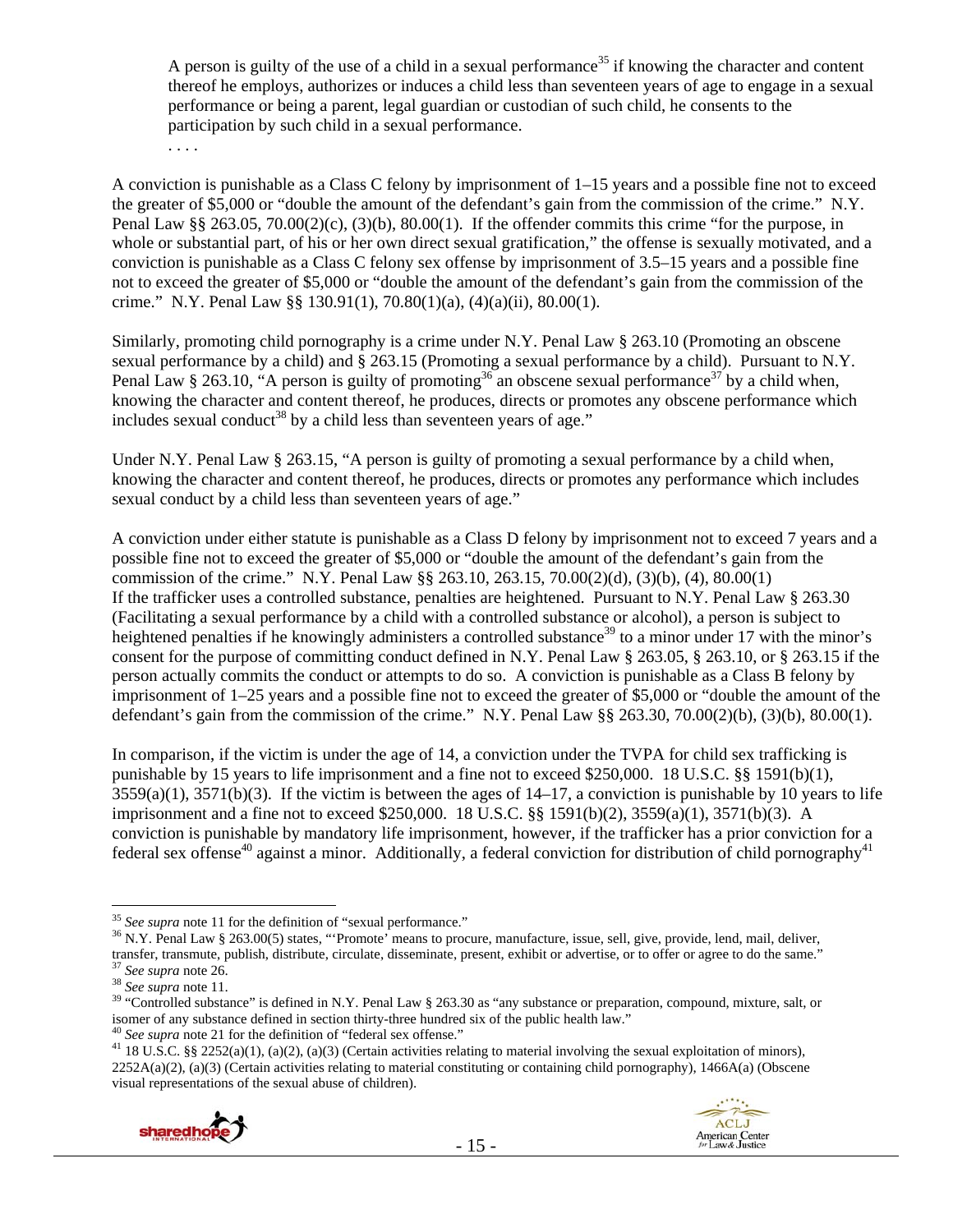is generally punishable by imprisonment for  $5-20$  years and a fine not to exceed \$250,000.<sup>42</sup> Subsequent convictions, however, are punishable by imprisonment up to 40 years and a fine not to exceed \$250,000.<sup>43</sup>

*3.3 Using the Internet to lure, entice, recruit or sell commercial sex acts with a minor is a separate crime or results in an enhanced penalty for traffickers.* 

New York does not have a separate crime or enhanced penalties for using the Internet to lure, entice, recruit, or sell commercial sex. Traffickers may, however, be prosecuted under N.Y. Penal Law § 235.22 (Disseminating indecent material to minors in the first degree), which is violated when a person

1. knowing the character and content of the communication which, in whole or in part, depicts or describes, either in words or images actual or simulated nudity, sexual conduct or sado-masochistic abuse, and which is harmful to minors, . . . intentionally uses any computer communication system allowing the input, output, examination or transfer, of computer data or computer programs from one computer to another, to initiate or engage in such communication with a person who is a minor; and 2. by means of such communication . . . importunes, invites or induces a minor to engage in sexual intercourse, oral sexual conduct or anal sexual conduct, or sexual contact with him, or to engage in a sexual performance, obscene sexual performance, or sexual conduct for his benefit.

A conviction is punishable as a Class D felony by imprisonment not to exceed 7 years and a possible fine not to exceed the greater of \$5,000 or "double the amount of the defendant's gain from the commission of the crime." N.Y. Penal Law §§ 235.22, 70.00(2)(d), (3)(b), (4), 80.00(1). If the offender commits this crime "for the purpose, in whole or substantial part, of his or her own direct sexual gratification," then the offense is sexually motivated, and a conviction is punishable as a Class D felony sex offense by imprisonment of 2–7 years and a possible fine not to exceed the greater of \$5,000 or "double the amount of the defendant's gain from the commission of the crime." N.Y. Penal Law §§ 130.91(1), 70.80(1)(a), (4)(a)(iii), 80.00(1).

3.3.1 Recommendation: Create a new law to address computer facilitated recruiting of a minor to perform commercial sex acts.

#### *3.4 Financial penalties for traffickers, including asset forfeiture, are sufficiently high.*

All applicable felonies are subject to possible fines in an amount not to exceed the greater of \$5,000 or "double the amount of the defendant's gain from the commission of the crime." N.Y. Penal Law § 80.00(1).

Traffickers may also be subject to asset forfeiture. Pursuant to N.Y. C.P.L.R. Law § 1311(1) (Forfeiture actions),

A civil action may be commenced by the appropriate claiming authority against a criminal defendant to recover the property<sup>44</sup> which constitutes the proceeds of a crime,  $45$  the substituted proceeds of a

instruments, securities, or any thing of value or any interest in a thing of value."



 $\overline{a}$ 



<sup>&</sup>lt;sup>42</sup> 18 U.S.C. §§ 2252(b) (stating that a conviction under subsection (a)(1), (a)(2), or (a)(3) is punishable by imprisonment for 5– 20 years and a fine), 2252A(b)(1) (a conviction is punishable by imprisonment for 5–20 years and a fine), 1466A(a), (b) (stating that a conviction under subsection (a) is "subject to the penalties provided in section 2252A(b)(1)," imprisonment for 5–20 years and a fine, while a conviction under subsection (b) is "subject to the penalties provided in section 2252A(b)(2)," imprisonment up to 10 years, a fine, or both); *see also* 18 U.S.C. §§ 3559(a)(1) (classifying all of the above listed offenses as felonies), 3571(b)(3) (providing a fine up to \$250,000 for any felony conviction).

<sup>18</sup> U.S.C. §§ 2252(b) (stating if a person has a prior conviction under subsection (a)(1), (a)(2), or (a)(3) or a list of other statutes, a conviction is punishable by a fine and imprisonment for 15–40 years), 2252A(b)(1) (stating if a person has a prior conviction under subsection (a)(2), (a)(3), or a list of other statutes, a conviction is punishable by a fine and imprisonment for  $15-$ 40 years), 1466A(a), (b) (stating that the penalty scheme for section 2252A(b) applies); *see also* 18 U.S.C. §§ 3559(a)(1) (classifying all of the above listed offenses as felonies),  $3571(b)(3)$  (providing a fine up to \$250,000 for any felony conviction).<br><sup>44</sup> "Property" is defined in N.Y. C.P.L.R. § 1310(1) (Definitions) as "real property, pe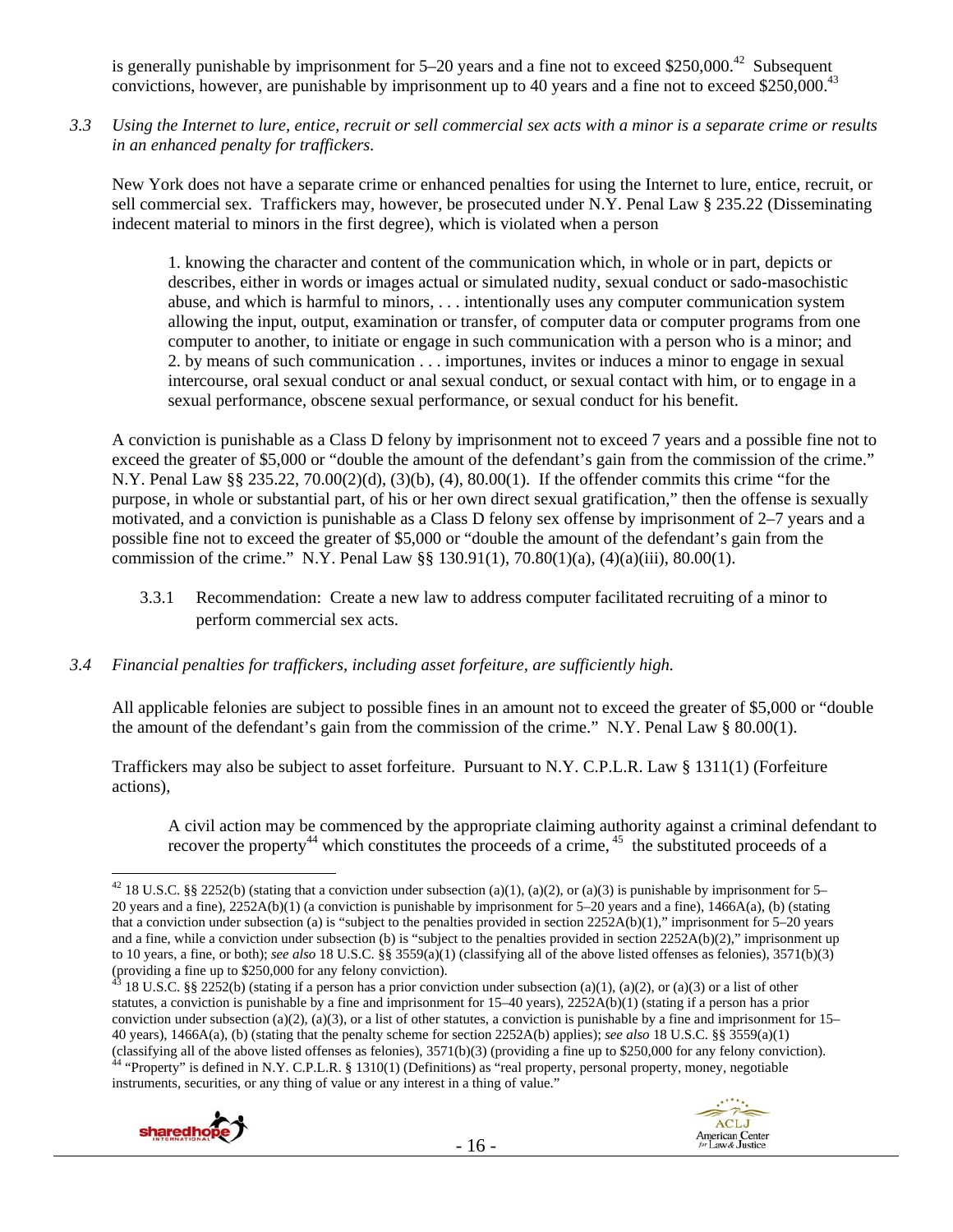crime,<sup>46</sup> an instrumentality of a crime<sup>47</sup> or the real property instrumentality of a crime or to recover a money judgment in an amount equivalent in value to the property which constitutes the proceeds of a crime, the substituted proceeds of a crime, an instrumentality of a crime, or the real property instrumentality of a crime.<sup>48</sup> A civil action may be commenced against a non-criminal defendant to recover the property which constitutes the proceeds of a crime, the substituted proceeds of a crime, an instrumentality of a crime, or the real property instrumentality of a crime provided, however, that a judgment of forfeiture predicated upon clause (A) of subparagraph (iv) of paragraph (b) of subdivision three hereof shall be limited to the amount of the proceeds of the crime. Any action under this article must be commenced within five years of the commission of the crime and shall be civil, remedial, and in personam in nature and shall not be deemed to be a penalty or criminal forfeiture for any purpose. . . .

Restitution is also available, pursuant to N.Y. Penal Law § 60.27(1) (Restitution and reparation), which states,

In addition to any of the dispositions authorized by this article, the court shall consider restitution or reparation to the victim of the crime and may require restitution or reparation as part of the sentence imposed upon a person convicted of an offense,<sup> $4\overline{9}$ </sup> and after providing the district attorney with an opportunity to be heard in accordance with the provisions of this subdivision, require the defendant to make restitution of the fruits of his or her offense or reparation for the actual out-of-pocket loss caused thereby . . . .

Additionally, under N.Y. Penal Law § 410.00(1) (Seizure and forfeiture of equipment used in photographing, filming, producing, manufacturing, projecting or distributing pornographic still or motion pictures),

Any peace officer, acting pursuant to his special duties, or police officer of this state may seize any equipment used in the photographing, filming, printing, producing, manufacturing or projecting of pornographic still or motion pictures and may seize any vehicle or other means of transportation, other than a vehicle or other means of transportation used by any person as a common carrier in the transaction of business as such common carrier, used in the distribution of such obscene prints and articles and such equipment or vehicle or other means of transportation shall be subject to forfeiture . . . .

Under enterprise corruption law, traffickers may be subject to additional financial penalties. Pursuant to N.Y. Penal Law § 460.30(1) (Enterprise corruption; forfeiture),

Any person convicted of enterprise corruption may be required pursuant to this section to criminally forfeit to the state:

(a) any interest in, security of, claim against or property or contractual right of any kind affording a source of influence over any enterprise whose affairs he has controlled or in which he has participated in violation of subdivision one of section 460.20 [Enterprise corruption] of this article and for which he was convicted and the use of which interest, security, claim or right by him contributed directly and materially to the crime for which he was convicted unless such forfeiture is

offense that is part of the same criminal transaction or that is contained in any other accusatory instrument disposed of by any plea of guilty by the defendant to an offense."





 $\overline{a}$  $45$  "Proceeds of a crime" is defined in N.Y. C.P.L.R. Law § 1310(2) as "any property obtained through the commission of a felony crime defined in subdivisions five and six hereof, and includes any appreciation in value of such property."<br><sup>46</sup> "Substituted proceeds of a crime" is defined in N.Y. C.P.L.R. Law § 1310(3) as "any property obtained

of proceeds of a crime, and any gain realized by such sale or exchange."

<sup>&</sup>lt;sup>47</sup> "Instrumentality of a crime" is defined in N.Y. C.P.L.R. Law § 1310(4) as "any property, other than real property and any buildings, fixtures, appurtenances, and improvements thereon, whose use contributes directly and materially to the commission of a crime defined in subdivisions five and six hereof."<br><sup>48</sup> "Real property instrumentality of a crime" is defined in N.Y. C.P.L.R. Law § 1310(4-a) as "an interest in real property the use

of which contributes directly and materially to the commission of a specified felony offense."<br><sup>49</sup> "Offense" is defined in N.Y. Penal Law § 60.27(4)(a) as "the offense for which a defendant was convicted, as well as any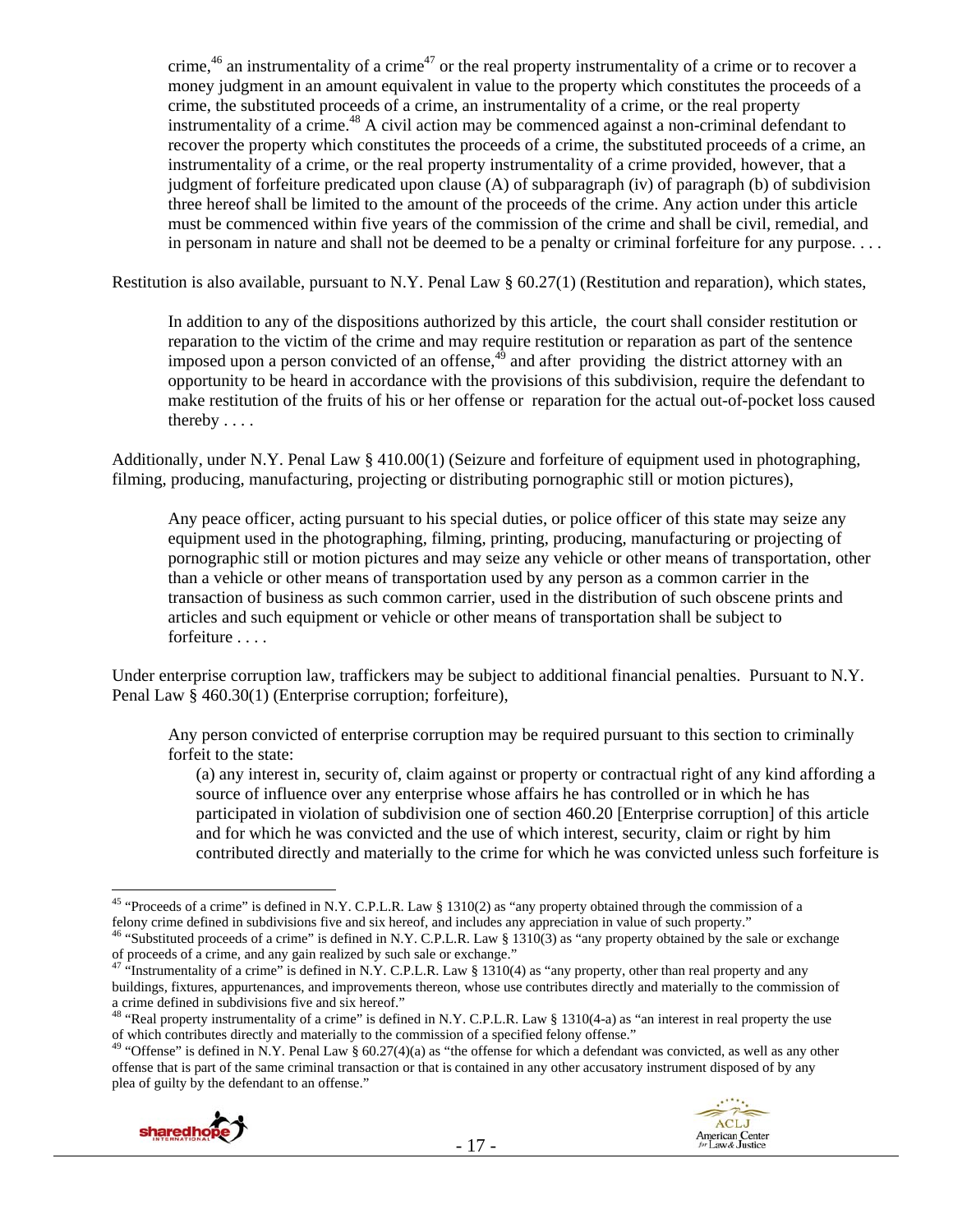disproportionate to the defendant's gain from his association or employment with the enterprise, in which event the jury may recommend forfeiture of a portion thereof; (b) any interest, including proceeds, he has acquired or maintained in an enterprise in violation of subdivision one of section 460.20 of this article and for which he was convicted unless such forfeiture is disproportionate to the conduct he engaged in and on which the forfeiture is based, in which event the jury may recommend forfeiture of a portion thereof; or (c) any interest, including proceeds he has derived from an investment of proceeds in an enterprise in violation of subdivision one of section 460.20 of this article and for which he was convicted unless such forfeiture is disproportionate to the conduct he engaged in and on which the forfeiture is based, in which event the jury may recommend forfeiture of a portion thereof.

#### *3.5 Convicted traffickers are required to register as sex offenders.*

Pursuant to N.Y. Correct. Law § 168-f(1) (Duty to register and to verify), "Any sex offender shall, (a) at least ten calendar days prior to discharge, parole, release . . . or, (b) at the time sentence is imposed for any sex offender released on probation or discharged . . . , register with the division on a form prepared by the division." N.Y. Correct. Law § 168-a(1) (Definitions) defines "sex offender" as "any person who is convicted of any of the offenses set forth in subdivision two or three of this section," which includes sex offenses and sexually violent offenses.

Pursuant to N.Y. Correct. Law § 168-a(2), sex offenses relevant to traffickers include convictions under N.Y. Penal Law § 120.70 (Luring a child), § 230.34 (Sex trafficking), § 263.05–.16 (Crimes involving a sexual performance by a child), § 230.30(2) (Promoting prostitution in the second degree), § 230.32 (Promoting prostitution in the first degree), § 230.33 (Compelling prostitution), or § 235.22 (Disseminating indecent material to minors in the first degree). Pursuant to N.Y. Correct. Law  $\S$  168-a(2)(d)(iii), a sex offense also includes a conviction under

> any of the provisions of 18 U.S.C. 2251 [Sexual exploitation of children], 18 U.S.C. 2251A [Selling or buying of children], 18 U.S.C. 2252 [Certain activities relating to material involving the sexual exploitation of minors], 18 U.S.C. 2252A [Certain activities relating to material constituting or containing child pornography], 18 U.S.C. 2260 [Production of sexually explicit depictions of a minor for importation into the United States], 18 U.S.C. 2422(b) [Sexual abuse], 18 U.S.C. 2423 [Sexual abuse of a minor or ward], or 18 U.S.C. 2425 [Offenses resulting in death], provided that the elements of such crime of conviction are substantially the same as those which are a part of such offense as of the date on which this subparagraph takes effect.

- 3.5.1 Recommendation: Amend the definition of "sex offense" under N.Y. Correct. Law § 168-a to include a registration requirement for those convicted under N.Y. Penal Law  $\S 230.25(2)$ (Promoting prostitution in the third degree), which would require sex offender registration for persons who promote the prostitution of those less than 19 years of age.
- *3.6 Laws relating to termination of parental rights for certain offenses include sex trafficking or CSEC offenses in order to remove the children of traffickers from their control and potential exploitation.*

New York will terminate parental rights only for certain crimes and convictions. CSEC crimes are not expressly listed as grounds for termination of parental rights. However, pursuant to NY Soc. Serv. Law § 384  $b(4)(e)$ ,

4. An order committing the guardianship and custody of a child pursuant to this section shall be granted only upon one or more of the following grounds:

. . .



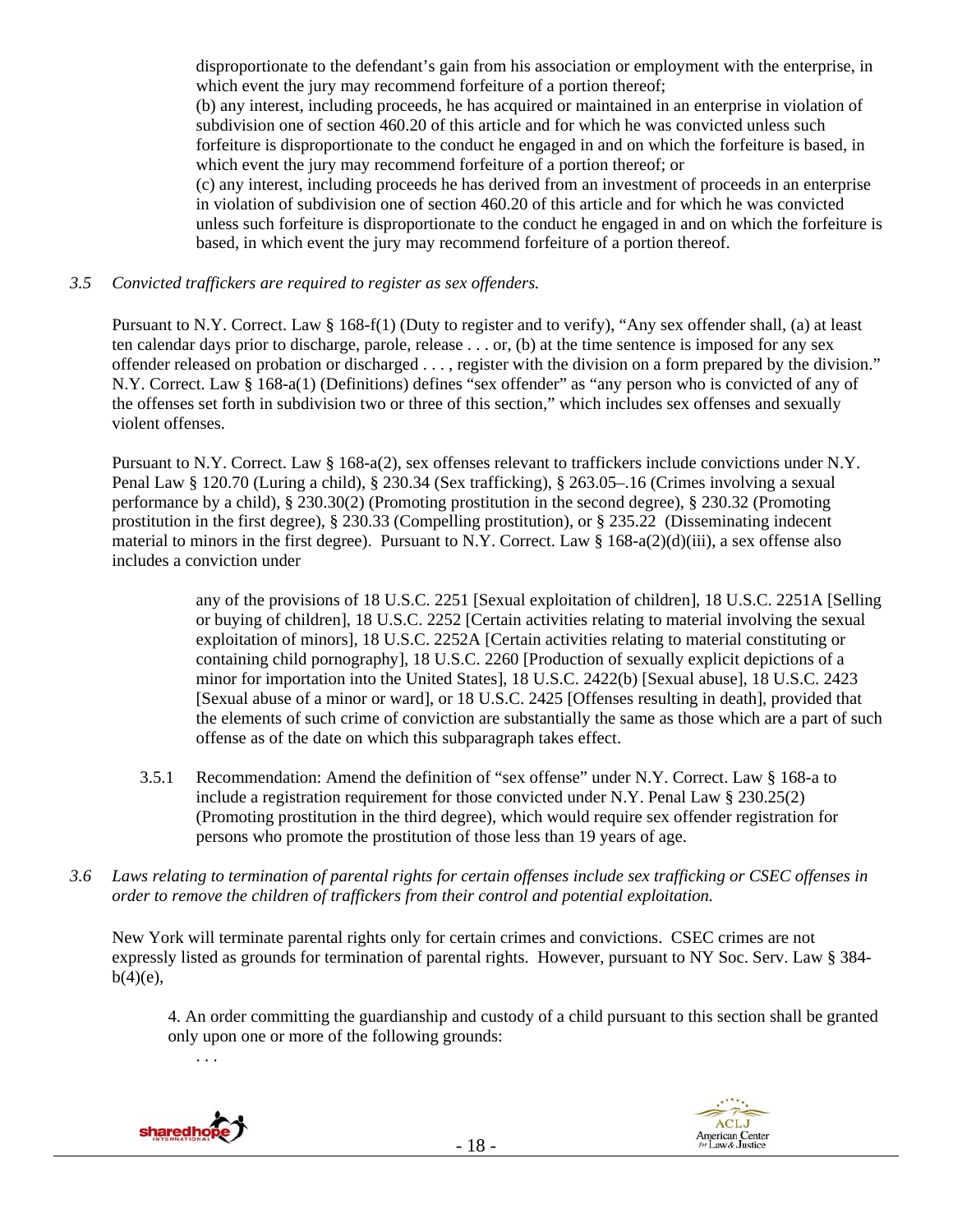(e) The parent or parents, whose consent to the adoption of the child would otherwise be required in accordance with section one hundred eleven of the domestic relations law, severely or repeatedly abused such child. Where a court has determined that reasonable efforts to reunite the child with his or her parent are not required, pursuant to the family court act or this chapter, a petition to terminate parental rights on the ground of severe abuse as set forth in subparagraph (iii) of paragraph (a) of subdivision eight of this section may be filed immediately upon such determination.

#### Under NY Soc. Serv. Law § 384-b(8)(a),

. . .

(a) For the purposes of this section a child is "severely abused" by his or her parent if

(ii) the child has been found to be an abused child, as defined in paragraph (iii) of subdivision (e) of section ten hundred twelve of the family court act, as a result of such parent's acts; provided, however, the respondent must have committed or knowingly allowed to be committed a felony sex offense as defined in sections 130.25, 130.30, 130.35, 130.40, 130.45, 130.50, 130.65, 130.67, 130.70, 130.75 and 130.80 of the penal law and, for the purposes of this section the corroboration requirements contained in the penal law shall not apply to proceedings under this section; or (iii) (A) the parent of such child has been convicted of murder in the first degree as defined in

section 125.27, murder in the second degree as defined in section 125.25, manslaughter in the first degree as defined in section 125.20, or manslaughter in the second degree as defined in section 125.15, and the victim of any such crime was another child of the parent or another child for whose care such parent is or has been legally responsible as defined in subdivision (g) of section one thousand twelve of the family court act, or another parent of the child, unless the convicted parent was a victim of physical, sexual or psychological abuse by the decedent parent and such abuse was a factor in causing the homicide; or has been convicted of an attempt to commit any of the foregoing crimes, and the victim or intended victim was the child or another child of the parent or another child for whose care such parent is or has been legally responsible as defined in subdivision (g) of section one thousand twelve of the family court act, or another parent of the child, unless the convicted parent was a victim of physical, sexual or psychological abuse by the decedent parent and such abuse was a factor in causing the attempted homicide;

(B) the parent of such child has been convicted of criminal solicitation as defined in article one hundred, conspiracy as defined in article one hundred five or criminal facilitation as defined in article one hundred fifteen of the penal law for conspiring, soliciting or facilitating any of the foregoing crimes, and the victim or intended victim was the child or another child of the parent or another child for whose care such parent is or has been legally responsible;

(C) the parent of such child has been convicted of assault in the second degree as defined in section 120.05, assault in the first degree as defined in section 120.10 or aggravated assault upon a person less than eleven years old as defined in section 120.12 of the penal law, and the victim of any such crime was the child or another child of the parent or another child for whose care such parent is or has been legally responsible; or has been convicted of an attempt to commit any of the foregoing crimes, and the victim or intended victim was the child or another child of the parent or another child for whose care such parent is or has been legally responsible; or

(D) the parent of such child has been convicted under the law in any other jurisdiction of an offense which includes all of the essential elements of any crime specified in clause (A), (B) or (C) of this subparagraph; and

(iv) the agency has made diligent efforts to encourage and strengthen the parental relationship, including efforts to rehabilitate the respondent, when such efforts will not be detrimental to the best interests of the child, and such efforts have been unsuccessful and are unlikely to be successful in the foreseeable future. Where a court has previously determined in accordance with this chapter or the family court act that reasonable efforts to make it possible for the child to return safely to his or



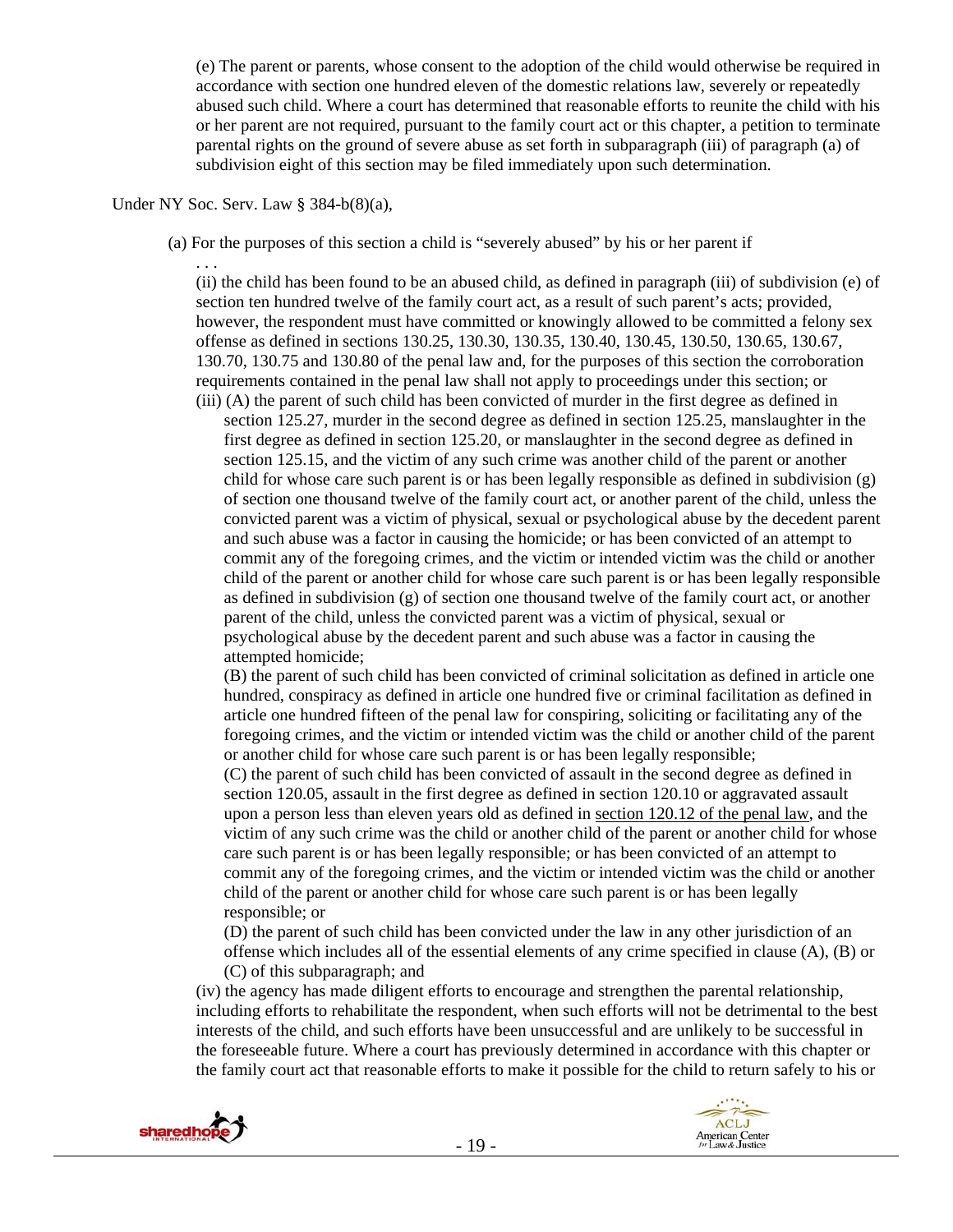her home are not required, the agency shall not be required to demonstrate diligent efforts as set forth in this section.

Pursuant to N.Y. Fam. Ct. Act § 1012(e)(iii),

"Abused child" means a child less than eighteen years of age whose parent or other person legally responsible for his care

. . .

(iii) commits, or allows to be committed an offense against such child defined in article one hundred thirty of the penal law; allows, permits or encourages such child to engage in any act described in sections 230.25 [Promoting prostitution in the third degree], 230.30 [Promoting prostitution in the second degree] and 230.32 [Promoting prostitution in the first degree] of the penal law; . . . or allows such child to engage in acts or conduct described in article two hundred sixty-three [Sexual performance by a child] of the penal law provided, however, that (a) the corroboration requirements contained in the penal law and (b) the age requirement for the application of article two hundred sixty-three of such law shall not apply to proceedings under this article.

3.6.1 Recommendation: Amend N.Y. Soc. Serv. Law § 384-b(8) to include convictions under N.Y. Penal Law § 230.34 (Sex trafficking) when the victim is a minor as grounds for termination of parental rights.

# Framework Issue 4: Criminal provisions for facilitators

# *Legal Components:*

- *4.1 The acts of assisting, enabling, or financially benefitting from child sex trafficking are included as criminal offenses in the state sex trafficking statute.*
- *4.2 Financial penalties, including asset forfeiture laws, are in place for those who benefit financially from or aid and assist in committing domestic minor sex trafficking.*
- *4.3 Promoting and selling child sex tourism is illegal.*
- *4.4 Promoting and selling child pornography is illegal. \_\_\_\_\_\_\_\_\_\_\_\_\_\_\_\_\_\_\_\_\_\_\_\_\_\_\_\_\_\_\_\_\_\_\_\_\_\_\_\_\_\_\_\_\_\_\_\_\_\_\_\_\_\_\_\_\_\_\_\_\_\_\_\_\_\_\_\_\_\_\_\_\_\_\_\_\_\_\_\_\_\_\_\_\_\_\_\_\_\_\_\_\_\_*

# *Legal Analysis:*

*4.1 The acts of assisting, enabling, or financially benefitting from child sex trafficking are included as criminal offenses in the state sex trafficking statute.* 

It is unlikely that N.Y. Penal Law § 230.34 (Sex trafficking) could apply to a facilitator and only applies when one "intentionally advances<sup>50</sup> or profits<sup>51</sup> from prostitution by" various means of force, fraud, or coercion.<sup>52</sup> A conviction is punishable as a Class B felony by imprisonment of  $1-25$  years and a possible fine not to exceed the greater of \$5,000 or "double the amount of the defendant's gain from the commission of the crime." N.Y. Penal Law §§ 230.34, 70.00(2)(b), (3)(b), 80.00(1).

A facilitator could, however, commit the offenses of promoting prostitution through advancing or profiting from prostitution. A conviction for promoting prostitution of a minor under 19, pursuant to N.Y. Penal Law





 $50$  See supra note 9 for the definition of "advances prostitution."

<sup>51</sup> *See supra* note 9 for the definition of "profits from prostitution."<br><sup>51</sup> *See supra* Section 1.1.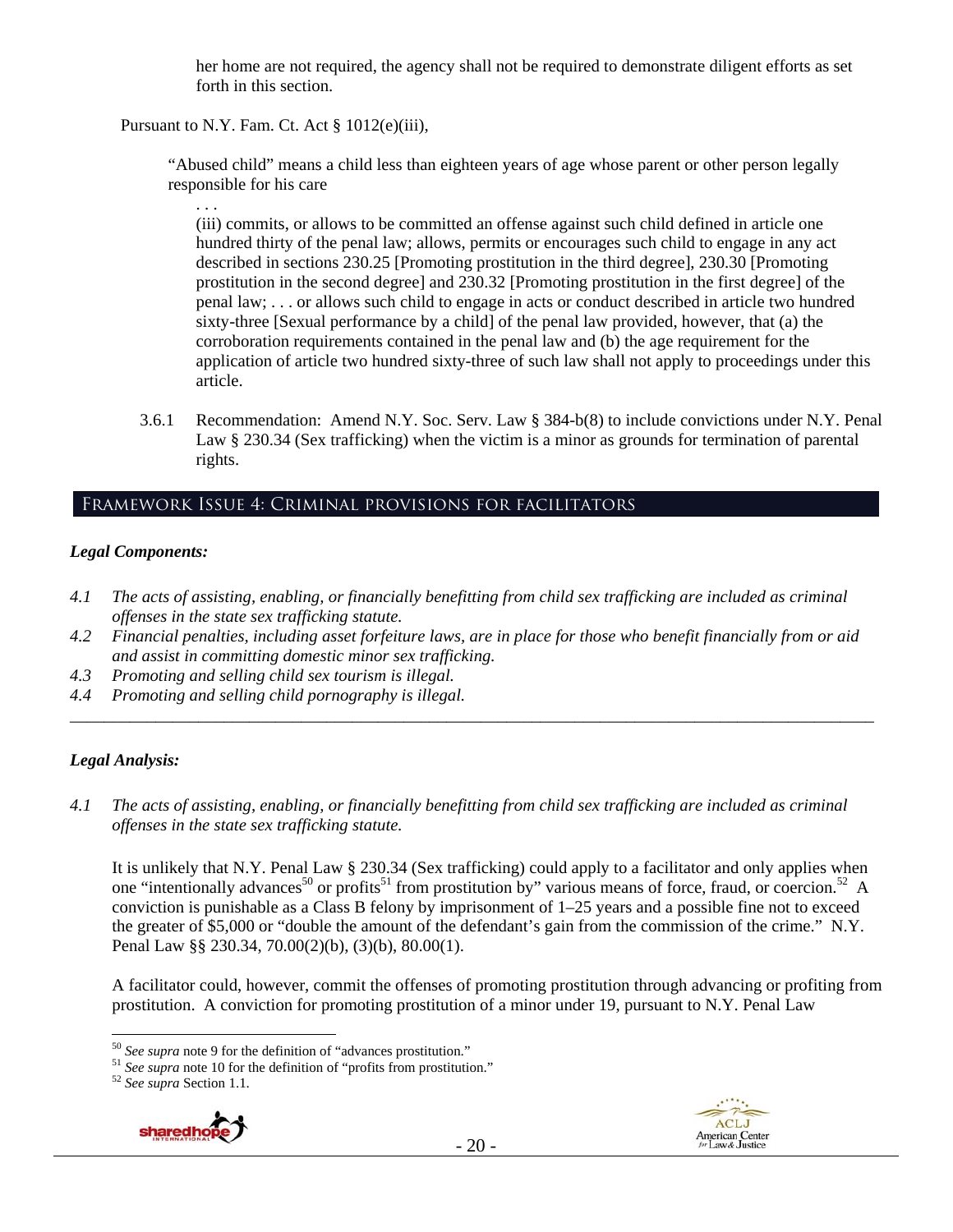§ 230.25(2), is punishable as a Class D felony by imprisonment not to exceed 7 years and a possible fine not to exceed the greater of \$5,000 or "double the amount of the defendant's gain from the commission of the crime." N.Y. Penal Law §§ 230.25, 70.00(2)(d), (3)(b), (4), 80.00(1). A conviction for promoting prostitution of a minor under 16 years of age, under N.Y. Penal Law § 230.30(2), is punishable as a Class C felony by imprisonment of 1–15 years and a possible fine not to exceed the greater of \$5,000 or "double the amount of the defendant's gain from the commission of the crime." N.Y. Penal Law §§ 230.30, 70.00(2)(c), (3)(b), 80.00(1). A conviction for promoting prostitution of a minor under 11 years of age, under N.Y. Penal Law § 230.32, is punishable as a Class B felony by imprisonment of 1–25 years and a possible fine not to exceed the greater of \$5,000 or "double the amount of the defendant's gain from the commission of the crime." N.Y. Penal Law §§ 230.32, 70.00(2)(b), (3)(b), 80.00(1).

A facilitator may also violate N.Y. Penal Law § 460.20(1) (Enterprise corruption), which states,

1. A person is guilty of enterprise corruption when, having knowledge of the existence of a criminal enterprise and the nature of its activities, and being employed by or associated with such enterprise, he:

(a) intentionally conducts or participates in the affairs of an enterprise<sup>53</sup> by participating in a pattern of criminal activity;<sup>54</sup> or

(b) intentionally acquires or maintains any interest in or control of an enterprise by participating in a pattern of criminal activity; or

(c) participates in a pattern of criminal activity and knowingly invests any proceeds derived from that conduct, or any proceeds derived from the investment or use of those proceeds, in an enterprise.

2. For purposes of this section, a person participates in a pattern of criminal activity when, with intent to participate in or advance the affairs of the criminal enterprise, he engages in conduct constituting, or, is criminally liable for pursuant to section 20.00 [Criminal liability for conduct of another] of this chapter, at least three of the criminal acts included in the pattern, provided that:

(a) Two of his acts are felonies other than conspiracy;

(b) Two of his acts, one of which is a felony, occurred within five years of the commencement of the criminal action; and

(c) Each of his acts occurred within three years of a prior act.

. . . .

A conviction under N.Y. Penal Law § 460.20 is punishable as a Class B felony by imprisonment of 1–25 years and a possible fine not to exceed the greater of \$5,000 or "double the amount of the defendant's gain from the commission of the crime." N.Y. Penal Law §§ 460.20, 70.00(2)(b), (3)(b), 80.00(1).

- 4.1.1 Recommendation: Amend N.Y. Penal Law § 230.34 (Sex trafficking) to clearly apply to those who assist, enable, or benefit financially from domestic minor sex trafficking.
- *4.2 Financial penalties, including asset forfeiture laws, are in place for those who benefit financially from or aid and assist in committing domestic minor sex trafficking.*

All applicable felonies are subject to fines in an amount not to exceed the greater of \$5,000 or "double the amount of the defendant's gain from the commission of the crime." N.Y. Penal Law § 80.00(1).

Facilitators are also subject to asset forfeiture. Pursuant to N.Y. C.P.L.R. Law § 1311(1) (Forfeiture actions),

A civil action may be commenced by the appropriate claiming authority against a criminal defendant to recover the property<sup>55</sup> which constitutes the proceeds of a crime,  $56$  the substituted proceeds of a crime,  $57$  an

<sup>&</sup>lt;sup>53</sup> See supra note 31 for the definition of "enterprise."<br><sup>54</sup> See supra Section 3.1 for the definition of "pattern of criminal activity."



 $\overline{a}$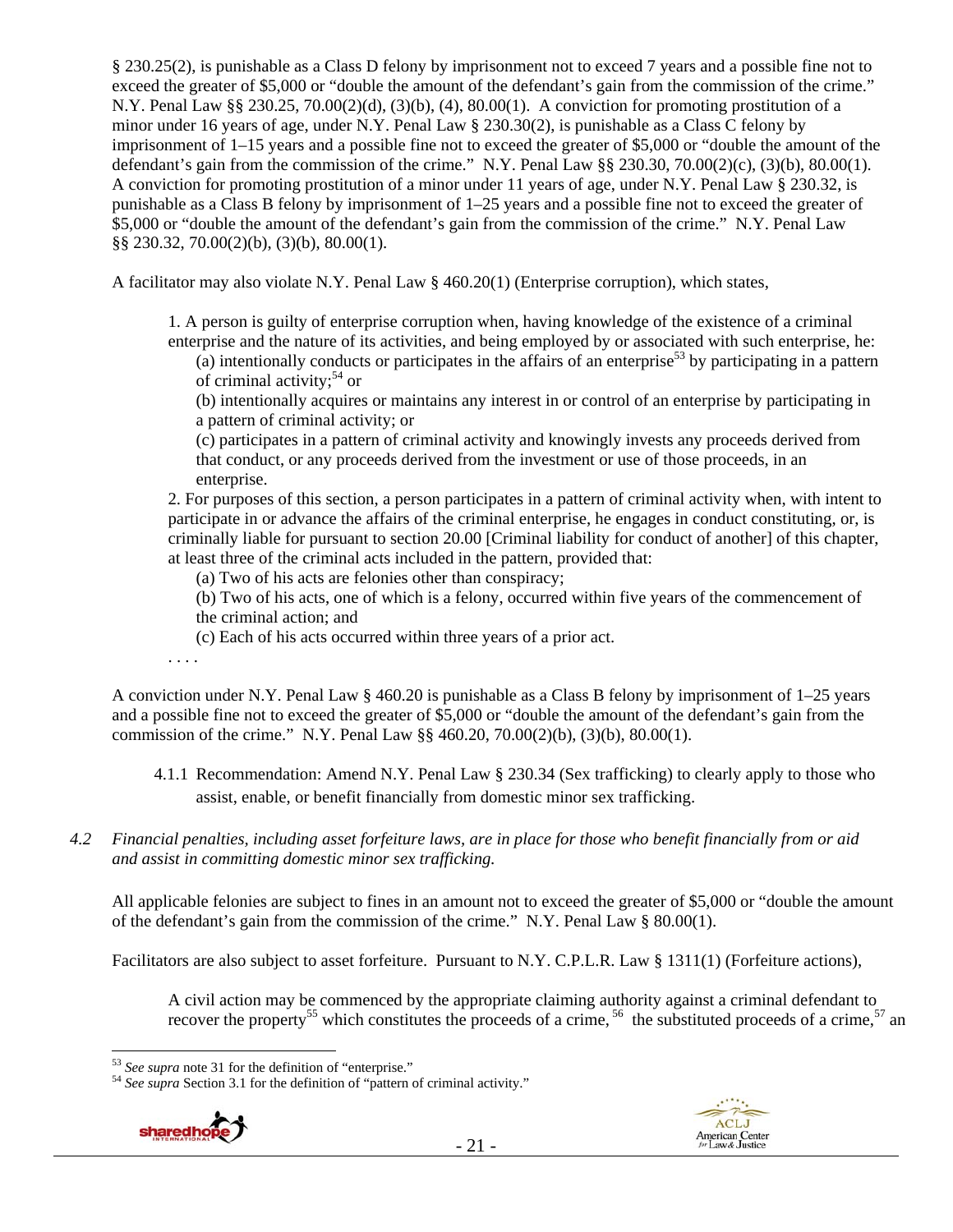instrumentality of a crime<sup>58</sup> or the real property instrumentality of a crime or to recover a money judgment in an amount equivalent in value to the property which constitutes the proceeds of a crime, the substituted proceeds of a crime, an instrumentality of a crime, or the real property instrumentality of a crime.<sup>59</sup> A civil action may be commenced against a non-criminal defendant to recover the property which constitutes the proceeds of a crime, the substituted proceeds of a crime, an instrumentality of a crime, or the real property instrumentality of a crime provided, however, that a judgment of forfeiture predicated upon clause (A) of subparagraph (iv) of paragraph (b) of subdivision three hereof shall be limited to the amount of the proceeds of the crime. Any action under this article must be commenced within five years of the commission of the crime and shall be civil, remedial, and in personam in nature and shall not be deemed to be a penalty or criminal forfeiture for any purpose. . . .

Additionally, under N.Y. Penal Law § 410.00(1) (Seizure and forfeiture of equipment used in photographing, filming, producing, manufacturing, projecting or distributing pornographic still or motion pictures),

Any peace officer, acting pursuant to his special duties, or police officer of this state may seize any equipment used in the photographing, filming, printing, producing, manufacturing or projecting of pornographic still or motion pictures and may seize any vehicle or other means of transportation, other than a vehicle or other means of transportation used by any person as a common carrier in the transaction of business as such common carrier, used in the distribution of such obscene prints and articles and such equipment or vehicle or other means of transportation shall be subject to forfeiture . . . .

Under enterprise corruption law, facilitators may be subject to additional financial penalties. Pursuant to N.Y. Penal Law § 460.30 (Enterprise corruption; forfeiture),

Any person convicted of enterprise corruption may be required pursuant to this section to criminally forfeit to the state:

(a) any interest in, security of, claim against or property or contractual right of any kind affording a source of influence over any enterprise whose affairs he has controlled or in which he has participated in violation of subdivision one of section 460.20 [Enterprise corruption] of this article and for which he was convicted and the use of which interest, security, claim or right by him contributed directly and materially to the crime for which he was convicted unless such forfeiture is disproportionate to the defendant's gain from his association or employment with the enterprise, in which event the jury may recommend forfeiture of a portion thereof;

(b) any interest, including proceeds, he has acquired or maintained in an enterprise in violation of subdivision one of section 460.20 of this article and for which he was convicted unless such forfeiture is disproportionate to the conduct he engaged in and on which the forfeiture is based, in which event the jury may recommend forfeiture of a portion thereof; or

(c) any interest, including proceeds he has derived from an investment of proceeds in an enterprise in violation of subdivision one of section 460.20 of this article and for which he was convicted unless such forfeiture is disproportionate to the conduct he engaged in and on which the forfeiture is based, in which event the jury may recommend forfeiture of a portion thereof.

Restitution is also available, pursuant to N.Y. Penal Law § 60.27(1) (Restitution and reparation), which states,

In addition to any of the dispositions authorized by this article, the court shall consider restitution or reparation to the victim of the crime and may require restitution or reparation as part of the sentence

<sup>&</sup>lt;sup>56</sup> See supra note 44 for the definition of "proceeds of a crime."<br><sup>57</sup> See supra note 45 for the definition of "substituted proceeds of a crime."<br><sup>57</sup> See supra note 47 for the definition of "instrumentality of a crime."





<sup>&</sup>lt;sup>55</sup> See supra note 44 for the definition of "property."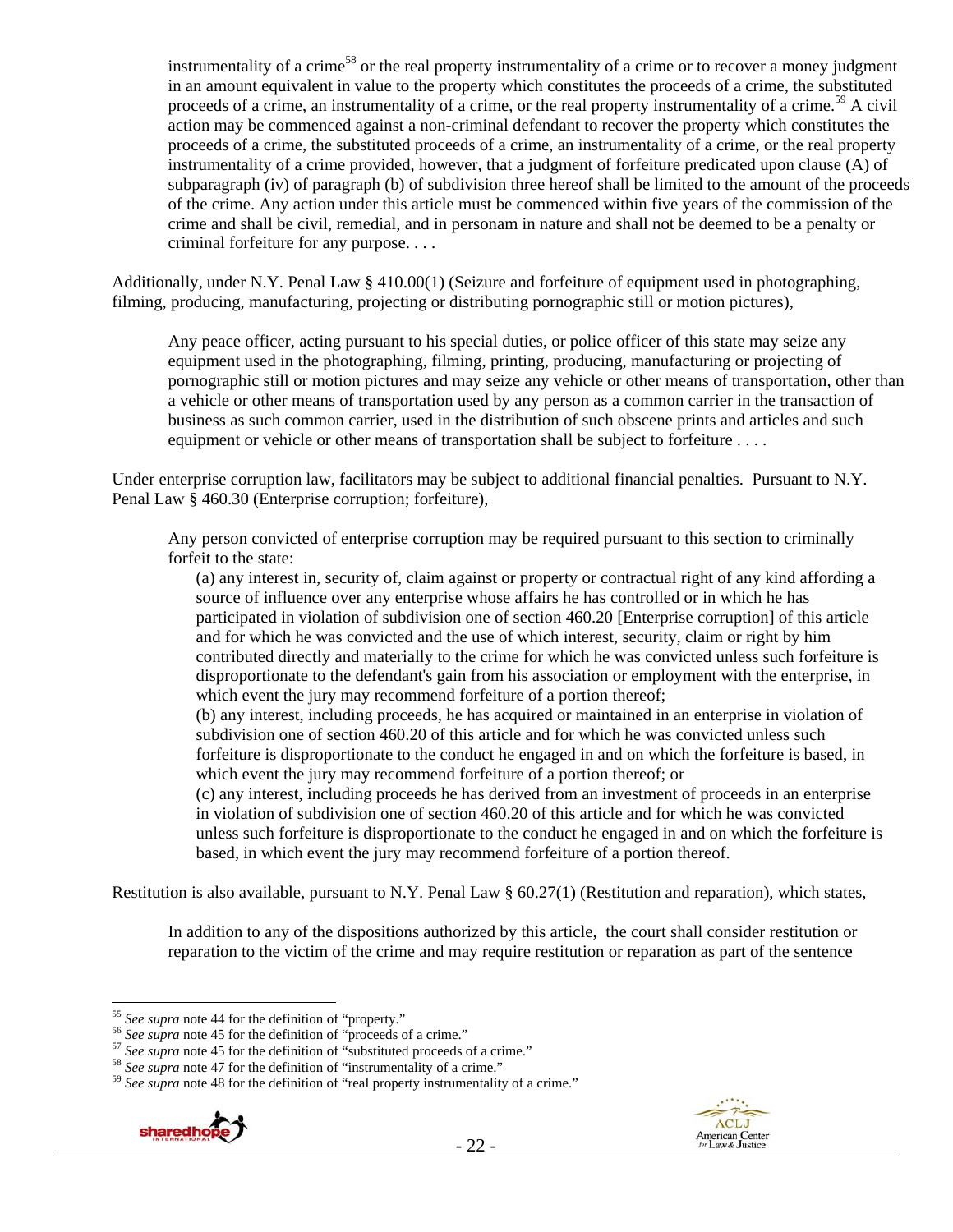imposed upon a person convicted of an offense,<sup>60</sup> and after providing the district attorney with an opportunity to be heard in accordance with the provisions of this subdivision, require the defendant to make restitution of the fruits of his or her offense or reparation for the actual out-of-pocket loss caused thereby . . . .

## *4.3 Promoting and selling child sex tourism is illegal.*

N.Y. Penal Law § 230.25(1) (Promoting prostitution in the third degree) includes sex tourism, stating,

A person is guilty of promoting prostitution in the third degree when he knowingly:

1. Advances or profits from prostitution by managing, supervising, controlling or owning, either alone or in association with others, a house of prostitution or a prostitution business or enterprise involving prostitution activity by two or more prostitutes, or a business that sells travel-related services knowing that such services include or are intended to facilitate travel for the purpose of patronizing a prostitute, including to a foreign jurisdiction and regardless of the legality of prostitution in said foreign jurisdiction . . .

A conviction is punishable as a Class D felony by imprisonment not to exceed 7 years and a possible fine not to exceed the greater of \$5,000 or "double the amount of the defendant's gain from the commission of the crime." N.Y. Penal Law §§ 230.25, 70.00(2)(d), (3)(b), (4), 80.00(1).

*4.4 Promoting and selling child pornography is illegal.* 

Promoting child pornography is a crime under N.Y. Penal Law § 263.10 (Promoting an obscene sexual performance by a child) and § 263.15 (Promoting a sexual performance by a child). Pursuant to N.Y. Penal Law § 263.10, "A person is guilty of promoting  $\overrightarrow{p}$  an obscene sexual performance  $\overrightarrow{p}$  by a child when, knowing the character and content thereof, he produces, directs or promotes any obscene performance which includes sexual conduct<sup>63</sup> by a child less than seventeen years of age."

Under N.Y. Penal Law § 263.15, "A person is guilty of promoting a sexual performance by a child when, knowing the character and content thereof, he produces, directs or promotes any performance which includes sexual conduct by a child less than seventeen years of age."

A conviction under either statute is punishable as a Class D felony by imprisonment not to exceed 7 years and a possible fine not to exceed the greater of \$5,000 or "double the amount of the defendant's gain from the commission of the crime." N.Y. Penal Law §§ 263.10, 263.15, 70.00(2)(d), (3)(b), (4), 80.00(1)





 $\overline{a}$ <sup>60</sup> *See supra* note 49 for the definition of "offense." 61 *See supra* note 36. 62 *See supra* note 26. 63 *See supra* note 11.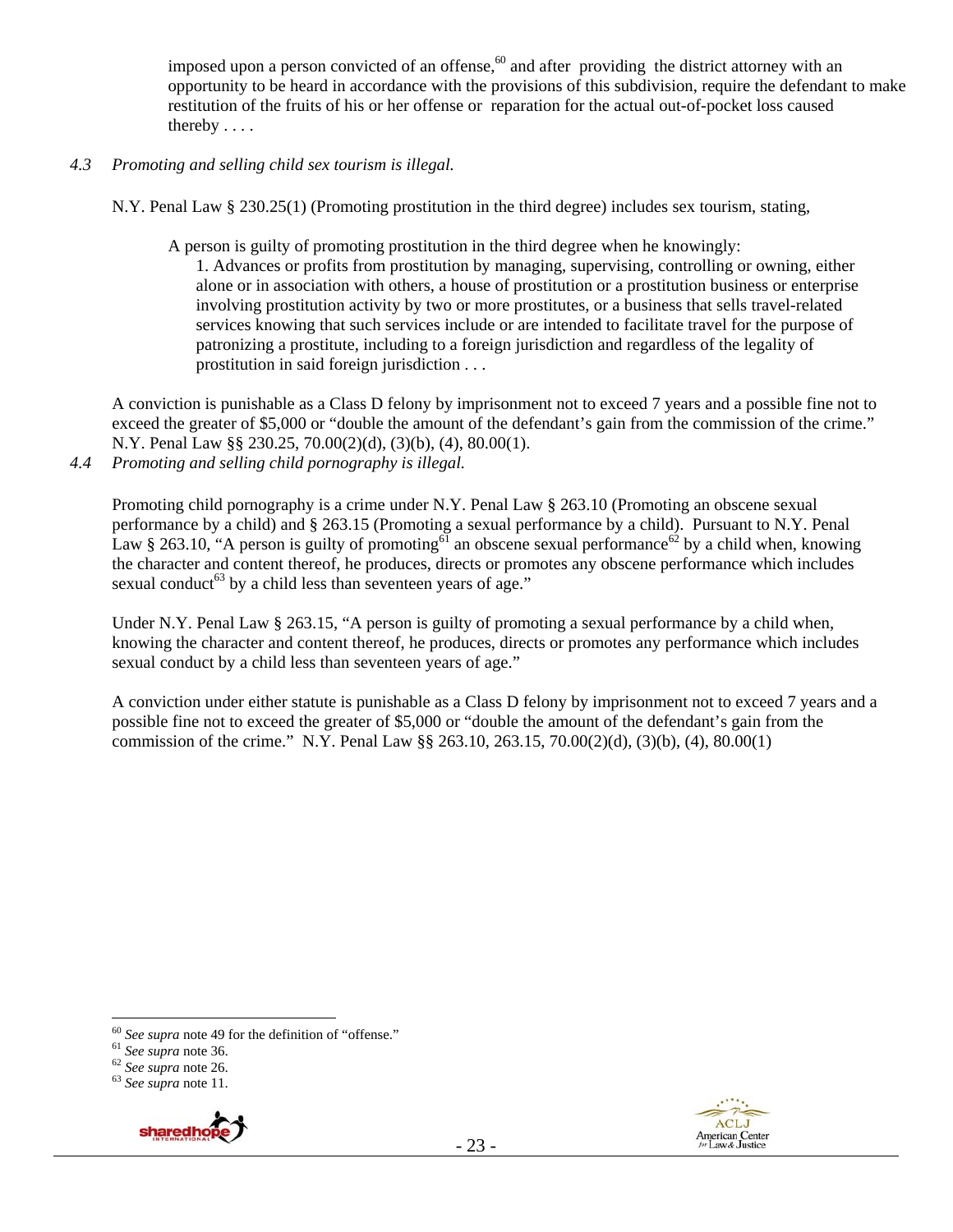# FRAMEWORK ISSUE 5: PROTECTIVE PROVISIONS FOR THE CHILD VICTIMS

# *Legal Components:*

- *5.1 A victim of domestic minor sex trafficking or CSEC is defined as a victim for purposes of qualifying for crime victims' compensation and other victim benefits.*
- *5.2 The state sex trafficking statute expressly prohibits a defendant from raising consent of the minor to the commercial sex acts as a defense.*
- *5.3 Prostitution laws apply only to adults, making minors under 18 specifically immune from this offense.*
- *5.4 Commercially sexually exploited children are provided with a child protection response, including specialized shelter and services, and are not detained in juvenile detention facilities.*
- *5.5 Commercial sexual exploitation is identified as a type of abuse and neglect within child protection statutes.*
- *5.6 The definition of "caregiver" (or similar term) in the child welfare statutes is broad enough to include a trafficker who has custody or control of a child in order to bring a trafficked child into protection of child protective services.*
- *5.7 Crime victims' compensation is specifically available to a child victim of sex trafficking or CSEC without regard to ineligibility factors.*
- *5.8 Victim-friendly procedures and protections are provided in the trial process for minors under 18.*
- *5.9 Expungement or sealing of juvenile arrest or criminal records resulting from arrests or adjudications for prostitution-related offenses committed as a result of, or in the course of, the commercial sexual exploitation of a minor is available within a reasonable time after turning 18.*
- *5.10 Victim restitution and civil remedies are authorized by law for minor victims of sex trafficking or CSEC.*
- *5.11 Statutes of limitations for civil and criminal actions for child sex trafficking or CSEC offenses are eliminated or lengthened sufficiently to allow prosecutors and victims a realistic opportunity to pursue criminal actions and legal remedies.*

*\_\_\_\_\_\_\_\_\_\_\_\_\_\_\_\_\_\_\_\_\_\_\_\_\_\_\_\_\_\_\_\_\_\_\_\_\_\_\_\_\_\_\_\_\_\_\_\_\_\_\_\_\_\_\_\_\_\_\_\_\_\_\_\_\_\_\_\_\_\_\_\_\_\_\_\_\_\_\_\_\_\_\_\_\_\_\_\_\_\_\_\_\_\_* 

#### *Legal Analysis:*

- *5.1 A victim of domestic minor sex trafficking or CSEC is defined as a victim for purposes of qualifying for crime victims' compensation and other victim benefits.* 
	- N.Y. Soc. Serv. Law § 447-a(1) (Definitions), part of the Safe Harbour for Exploited Children Act, states,

The term "sexually exploited child" means any person under the age of eighteen who has been subject to sexual exploitation because he or she:

(a) is the victim of the crime of sex trafficking as defined in section 230.34 of the penal law;

(b) engages in any act as defined in section 230.00 [Prostitution offenses] of the penal law;

(c) is a victim of the crime of compelling prostitution as defined in section 230.33 of the penal law; (d) engages in acts or conduct described in article two hundred sixty-three [Sexual performance by a child] or section 240.37 [Loitering for the purpose of engaging in a prostitution offense] of the penal law.

Similarly, pursuant to N.Y. Fam. Ct. Act § 311.4(3) (Substitution of petition or finding),

3. In any proceeding under this article [Juvenile delinquency] based upon an arrest for an act of prostitution, there is a presumption that the respondent meets the criteria as a victim of a severe form of trafficking as defined in section 7105 of title 22 of the United States Code (Trafficking Victims Protection Act of 2000). . . .



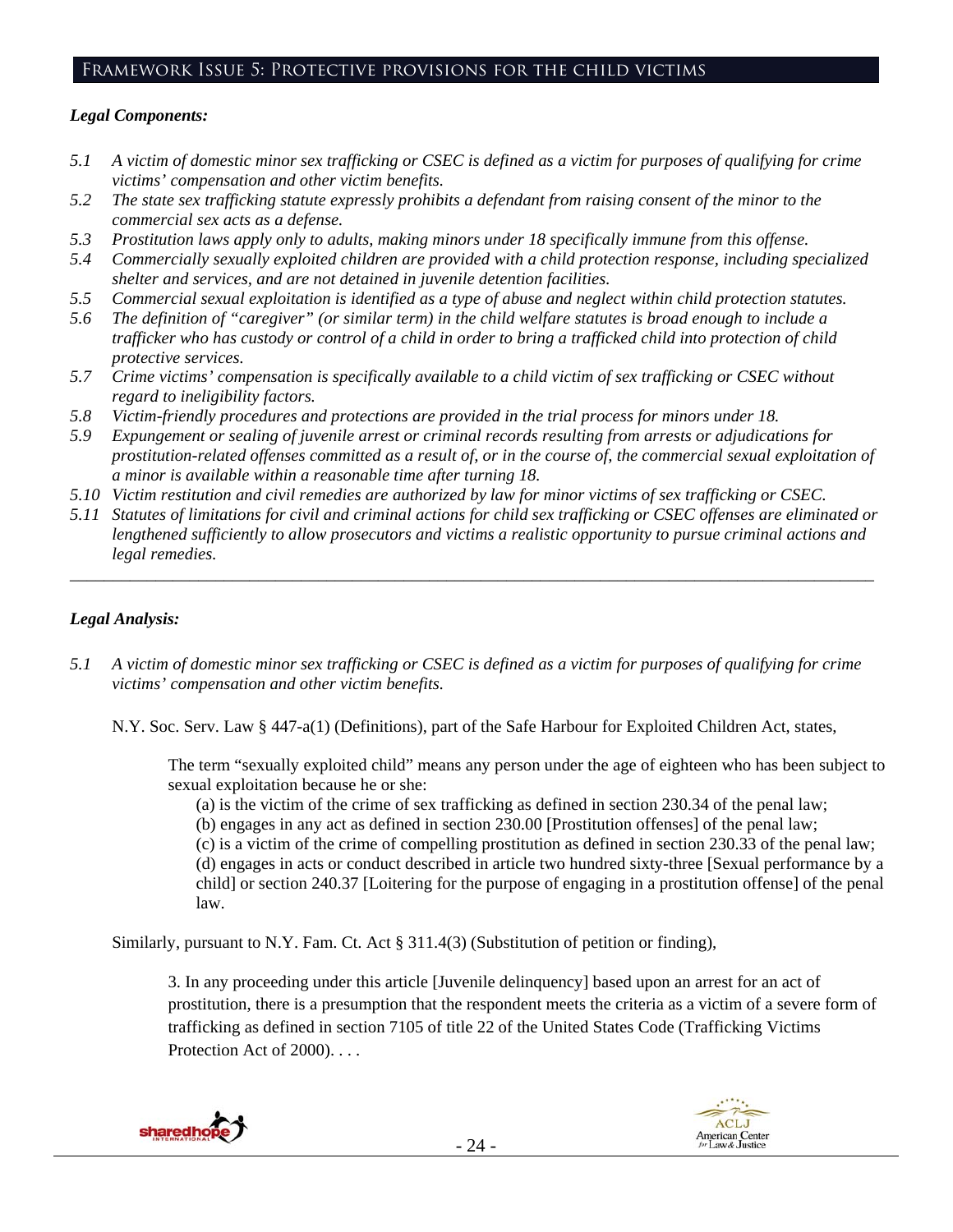N.Y. Exec. Law § 621(5) states, "'Victim' shall mean (a) a person who suffers personal physical injury as a direct result of a crime; . . . or (5) sex trafficking as defined in section 230.34 of the penal law; or a person who has had a frivolous lawsuit filed against them." N.Y. Penal Law § 60.27(4)(b) further states that "the term 'victim' shall include the victim of the offense . . . ."

Pursuant to N.Y. Soc. Serv. Law § 483-aa(a),<sup>64</sup> "Human trafficking victim' means a person who is a victim of sex trafficking as defined in section 230.34 of the penal law or a victim of labor trafficking as defined in section 135.35 of the penal law."

*5.2 The state sex trafficking statute expressly prohibits a defendant from raising consent of the minor to the commercial sex acts as a defense.* 

The statutory language of CSEC laws do not expressly prohibit a defense based upon consent. However, a minor under 17 will not be considered an accomplice to sex trafficking or certain other CSEC crimes.

Pursuant to N.Y. Penal Law § 230.35 (Promoting or compelling prostitution; accomplice), "In a prosecution for promoting prostitution or compelling prostitution, a person less than seventeen years of age from whose prostitution activity another person is alleged to have advanced or attempted to advance or profited or attempted to profit shall not be deemed to be an accomplice."

Similarly, pursuant to N.Y. Penal Law § 230.36 (Sex trafficking; accomplice), "In a prosecution for sex trafficking, a person from whose prostitution activity another person is alleged to have advanced or attempted to advance or profited or attempted to profit shall not be deemed to be an accomplice."

- 5.2.1 Recommendation: Amend N.Y. Penal Law § 230.34 (Sex trafficking), § 230.05 (Patronizing a prostitute in the second degree), § 230.06 (Patronizing a prostitute in the first degree), § 230.25(2) (Promoting prostitution in the third degree), § 230.30(2) (Promoting prostitution in the second degree), § 230.32 (Promoting prostitution in the first degree), § 230.33 (Compelling prostitution), and § 263.05 (Use of a child in a sexual performance) to expressly prohibit a defense based upon the consent of the victim if the victim is a minor under 18.
- *5.3 Prostitution laws apply only to adults, making minors under 18 specifically immune from this offense.*

Prostitution laws apply to both adults and minors, specifying no difference in crime based on age. Neither N.Y. Penal Law § 230.00 (Prostitution) nor § 240.37 (Loitering for the purpose of prostitution) makes minors immune from prosecution for prostitution-related offenses.

However, upon an arrest for prostitution, there is a presumption that a minor under the age of 16 is a victim, and upon first arrest for such an offense should receive services if cooperative. Pursuant to N.Y. Fam. Ct. Act § 311.4(3) (Substitution of petition or finding),

In any proceeding under this article [Juvenile delinquency] based upon an arrest for an act of prostitution, there is a presumption that the respondent meets the criteria as a victim of a severe form of trafficking as defined in section 7105 of title 22 of the United States Code (Trafficking Victims Protection Act of 2000). Upon the motion of the respondent, without the consent of the presentment agency, a petition alleging that the respondent is in need of supervision shall be substituted for the delinquency petition. If, however, the respondent has been previously adjudicated as a juvenile delinquent under this article for an act which would be a crime pursuant to article two hundred thirty [Prostitution offenses] of the penal law, if the respondent was an adult, or expresses a current

 $\overline{a}$ <sup>64</sup> This provision is scheduled for repeal on September 1, 2013.



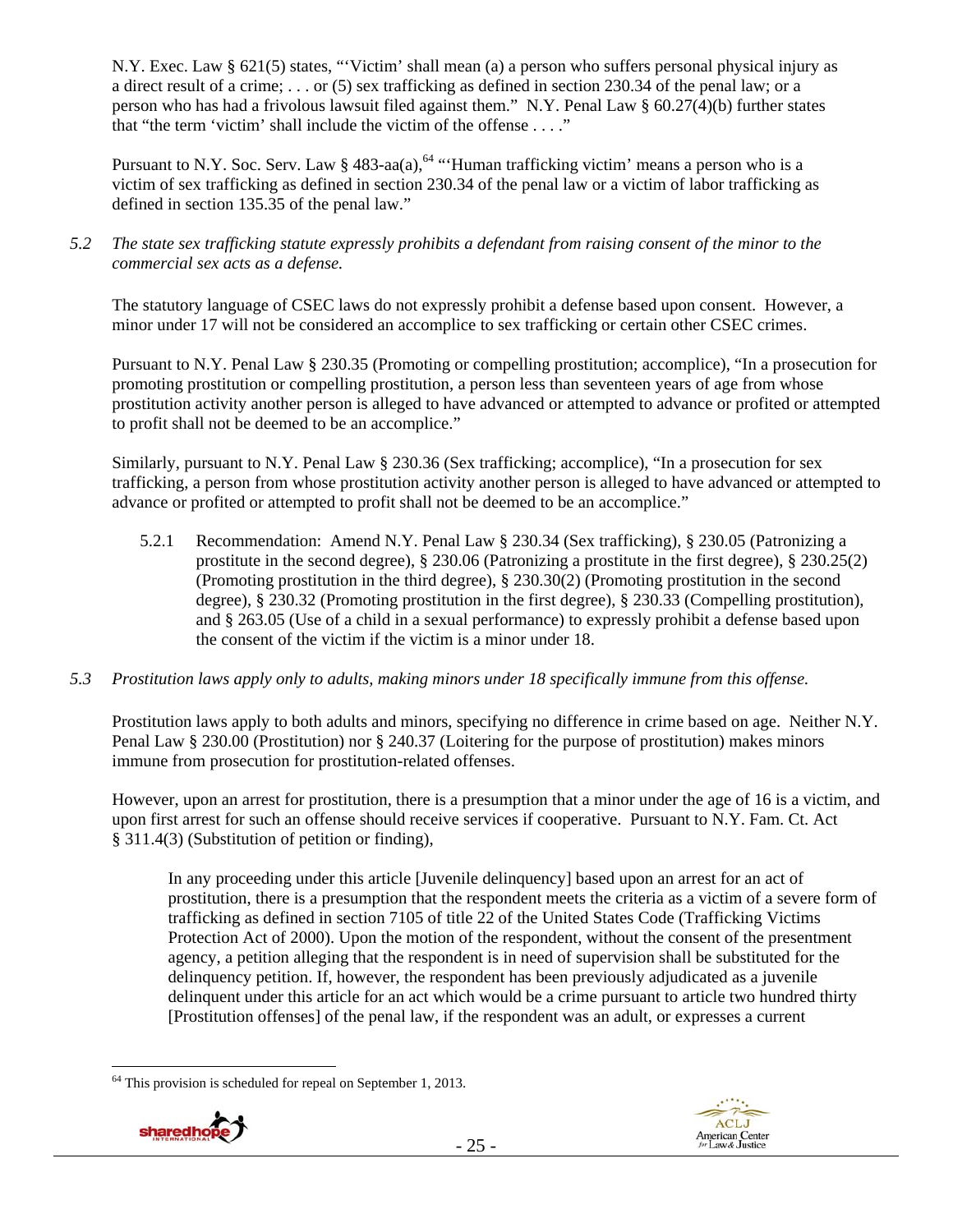unwillingness to cooperate with specialized services for sexually exploited youth, continuing with the delinquency proceeding shall be within the court's discretion. . . .

5.3.1 Recommendation: Amend N.Y. Penal Law § 230.00 (Prostitution) and § 240.37 (Loitering for the purpose of prostitution) to specify that these offenses are inapplicable to minors under 18 years of age. Alternatively, amend N.Y. Fam. Ct. Act § 311.4(3) (Substitution of petition or finding) to remove the exception for minors with a prior juvenile delinquency adjudication.

## *5.4 Commercially sexually exploited children are provided with a child protection response, including specialized shelter and services, and are not detained in juvenile detention facilities.*

Under the "Safe Harbour for Exploited Children Act,"65 New York does create some specialized services for domestic minor sex trafficking victims and sexually exploited children,<sup>66</sup> including placing such children in safe houses with specialized advocates trained to work with sexually exploited children and providing necessary services such as "housing, assessment, case management, medical care, legal, mental health and substance and alcohol abuse services," and "[w]here appropriate . . . counseling and therapeutic services, educational services including life skills services and planning services to successfully transition residents back to the community." N.Y. Soc. Serv. Law §§ 447-a(4), 447-b(1).

Pursuant to N.Y. Soc. Serv. Law § 447-b(1) (Services for exploited children),

1. Notwithstanding any inconsistent provision of law, pursuant to regulations of the office of children and family services, every local social services district shall as a component of the district's multi-year consolidated services child welfare services plan address the child welfare services needs of sexually exploited children and to the extent that funds are available specifically therefor ensure that a short-term safe house<sup>67</sup> or another short-term safe placement<sup>68</sup> such as an approved runaway and homeless youth program, $69$  approved respite or crisis program providing crisis intervention or respite services or community-based program to serve sexually exploited children is available to children residing in such district. . . .

Existing youth programs may also be utilized for this purpose, so long as the staff has received training on child sexual exploitation. N.Y. Soc. Serv. Law § 447-b(1).

A child may also be taken into custody as a "person in need of supervision," which is defined in part in N.Y. Fam. Ct. Act § 712 (Definitions) as someone "less than eighteen years of age who . . . appears to be a sexually exploited child as defined in paragraph (a), (c) or (d) of subdivision one of section four

exploited children throughout the state. . . .<br>
<sup>69</sup> "Approved runaway program" is defined in N.Y. Exec. Law § 532-a(4) (Definitions) in part as a program "established and operated to provide services to runaway and homeless youth in accordance with the regulations of the office of temporary and disability assistance and the office of children and family services. Such programs may also provide non-residential crisis intervention and residential respite services . . . ." Residential facilities for homeless or runaway youth that operate as "transitional independent living support programs" are directed to provide shelter, assist in the provision of necessities, and "provide practical assistance in achieving independence." N.Y. Exec. Law § 532-d.





 $\overline{a}$ 

<sup>&</sup>lt;sup>65</sup> N.Y. Soc. Serv. Law §§ 447-a to -b.<br><sup>66</sup> See supra Section 5.1 for the definition of "sexually exploited child."

<sup>&</sup>lt;sup>67</sup> "Short-term safe house" is defined in N.Y. Soc. Serv. Law § 447-a(2) as "a residential facility . . . that provides emergency shelter, services and care to sexually exploited children including food, shelter, clothing, medical care, counseling and appropriate crisis intervention services at the time they are taken into custody by law enforcement and for the duration of any legal proceeding or proceedings in which they are either the complaining witness or the subject child." 68 N.Y. Soc. Serv. Law § 447-b(5) states in part,

To the extent funds are specifically appropriated therefore, the office of children and family services shall contract with an appropriate not-for-profit agency with experience working with sexually exploited children to operate at least one long-term safe house . . . which shall provide safe and secure long term housing and specialized services for sexually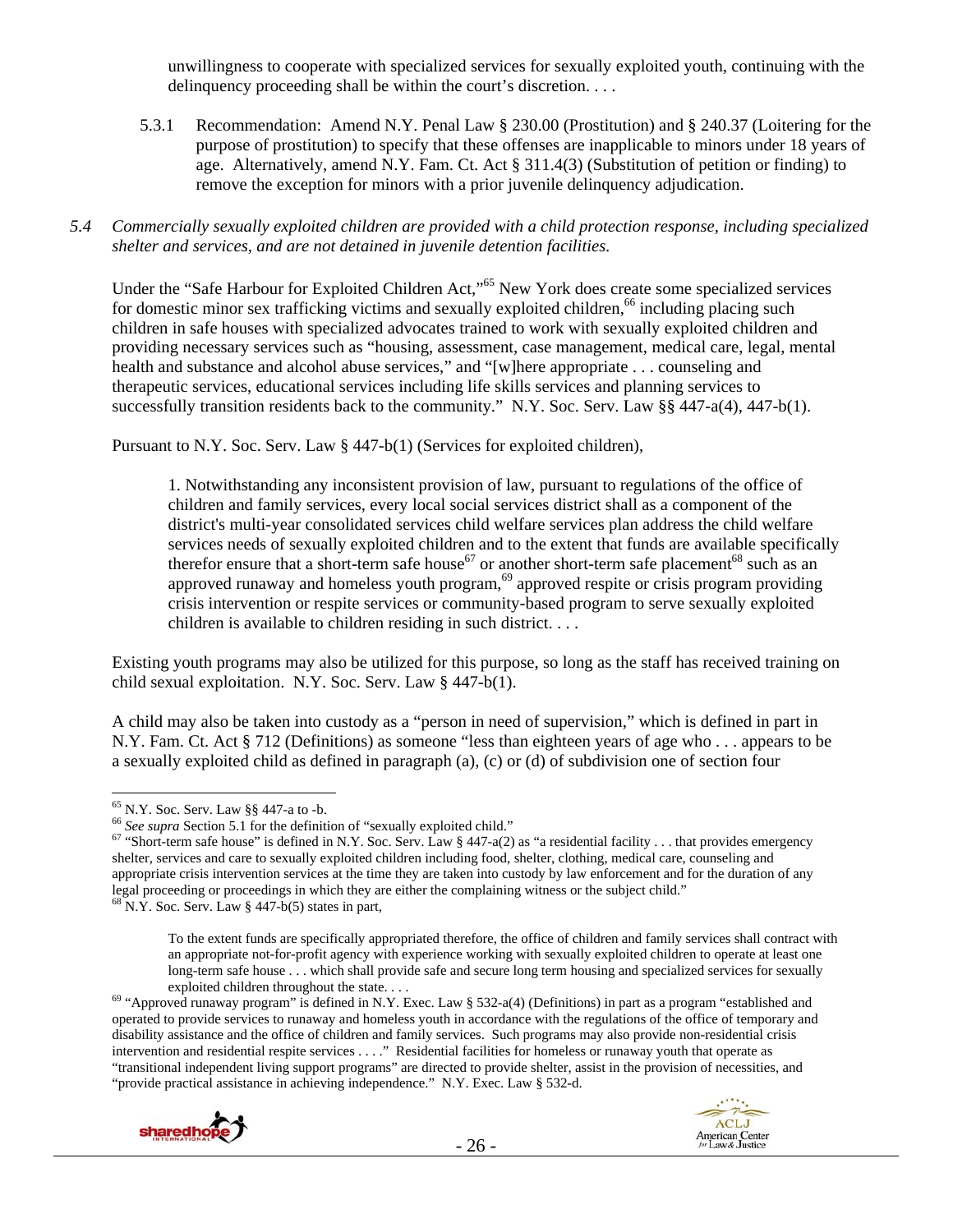hundred forty-seven-a of the social services law, but only if the child consents to the filing of a petition under this article." A child taken into custody as a person in need of supervision, pursuant to N.Y. Fam. Ct. Act § 720 (Detention), "shall not be directed under any of the provisions of this article," but should instead be placed in a foster care program, a family boarding home, or a non-secure detention facility. In order to be held in detention, the court shall first determine that there "is no substantial likelihood that the youth and his or her family will continue to benefit from diversion services and that all available alternatives to detention have been exhausted," and if the child is 16 or older, the court must demonstrate the existence of special circumstances in order to detain the child. N.Y. Fam. Ct. Act § 720(5). Pursuant to N.Y. Fam. Ct. Act § 720(5)(c), "If the respondent may be a sexually exploited child as defined in subdivision one of section four hundred forty-seven-a of the social services law, the court may direct the respondent to an available short-term safe house as defined in subdivision two of section four hundred forty-seven-a of the social services law as an alternative to detention."

N.Y. Fam. Ct. Act § 732(a)–(b) states,

A proceeding to adjudicate a person to be in need of supervision is originated by the filing of a petition, alleging:

(a) (i) the respondent . . . has been the victim of sexual exploitation as defined in subdivision one of section four hundred forty-seven-a of the social services law,<sup>70</sup> and specifying the acts on which the allegations are based and the time and place they allegedly occurred. . . .

(ii) the respondent was under eighteen years of age at the time of the specified acts;

(iii) the respondent requires supervision or treatment; and

(iv) the petitioner has complied with the provisions of section seven hundred thirty-five of this article [Preliminary procedure; diversion services]; or

(b) the respondent appears to be a sexually exploited child as defined in paragraph (a), (c) or

(d) of subdivision one of section four hundred forty-seven-a of the social services law but only if the child consents to the filing of a petition under this article.

Pursuant to N.Y. Fam. Ct. Act § 739 (Release or detention after filing of petition and prior to order of disposition),

(a) After the filing of a petition under section seven hundred thirty-two of this part, the court in its discretion may release the respondent or direct his or her detention. If the respondent may be a sexually exploited child as defined in subdivision one of section four hundred forty-seven-a of the social services law, the court may direct the respondent to an available short-term safe house as an alternative to detention. However, the court shall not direct detention unless it finds and states the facts and reasons for so finding that unless the respondent is detained there is a substantial probability that the respondent will not appear in court on the return date and all available alternatives to detention have been exhausted.

(b) Unless the respondent waives a determination that probable cause exists to believe that he is a person in need of supervision, no detention under this section may last more than three days

(i) unless the court finds, pursuant to the evidentiary standards applicable to a hearing on a felony complaint in a criminal court, that such probable cause exists, or

(ii) unless special circumstances exist, in which cases such detention may be extended not more than an additional three days exclusive of Saturdays, Sundays and public holidays.

(c) Upon a finding of facts and reasons which support a detention order pursuant to subdivision

(a) of this section, the court shall also determine and state in any order directing detention: (i) whether continuation of the respondent in the respondent's home would be contrary to the best interests of the respondent based upon, and limited to, the facts and circumstance

 $\overline{a}$ <sup>70</sup> *See supra* Section 5.1 for relevant definition of "sexually exploited child."



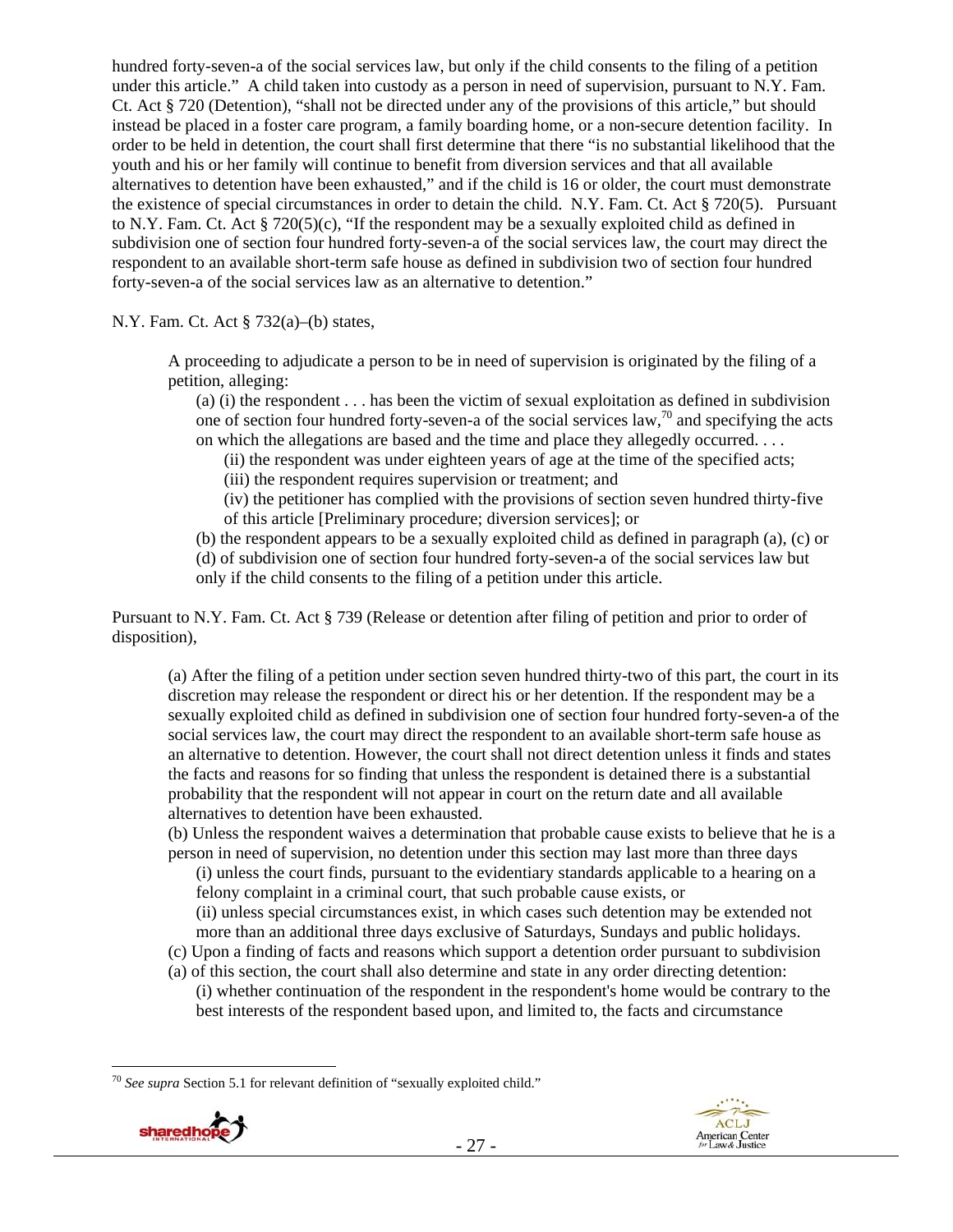available to the court at the time of the court's determination in accordance with this section; and

(ii) where appropriate, whether reasonable efforts were made prior to the date of the court order directing detention in accordance with this section, to prevent or eliminate the need for removal of the respondent from his or her home or, if the respondent had been removed from his or her home prior to the court appearance pursuant to this section, where appropriate, whether reasonable efforts were made to make it possible for the respondent to safely return home.

If the minor is adjudicated a person in need of supervision, the minor may be discharged with a warning, have the judgment suspended, placed on probation, placed in his/her home, placed in the custody of a relative, or placed in the custody "other suitable private person or a commissioner of social services." N.Y. Fam. Ct. Act §§ 754(1), 756(a)(i). Additionally, pursuant to N.Y. Fam. Ct. Act § 756(a)(ii),

(ii) Where the child is placed with the commissioner of the local social services district, the court may direct the commissioner to place the child with an authorized agency or class of authorized agencies, including, if the court finds that the respondent is a sexually exploited child as defined in subdivision one of section four hundred forty-seven-a of the social services law, an available long-term safe house. . . .

If the minor enters the juvenile justice system under the juvenile delinquency provisions several dispositions may occur. A "juvenile delinquent" is defined as "a person over seven and less than sixteen years of age, who, having committed an act that would constitute a crime if committed by an adult, (a) is not criminally responsible for such conduct by reason of infancy, or (b) is the defendant in an action ordered removed from a criminal court to the family court pursuant to article seven hundred twenty-five of the criminal procedure law." N.Y. Fam. Ct. Act § 301.2.

Pursuant to N.Y. Fam. Ct. Act § 311.4(3) (Substitution of petition or finding),

In any proceeding under this article [Juvenile delinquency] based upon an arrest for an act of prostitution, there is a presumption that the respondent meets the criteria as a victim of a severe form of trafficking as defined in section 7105 of title 22 of the United States Code (Trafficking Victims Protection Act of 2000). Upon the motion of the respondent, without the consent of the presentment agency, a petition alleging that the respondent is in need of supervision shall be substituted for the delinquency petition. If, however, the respondent has been previously adjudicated as a juvenile delinquent under this article for an act which would be a crime pursuant to article two hundred thirty [Prostitution offenses] of the penal law, if the respondent was an adult, or expresses a current unwillingness to cooperate with specialized services for sexually exploited youth, continuing with the delinquency proceeding shall be within the court's discretion....

 Pursuant to N.Y. Fam. Ct. Act § 305.2(2), "An officer may take a child under the age of sixteen into custody without a warrant in cases in which he may arrest a person for a crime under article one hundred forty of the criminal procedure law." When an officer takes a child under 16 into custody without a warrant, he must notify the parents and subsequently take the child to his parents, to the county family court, to a place for questioning, to a juvenile detention facility, or, if the child has been taken into custody under N.Y. Fam. Ct. Act § 305.1<sup>71</sup> for committing prostitution to a short-term safe house if the child so consents. N.Y. Fam. Ct. Act § 305.2(3), (4).

<sup>2.</sup> Before taking such child under the age of sixteen into custody, a private person must inform the child of the cause





 $\overline{a}$  $71$  Under N.Y. Fam. Ct. Act § 305.1,

<sup>1.</sup> A private person may take a child under the age of sixteen into custody in cases in which he may arrest an adult for a crime under section 140.30 of the criminal procedure law.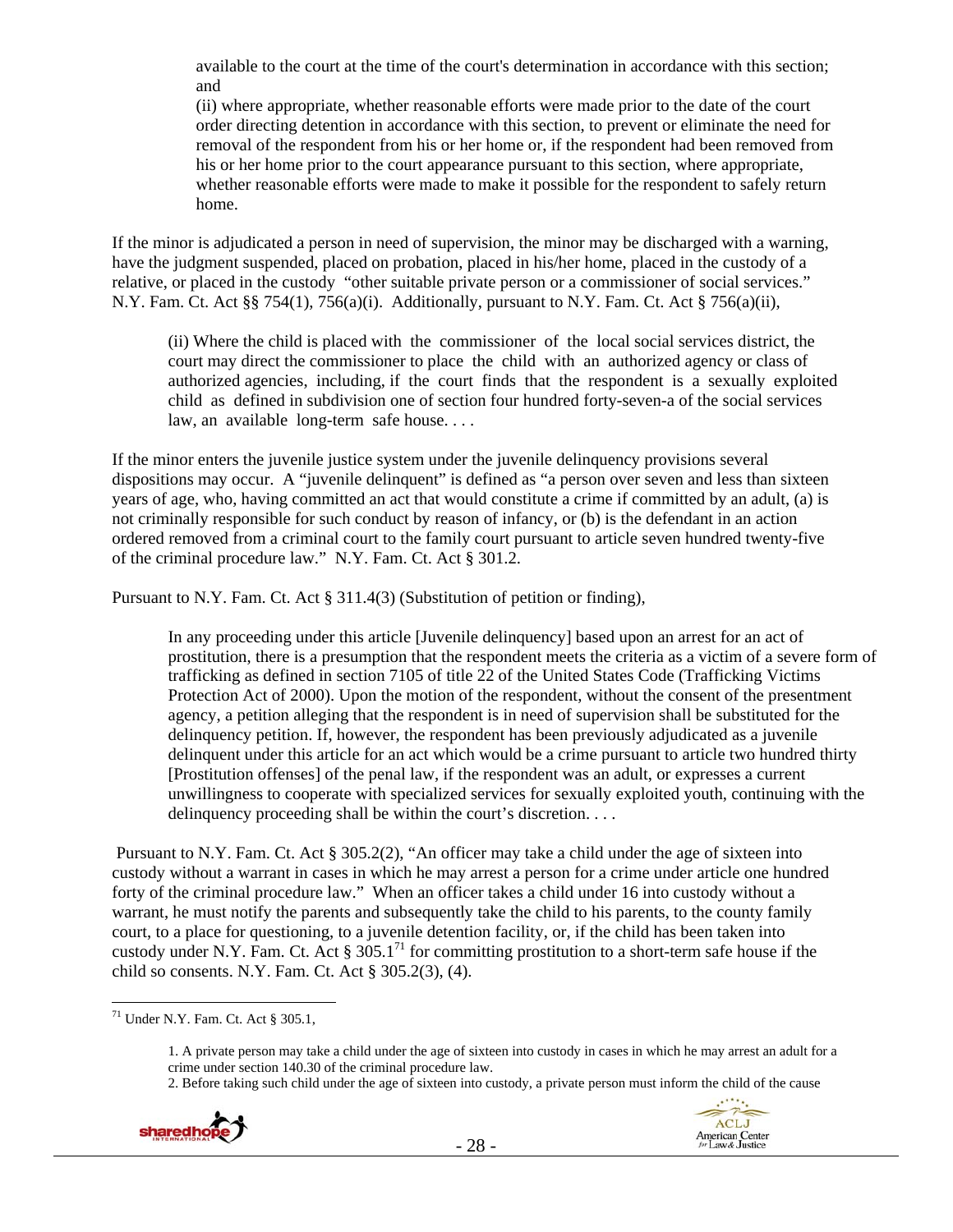After a criminal procedures probable cause hearing, a fact-finding hearing, and a dispositional hearing, pursuant to N.Y. Fam. Ct. Act § 352.2(2) (Order of disposition), the court must "consider the needs and best interests of the respondent as well as the need for protection of the community" and decide whether to, among other things, conditionally discharge the juvenile, place the child on probation, or continue with the proceedings and place the child as specified in N.Y. Fam. Ct. Act § 353.3 (Placement), which states,

1. In accordance with section 352.2 of this part, the court may place the respondent in his or her own home or in the custody of a suitable relative or other suitable private person or the commissioner of the local social services district or the office of children and family services . . . . 2. Where the respondent is placed with the commissioner of the local social services district, the court may direct the commissioner to place him or her with an authorized agency or class of authorized agencies, including, if the court finds that the respondent is a sexually exploited child . . . an available long-term safe house.<sup>72</sup> . . .

. . . . 3. Where the respondent is placed with the office of children and family services, the court shall, unless it directs the office to place him or her with an authorized agency or class of authorized agencies, including if the court finds that the respondent is a sexually exploited child . . . , authorize the office to do one of the following:

(a) place the respondent in a secure facility without a further hearing at any time or from time to time during the first sixty days of residency in office of children and family services facilities. Notwithstanding the discretion of the office to place the respondent in a secure facility at any time during the first sixty days of residency in a[n] office of children and family services facility, the respondent may be placed in a non-secure facility. In the event that the office desires to transfer a respondent to a secure facility at any time after the first sixty days of residency in office facilities, a hearing shall be held . . . ; or

(b) place the respondent in a limited secure facility. The respondent may be transferred by the office to a secure facility after a hearing is held . . . ; provided, however, that during the first twenty days of residency in office facilities, the respondent shall not be transferred to a secure facility unless the respondent has committed an act or acts which are exceptionally dangerous to the respondent or to others; or

(c) place the respondent in a non-secure facility. No respondent placed pursuant to this

paragraph may be transferred by the office of children and family services to a secure facility. 4. Where the respondent is placed with the office of children and family services, the court may direct the office to place the respondent with an authorized agency or class of authorized agencies, including, if the court finds that the respondent is a sexually exploited child  $\dots$ , an

a residential facility operated by an authorized agency as defined in subdivision ten of section three hundred seventyone of this article including a residential facility operating as part of an approved runaway program as defined in subdivision four of section five hundred thirty-two-a of the executive law or a not-for-profit agency with experience in providing services to sexually exploited youth and approved in accordance with the regulations of the office of children and family services that provides shelter for sexually exploited children. A safe house serving sexually exploited children as defined in this title shall provide or assist in securing necessary services for such sexually exploited children either through direct provision of services, or through written agreements with other community and public agencies for the provision of services including but not limited to housing, assessment, case management, medical care, legal, mental health and substance and alcohol abuse services. Where appropriate such safe house in accordance with a service plan for such sexually exploited child may also provide counseling and therapeutic services, educational services including life skills services and planning services to successfully transition residents back to the community. .



. .

thereof and require him to submit, except when he is taken into custody on pursuit immediately after the commission of a crime.

<sup>3.</sup> After taking such child into custody, a private person must take the child, without unnecessary delay, to the child's home, to a family court, or to a police officer or peace officer.<br><sup>72</sup> "Safe house" is defined in N.Y. Soc. Serv. Law § 447-a(4) as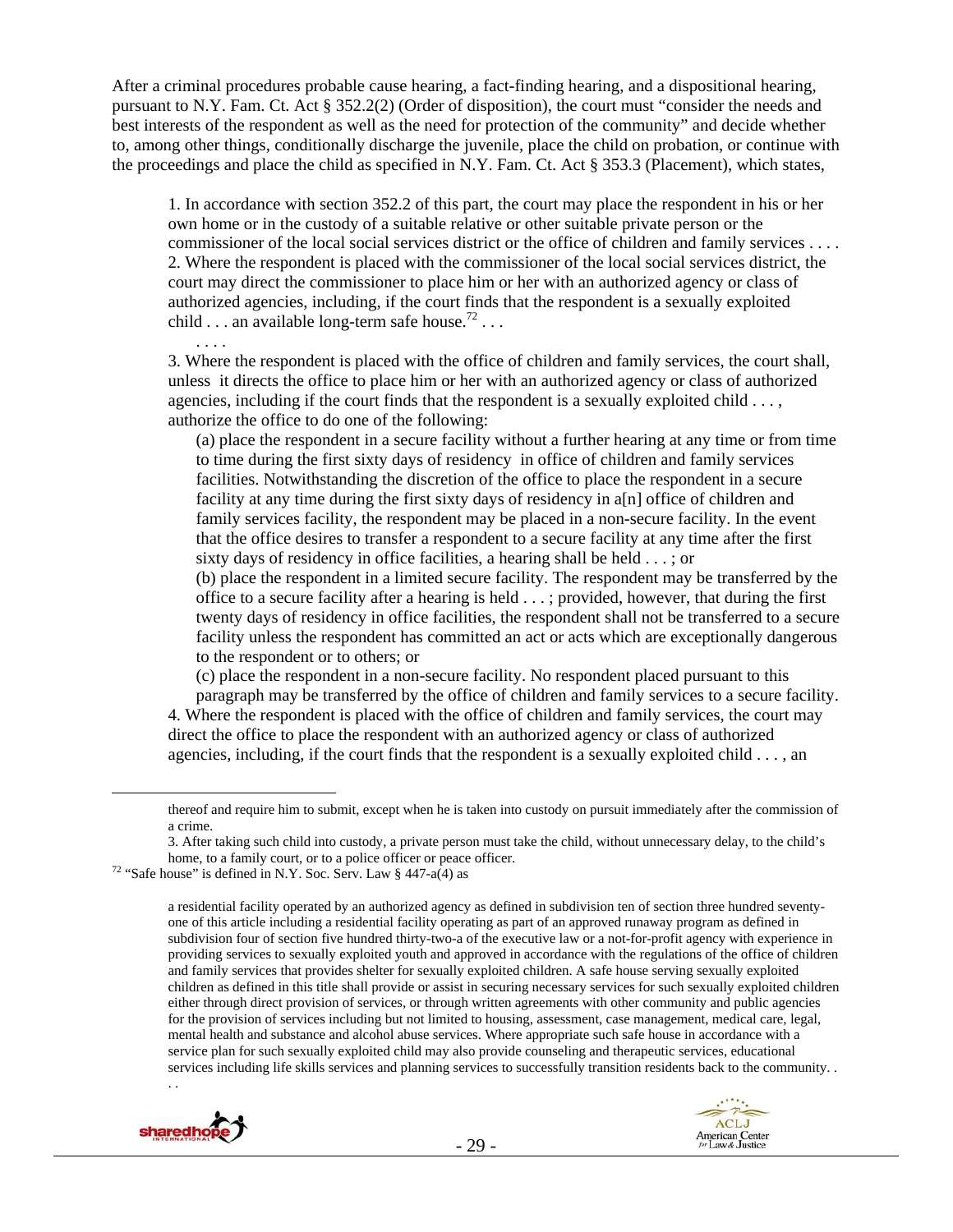available long-term safe house, and in the event the office is unable to so place the respondent or, discontinues the placement with the authorized agency, the respondent shall be deemed to have been placed with the office pursuant to paragraph (b) or (c) of subdivision three of this section. . . .

If the child enters the child protective proceedings as an abused child<sup>73</sup> instead of as a child in need of services or as a juvenile delinquent, the child may receive one of several different placements. Pursuant to N.Y. Fam. Ct. Act § 1052 (Disposition on adjudication), after a dispositional hearing, the court may, among other things, place the child in accordance with N.Y. Fam. Ct. Act § 1055 (Placement), which states that the court may place the child with a "relative or other suitable person,"<sup>74</sup> with the local commissioner of social services, or with a suitable authorized association or agency.

In addition to provisions focusing on sexually exploited youth, a domestic minor sex trafficking victim may receive services pursuant to N.Y. Soc. Serv. Law § 483-bb (Services for victims of human trafficking), $^{75}$  which states,

(a) The office of temporary and disability assistance may coordinate with and assist law enforcement agencies and district attorney's offices to access appropriate services for human trafficking victims.<sup>76</sup>

(b) In providing such assistance, the office of temporary and disability assistance may enter into contracts with non-government organizations for providing services to pre-certified victims of human trafficking<sup>77</sup> as defined in subdivision (b) of section four hundred eighty-three-aa of this article, insofar as funds are available for that purpose. Such services may include, but are not limited to, case management, emergency temporary housing, health care, mental health counseling, drug addiction screening and treatment, language interpretation and translation services, English language instruction, job training and placement assistance, post-employment services for job retention, and services to assist the individual and any of his or her family members to establish a permanent residence in New York state or the United States. Nothing in this section shall preclude the office of temporary and disability assistance, or any local social services district, from providing human trafficking victims who are United States citizens or human trafficking victims who meet the criteria pursuant to section one hundred twenty-two of this chapter with any benefits or services for which they otherwise may be eligible.

Under N.Y. Soc. Serv. Law § 483-cc (Confirmation as a victim of human trafficking),

(a) As soon as practicable after a first encounter with a person who reasonably appears to a law enforcement agency or a district attorney's office to be a human trafficking victim, that agency or office shall notify the office of temporary and disability assistance and the division of criminal justice services that such person may be eligible for services under this article.

(b) Upon receipt of such a notification, the division of criminal justice services, in consultation with the office of temporary and disability assistance and the referring agency or office, shall

<sup>&</sup>lt;sup>77</sup> "Pre-certified victim of human trafficking" is defined in N.Y. Soc. Serv. Law § 483-aa(b) as "a person who has a pending application for federal certification as a victim of a severe form of trafficking in persons as defined in section 7105 of title 22 of the United States Code (Trafficking Victims Protection) but has not yet obtained such certification, or a person who has reported a crime to law enforcement and it reasonably appears to law enforcement that the person is such a victim."





 $\overline{a}$ 

<sup>&</sup>lt;sup>73</sup> See infra Section 5.6 for the definition of "abused child."<br><sup>74</sup> In order for a relative or other suitable person who seeks to become a foster parent to gain custody of the child, the local commissioner of social services must investigate the person's home within 24 hours to ensure that the person is qualified. If not, the commissioner must report this to the court so that it may order alternative placement. N.Y. Fam. Ct. Act § 1055(a)(i). <sup>75</sup> This provision is scheduled for repeal on September 1, 2013.

<sup>76 &</sup>quot;Human trafficking victim" is defined in N.Y. Soc. Serv. Law § 483-aa(a) (Definitions) as "a person who is a victim of sex trafficking as defined in section 230.34 of the penal law or a victim of labor trafficking as defined in section 135.35 of the penal law."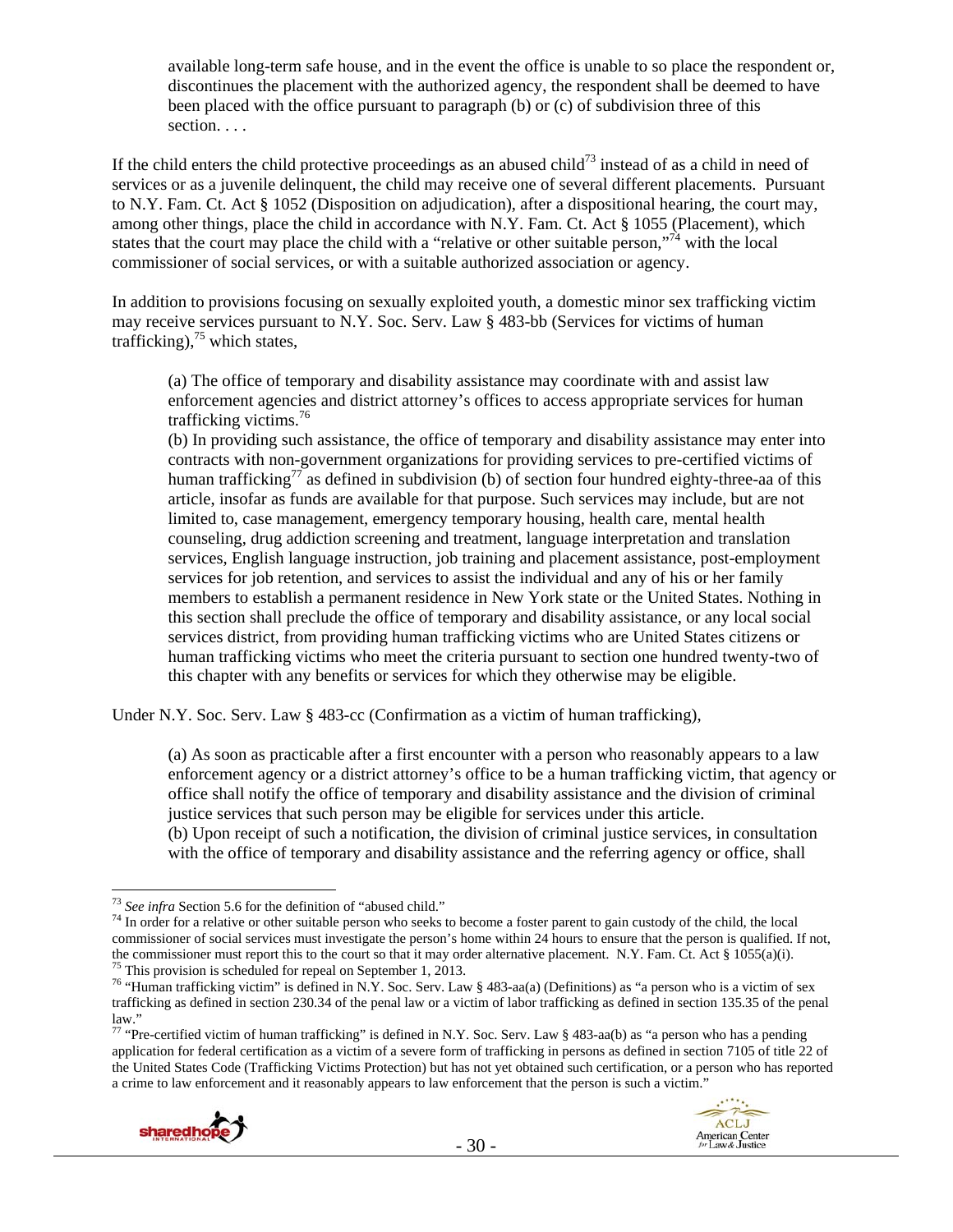make a preliminary assessment of whether such victim or possible victim appears to meet the criteria for certification as a victim of a severe form of trafficking in persons as defined in section 7105 of title 22 of the United States Code (Trafficking Victims Protection)<sup>78</sup> or appears to be otherwise eligible for any federal, state or local benefits and services. If it is determined that the victim appears to meet such criteria, the office of temporary and disability assistance shall report the finding to the victim, and to the referring law enforcement agency or district attorney's office, and may assist that agency or office in having such victim receive services from a case management provider who may be under contract with the office of temporary and disability assistance, or from any other available source. If the victim or possible victim is under the age of eighteen, the office of temporary and disability assistance also shall notify the local department of social services in the county where the child was found.

*5.5 Commercial sexual exploitation is identified as a type of abuse and neglect within child protection statutes.* 

"Abused child" is defined in N.Y. Fam. Ct. Act § 1012(e) (Definitions) as

a child less than eighteen years of age whose parent or other person legally responsible for his care

(iii) commits, or allows to be committed an offense against such child defined in article one hundred thirty [Sexual offenses] of the penal law; allows, permits or encourages such child to engage in any act described in sections 230.25 [Promoting prostitution in the third degree], 230.30 [Promoting prostitution in the second degree] and 230.32 [Promoting prostitution in the first degree] of the penal law; . . . or allows such child to engage in acts or conduct described in article two hundred sixty-three [Sexual performance by a child] of the penal law provided, however, that (a) the corroboration requirements contained in the penal law and (b) the age requirement for the application of article two hundred sixty-three of such law shall not apply to proceedings under this article.

For purposes of the section on "care and protection of children" in the Social Services Laws, a sexually exploited child is not expressly included in the definitions of abuse or neglect. "Abused child" is defined in N.Y. Soc. Serv. Law § 371(4-b)(iii) (Definitions) as "a child less than eighteen years of age whose parent or other person legally responsible for his care . . . commits, or allows to be committed, an act of sexual abuse against such child as defined in the penal law."

5.5.1 Recommendation: Amend N.Y. Soc. Serv. Law § 371(4-b) (Definitions) to parallel N.Y. Fam. Ct. Act  $\S 1012(e)$ (iii) by clarifying that allowing, permitting, or encouraging a child to engage in prostitution or any of the acts listed in Article 263 (Sexual performance by a child) constitutes a form of abuse.

 $\overline{a}$ <sup>78</sup> However, reference to the federal definition of "severe forms of trafficking" in 22 U.S.C. § 7105, combined with the term "certification" in N.Y. Soc. Serv. Law § 483-cc could prove problematic in application of this presumption. 22 U.S.C § 7105(b)(1)(C), which applies to victims in the U.S., provides a definition of victim of a severe form of trafficking to include a person "subjected to an act or practice" defined in 22 U.S.C. § 7102(8) who is a minor or subject to certification under (E). Subsection (E) requires the person to be willing to assist in the investigation and prosecution of the trafficker and to have made an application for a T visa that has not been denied or be "a person whose continued presence in the United States the Secretary of Homeland Security is ensuring in order to effectuate prosecution of traffickers in persons." Clarification that "certification" is not required by amending N.Y. Soc. Serv. Law § 483-cc to refer solely to domestic minors as victims of severe forms of trafficking is needed.



. . .

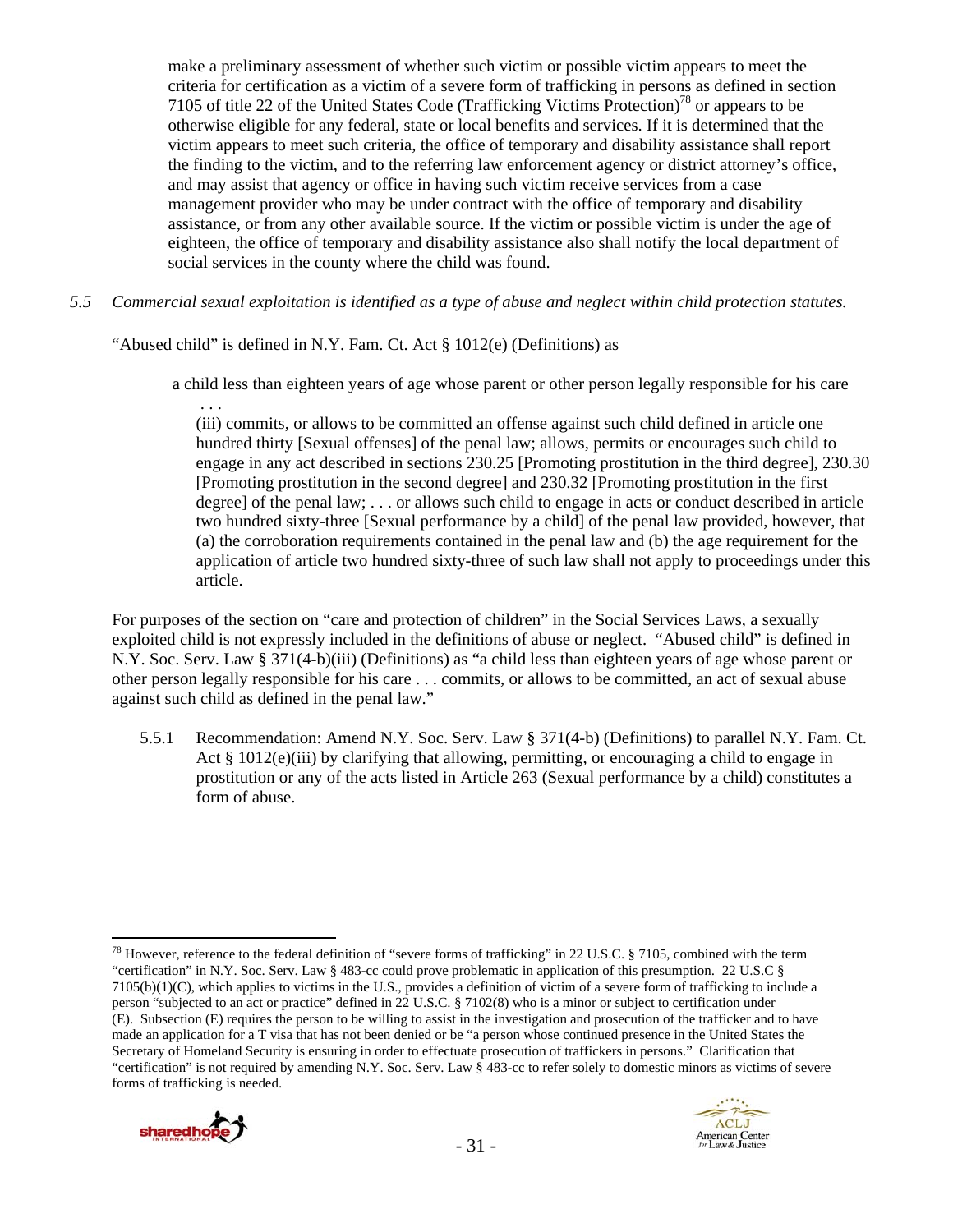*5.6 The definition of "caregiver" (or similar term) in the child welfare statutes is broad enough to include a trafficker who has custody or control of a child in order to bring a trafficked child into protection of child protective services.* 

New York utilizes the term "person legally responsible" in the Family Court Act and defines it in N.Y. Fam. Ct. Act  $\S 1012(g)$  (Definitions) as "the child's custodian, guardian, or any other person responsible for the child's care at the relevant time. Custodian may include any person continually or at regular intervals found in the same household as the child when the conduct of such person causes or contributes to the abuse or neglect of the child."

*5.7 Crime victims' compensation is specifically available to a child victim of sex trafficking or CSEC without regard to ineligibility factors.* 

For the purposes of crime victims' compensation, victims of N.Y. Penal Law § 230.34 (Sex trafficking) are expressly eligible for compensation and other victims may be eligible. N.Y. Exec. Law  $\S 621(5)(b)(5)$ . "Victim" is defined in N.Y. Exec. Law § 621(5) (Definitions) as "(a) a person who suffers personal physical injury as a direct result of a crime; (b) a person who is the victim of . . . sex trafficking as defined in section 230.34 of the penal law."

Additionally, "child victim" is defined in N.Y. Exec. Law  $\S 621(11)$  as "a person less than eighteen years of age who suffers physical, mental or emotional injury, or loss or damage, as a direct result of a crime or as a result of witnessing a crime."

However, a domestic minor sex trafficking victim who is determined to be "criminally responsible" or "an accomplice of such person" is ineligible to receive an award. N.Y. Exec. Law § 624(2). Also, N.Y. Exec. Law § 631(1) (Awards) states, in part,

No award shall be made unless the office finds that (a) a crime was committed, (b) such crime directly resulted in personal physical injury to or the exacerbation of a preexisting disability, or condition, or death of, the victim, and (c) criminal justice agency records show that such crime was promptly reported to the proper authorities; and in no case may an award be made where the criminal justice agency<sup>79</sup> records show that such report was made more than one week after the occurrence of such crime unless the office, for good cause shown, finds the delay to have been justified; provided, however, in cases involving an alleged sex offense as contained in article one hundred thirty of the penal law or . . . sex trafficking as defined in section 230.34 of the penal law . . . , the criminal justice agency report need only be made within a reasonable time considering all the circumstances, including the victim's physical, emotional and mental condition and family situation. . . .

Additionally, child victims receive special protections, and pursuant to N.Y. Exec. Law § 631(17),

Notwithstanding the provisions of subdivision one of this section, where a child victim has not been physically injured as a direct result of a crime, or has witnessed a crime in which no physical injury occurred, the claimant shall only be eligible for an award that includes the unreimbursed cost of repair or replacement of essential personal property of the child victim that has been lost, damaged or destroyed as a direct result of a crime, transportation expenses incurred by the claimant for necessary court appearances of the child victim in connection with the prosecution of such crimes, and, if counseling is commenced within one year from the date of the incident or its discovery, (1) the

<sup>&</sup>lt;sup>79</sup> "Criminal justice agency" is defined in N.Y. Exec. Law § 631(1) (Awards) as including "a police department, a district attorney's office, and any other governmental agency having responsibility for the enforcement of the criminal laws of the state provided, however, that in cases involving such sex offense a criminal justice agency shall also mean a family court, a governmental agency responsible for child and/or adult protective services . . . , and any medical facility established under the laws of the state that provides a forensic physical examination for victims of rape and sexual assault."



 $\overline{a}$ 

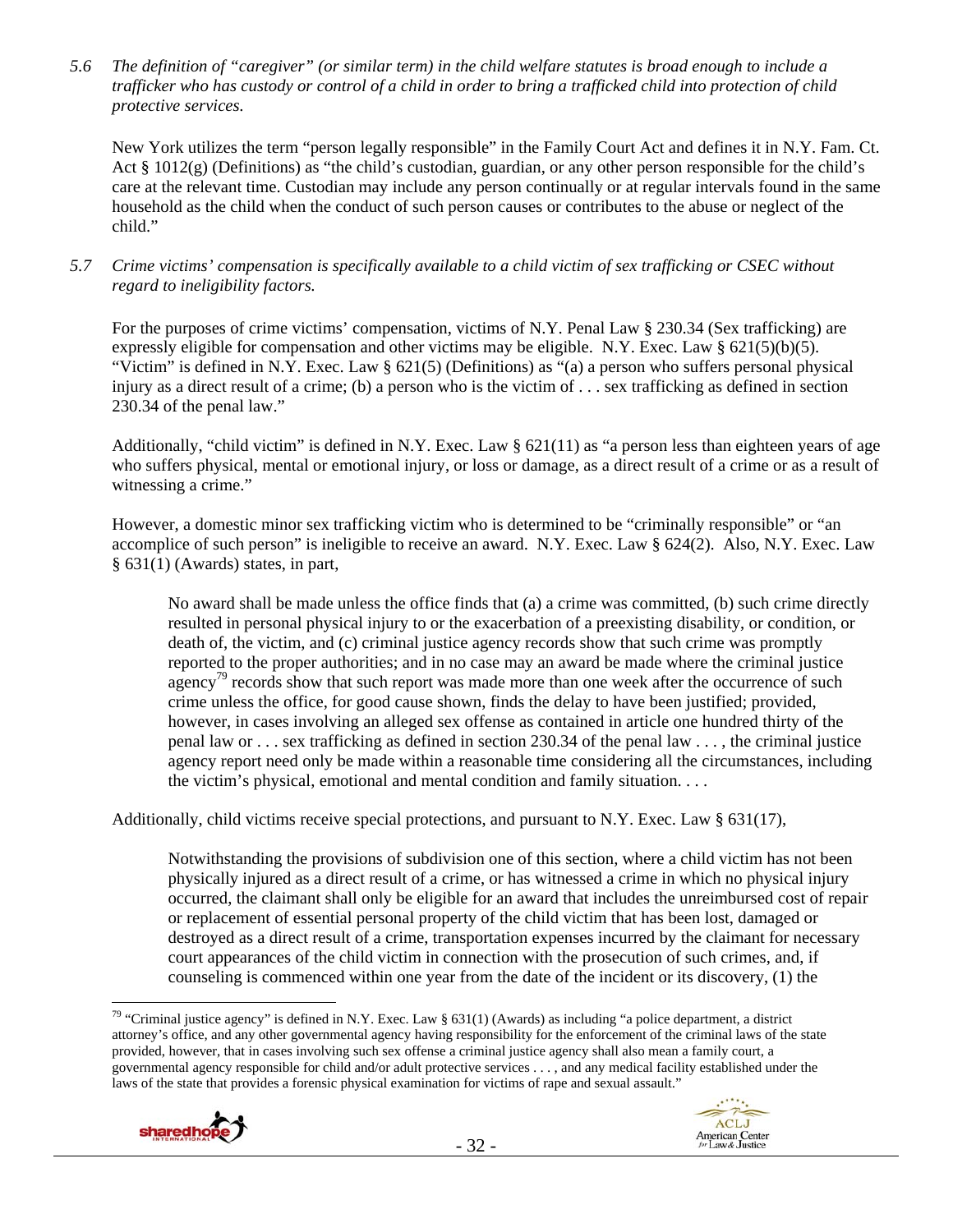unreimbursed cost of counseling provided to the child victim on account of mental or emotional stress resulting from the incident in which the crime occurred, and/or (2) the unreimbursed cost of counseling provided to the claimant eligible under paragraph (h) of subdivision one of section six hundred twentyfour of this article and resulting from the incident in which the crime occurred.

# *5.8 Victim-friendly procedures and protections are provided in the trial process for minors under 18.*

Children under 14 who are "vulnerable child witnesses" may be able to testify via a closed circuit television; however, this definition is limited to certain crimes. "Child witness" is defined in N.Y. Crim. Proc. Law § 65.00(1) (Definitions)<sup>80</sup> as "a person fourteen years old or less who is or will be called to testify in a criminal proceeding, other than a grand jury proceeding, concerning an offense defined in article one hundred thirty [Sex offenses] of the penal law or section 255.25, 255.26 or 255.27 [Incest in the first, second, and third degrees] of such law which is the subject of such criminal proceeding."

Under N.Y. Crim. Proc. Law § 65.10 (Closed-circuit television; general rule; declaration of vulnerability),  $81$ 

1. A child witness shall be declared vulnerable when the court, in accordance with the provisions of section  $65.20$ ,  $82$  determines by clear and convincing evidence that it is likely that such child witness will suffer serious mental or emotional harm if required to testify at a criminal proceeding without the use of live, two-way closed-circuit television and that the use of such live, two-way closed-circuit television will diminish the likelihood or extent of, such harm.

2. When the court declares a child witness to be vulnerable, it shall, except as provided in subdivision four of section 65.30 [Closed-circuit television; special testimonial procedures], authorize the taking of the testimony of the vulnerable child witness from the testimonial room by means of live, two-way closed-circuit television. Under no circumstances shall the provisions of this article be construed to authorize a closed-circuit television system by which events in the courtroom are not transmitted to the testimonial room during the testimony of the vulnerable child witness.

. . . .

For the purpose of grand jury proceedings, some child witnesses are also able to testify via videotaped examination. Pursuant to N.Y. Crim. Proc. Law § 190.32(1)(a) (Videotaped examination; definitions, application, order and procedure), the definition of "child witness" is defined as "a person twelve years old or less whom the people intend to call as witness in a grand jury proceeding to give evidence concerning any crime defined in article one hundred thirty or two hundred sixty or section 255.25, 255.26 or 255.27 of the penal law of which the person was a victim." N.Y. Crim. Proc. Law § 190.32(2) states, "In lieu of requiring a witness who is a child witness to appear in person and give evidence in a grand jury proceeding, the district attorney

<sup>4.</sup> The motion papers must state the basis for the motion and must contain sworn allegations of fact which, if true, would support a determination by the court that the child witness is vulnerable. Such allegations may be based upon the personal knowledge of the deponent or upon information and belief, provided that, in the latter event, the sources of such information and the grounds for such belief are stated.



 $80$  This provision is scheduled to expire and to be repealed on September 1, 2013.

<sup>&</sup>lt;sup>81</sup> This provision is scheduled to expire and to be repealed on September 1, 2013.<br><sup>82</sup> N.Y. Crim. Proc. Law § 65.20(1)–(4) (Closed-circuit television) states,

<sup>1.</sup> Prior to the commencement of a criminal proceeding; other than a grand jury proceeding, either party may apply to the court for an order declaring that a child witness is vulnerable.

<sup>2.</sup> A child witness should be declared vulnerable when the court, in accordance with the provisions of this section, determines by clear and convincing evidence that the child witness would suffer serious mental or emotional harm that would substantially impair the child witness' ability to communicate with the finder of fact without the use of live, twoway closed-circuit television.

<sup>3.</sup> A motion pursuant to subdivision one of this section must be made in writing at least eight days before the commencement of trial or other criminal proceeding upon reasonable notice to the other party and with an opportunity to be heard.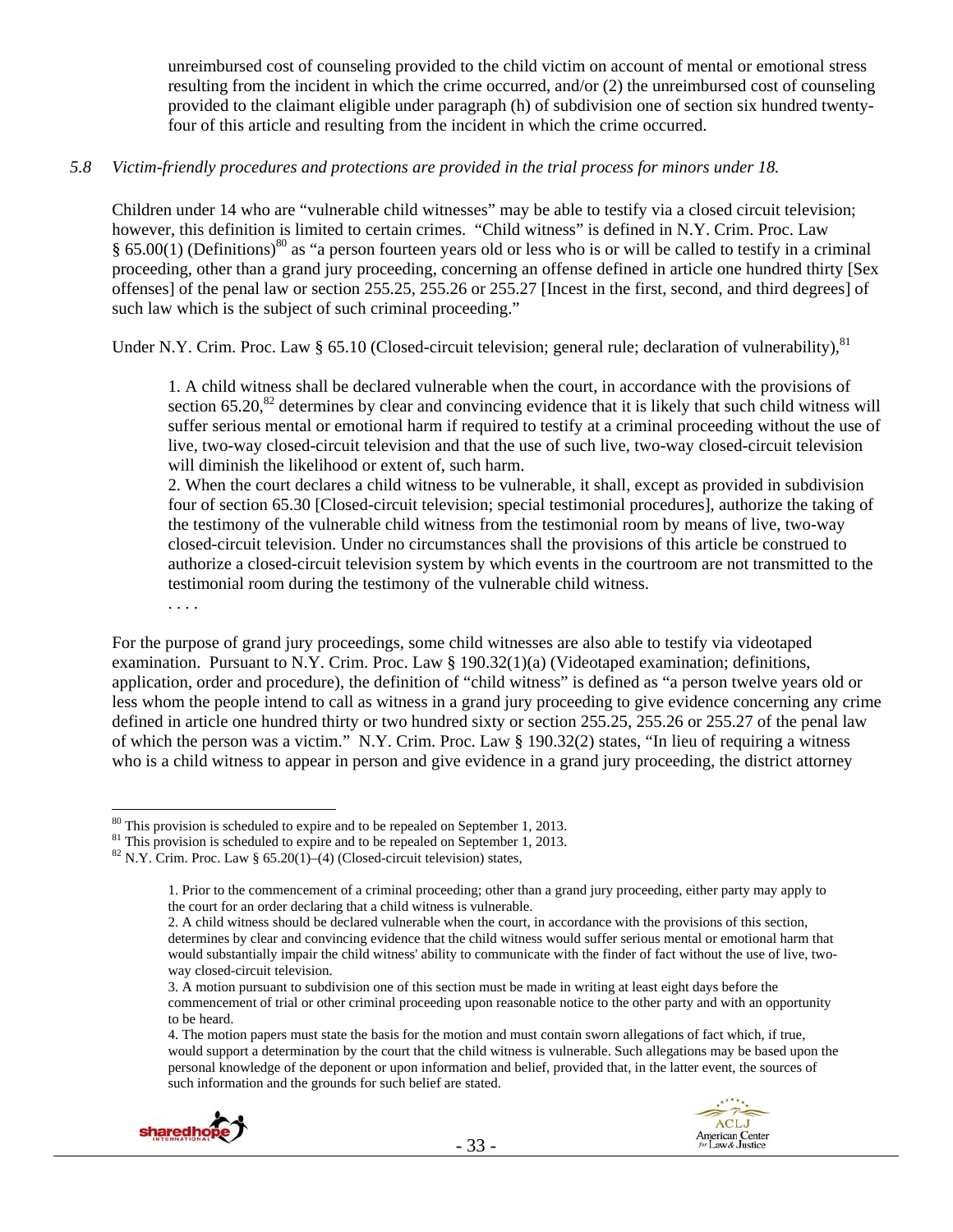may cause the examination of such witness to be videotaped in accordance with the provisions of subdivision five of this section."

Pursuant to N.Y. Exec. Law § 642-a (Fair treatment of child victims as witnesses),

To the extent permitted by law, criminal justice agencies, crime victim-related agencies, social services agencies and the courts shall comply with the following guidelines in their treatment of child victims:

1. To minimize the number of times a child victim is called upon to recite the events of the case and to foster a feeling of trust and confidence in the child victim, whenever practicable and where one exists, a multi-disciplinary team as established pursuant to subdivision six of section four hundred twenty-three [Child protective service responsibilities and organization; purchase of service and reimbursement of cost; local plan] of the social services law and/or a child advocacy center shall be used for the investigation and prosecution of child abuse cases involving abuse of a child,<sup>83</sup> as described in paragraph (i), (ii) or (iii) of subdivision (e) of section one thousand twelve [Definitions] of the family court act, sexual abuse of a child or the death of a child. 2. Whenever practicable, the same prosecutor should handle all aspects of a case involving an alleged child victim.

3. To minimize the time during which a child victim must endure the stress of his involvement in the proceedings, the court should take appropriate action to ensure a speedy trial in all proceedings involving an alleged child victim. In ruling on any motion or request for a delay or continuance of a proceeding involving an alleged child victim, the court should consider and give weight to any potential adverse impact the delay or continuance may have on the well-being of the child. 4. The judge presiding should be sensitive to the psychological and emotional stress a child witness may undergo when testifying.

. . . .

6. In accordance with the provisions of section 190.32 [Videotaped examination; definitions, application, order and procedure] of the criminal procedure law, a person supportive of the "child witness" or "special witness" as defined in such section should be permitted to be present and accessible to a child witness at all times during his testimony, although the person supportive of the child witness should not be permitted to influence the child's testimony.

7. A child witness should be permitted in the discretion of the court to use anatomically correct dolls and drawings during his testimony.

New York's rape shield law does not expressly apply to child victims of sexual exploitation, and moreover, allows for the admission of evidence related to prostitution-related offenses. Pursuant to N.Y. Crim. Proc. Law § 60.42 (Rules of evidence; admissibility of evidence of victim's sexual conduct in sex offense cases),

Evidence of a victim's sexual conduct shall not be admissible in a prosecution for an offense or an attempt to commit an offense defined in article one hundred thirty of the penal law unless such evidence:

1. proves or tends to prove specific instances of the victim's prior sexual conduct with the accused; or

2. proves or tends to prove that the victim has been convicted of an offense under section 230.00 [Prostitution] of the penal law within three years prior to the sex offense which is the subject of the prosecution; or

3. rebuts evidence introduced by the people of the victim's failure to engage in sexual intercourse, oral sexual conduct, anal sexual conduct or sexual contact during a given period of time; or 4. rebuts evidence introduced by the people which proves or tends to prove that the accused is the cause of pregnancy or disease of the victim, or the source of semen found in the victim; or

 $\overline{a}$ <sup>83</sup> *See supra* Section 5.6 for the definition of "abused child."



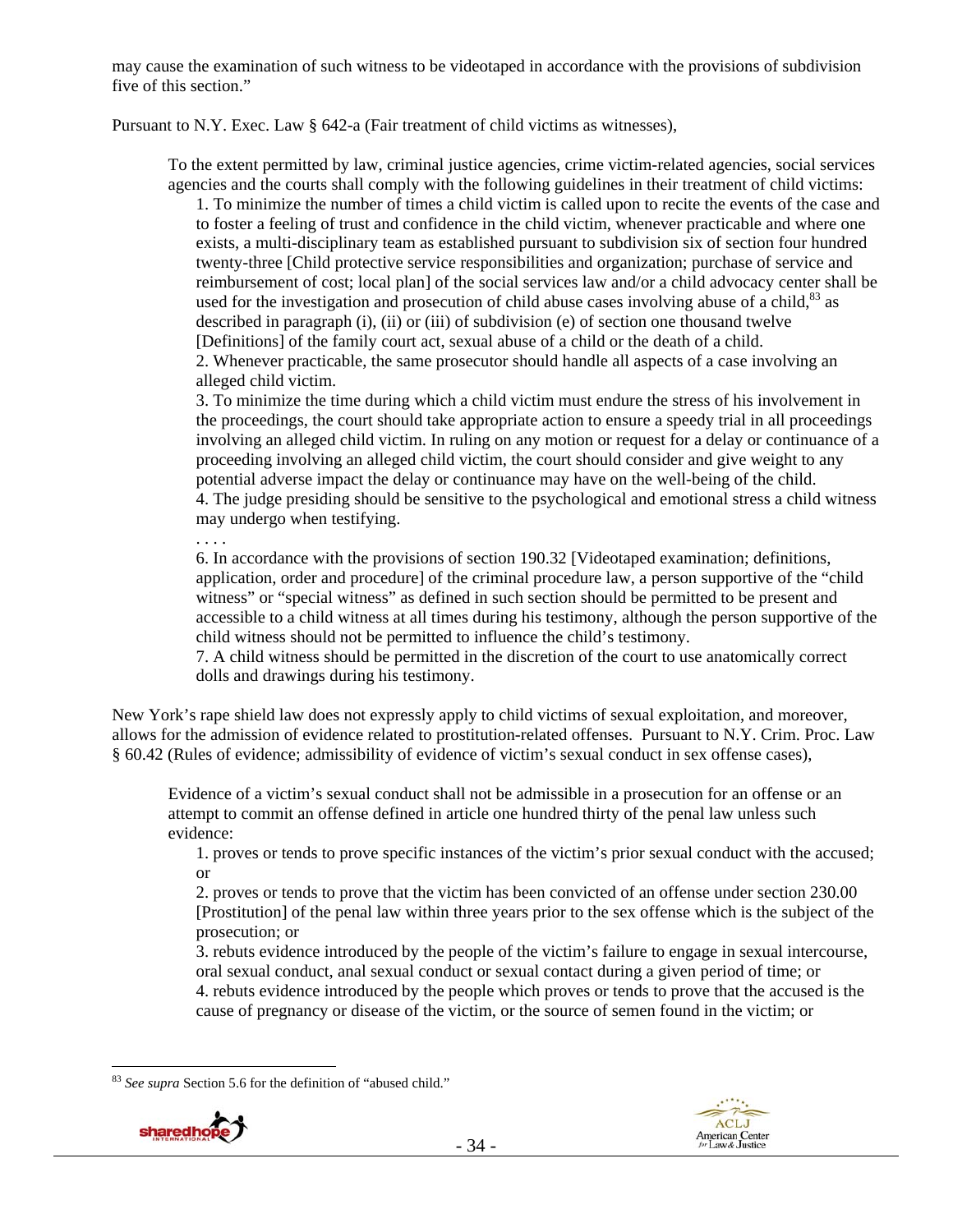5. is determined by the court after an offer of proof by the accused outside the hearing of the jury, or such hearing as the court may require, and a statement by the court of its findings of fact essential to its determination, to be relevant and admissible in the interests of justice.

- 5.8.1 Recommendation: Amend N.Y. Crim. Proc. Law § 60.42 (Rules of evidence; admissibility of evidence of victim's sexual conduct in sex offense cases) to apply to domestic minor sex trafficking victims under the age of 18 and to limit the ability to introduce evidence of offenses under N.Y. Penal Law Article 230 (Prostitution) in such cases.
- *5.9 Expungement or sealing of juvenile arrest or criminal records resulting from arrests or adjudications for prostitution-related offenses committed as a result of, or in the course of, the commercial sexual exploitation of a minor is available within a reasonable time after turning 18.*

Pursuant to N.Y. Fam. Ct. Act § 375.2 (Motion to seal after a finding),

1. If an action has resulted in a finding of delinquency pursuant to subdivision one of section 352.1 [Findings], other than a finding that the respondent committed a designated felony act, the court may, in the interest of justice and upon motion of the respondent, order the sealing of appropriate records pursuant to subdivision one of section 375.1 [Order upon termination of a delinquency action in favor of the respondent].

2. Such motion must be in writing and may be filed at any time subsequent to the entering of such finding. . . .

3. The court shall state on the record its reasons for granting or denying the motion.

4. If such motion is denied, it may not be renewed for a period of one year, unless the order of denial permits renewal at an earlier time.

5. The court shall not order the sealing of any record except as prescribed by this section or section 375.1.

6. Such a motion cannot be filed until the respondent's sixteenth birthday.

N.Y. Fam. Ct. Act § 375.3 (Expungement of court records) states, "Nothing contained in this article shall preclude the court's use of its inherent power to order the expungement of court records."

Additionally, under N.Y. Crim. Proc. Law  $\S$  440.10(1)(i) (Motion to vacate judgment),

1. At any time after the entry of a judgment, the court in which it was entered may, upon motion of the defendant, vacate such judgment upon the ground that:

(i) The judgment is a conviction where the arresting charge was under section 240.37 (loitering for the purpose of engaging in a prostitution offense, provided that the defendant was not alleged to be loitering for the purpose of patronizing a prostitute or promoting prostitution) or 230.00 (prostitution) of the penal law, and the defendant's participation in the offense was a result of having been a victim of sex trafficking under section 230.34 of the penal law or trafficking in persons under the Trafficking Victims Protection Act (United States Code, title 22, chapter 78); provided that

(i) a motion under this paragraph shall be made with due diligence, after the defendant has ceased to be a victim of such trafficking or has sought services for victims of such trafficking, subject to reasonable concerns for the safety of the defendant, family members of the defendant, or other victims of such trafficking that may be jeopardized by the bringing of such motion, or for other reasons consistent with the purpose of this paragraph; and (ii) official documentation of the defendant's status as a victim of sex trafficking or trafficking in persons at the time of the offense from a federal, state or local government agency shall create a presumption that the defendant's participation in the offense was a result of having



. . . .

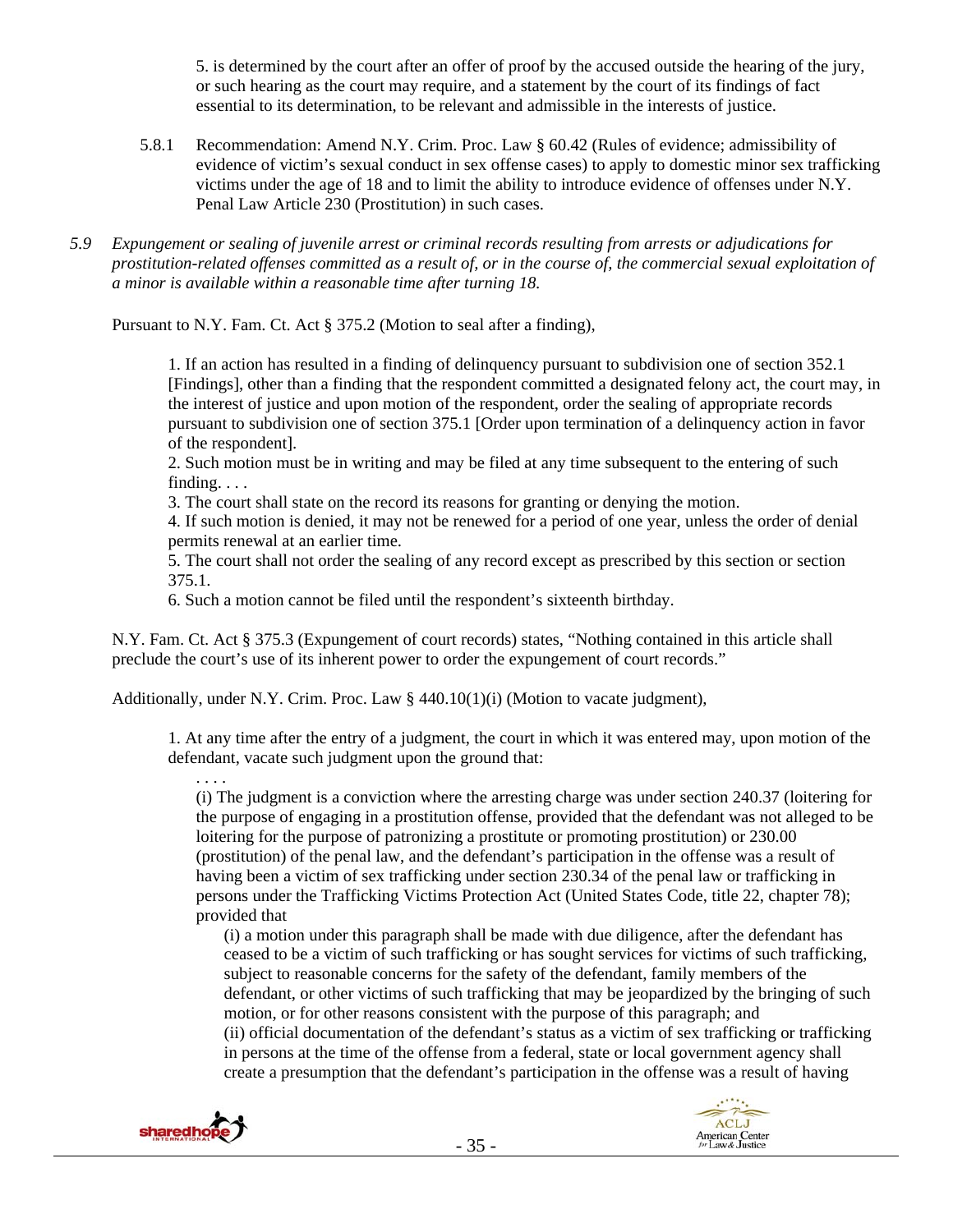been a victim of sex trafficking or trafficking in persons, but shall not be required for granting a motion under this paragraph.

*5.10 Victim restitution and civil remedies are authorized by law for minor victims of sex trafficking or CSEC.* 

The court may authorize restitution to the victim under N.Y. Penal Law § 60.27(1) (Restitution and reparation), which states, in part,

In addition to any of the dispositions authorized by this article, the court shall consider restitution or reparation to the victim $^{84}$  of the crime and may require restitution or reparation as part of the sentence imposed upon a person convicted of an offense, $85$  and after providing the district attorney with an opportunity to be heard in accordance with the provisions of this subdivision, require the defendant to make restitution of the fruits of his or her offense or reparation for the actual out-of-pocket loss caused thereby . . . . In that event, or when the victim impact statement reports that the victim seeks restitution or reparation, the court shall require, unless the interests of justice dictate otherwise, in addition to any of the dispositions authorized by this article that the defendant make restitution of the fruits of the offense and reparation for the actual out-of-pocket loss . . . . In the event that restitution or reparation are not ordered, the court shall clearly state its reasons on the record. Adverse action as used in this subdivision shall mean and include actual loss incurred by the victim, including an amount equal to the value of the time reasonably spent by the victim attempting to remediate the harm incurred by the victim from the offense, and the consequential financial losses from such action.

Additionally, under N.Y. Exec. Law § 632-a(3) (Crime victims),

Notwithstanding any inconsistent provision of the estates, powers and trusts law or the civil practice law and rules with respect to the timely bringing of an action, any crime victim shall have the right to bring a civil action in a court of competent jurisdiction to recover money damages from a person convicted of a crime of which the crime victim is a victim, or the representative of that convicted person, within three years of the discovery of any profits from a crime<sup>86</sup> or funds of a convicted person. . . .

*5.11 Statutes of limitations for civil and criminal actions for child sex trafficking or CSEC offenses are eliminated or lengthened sufficiently to allow prosecutors and victims a realistic opportunity to pursue criminal actions and legal remedies.* 

For criminal actions, pursuant to N.Y. Crim. Proc. Law § 30.10(2) (Timeliness of prosecutions; periods of limitation), a 5-year statute of limitations exists for most felony prosecutions, and a 2-year statute of limitations exists for misdemeanors. Also, for prosecutions under N.Y. Penal Law Article 130 (Sex offenses), unless the offense has a longer limitation under subsection (2)(a), or N.Y. Penal Law § 263.05 (Use of a child in a sexual performance), the statute of limitations is tolled until either the child reaches the age of 18 or the crime is reported to law enforcement or a child abuse register, whichever occurs first. N.Y. Crim. Proc. Law § 30.10(3)(f). Pursuant to N.Y. Crim. Proc. Law § 30.10(3)(f),

 <sup>&</sup>quot;Profits from a crime" means (i) any property obtained through or income generated from the commission of a crime of which the defendant was convicted; (ii) any property obtained by or income generated from the sale, conversion or exchange of proceeds of a crime, including any gain realized by such sale, conversion or exchange; and (iii) any property which the defendant obtained or income generated as a result of having committed the crime, including any assets obtained through the use of unique knowledge obtained during the commission of, or in preparation for the commission of, a crime, as well as any property obtained by or income generated from the sale, conversion or exchange of such property and any gain realized by such sale, conversion or exchange.



 $\overline{a}$ 



<sup>84</sup> *See supra* Section 5.1 for the definition of "victim." 85 *See supra* note 49 for the definition of "offense." 86 Pursuant to N.Y. Exec. Law § 632-a(1)(b),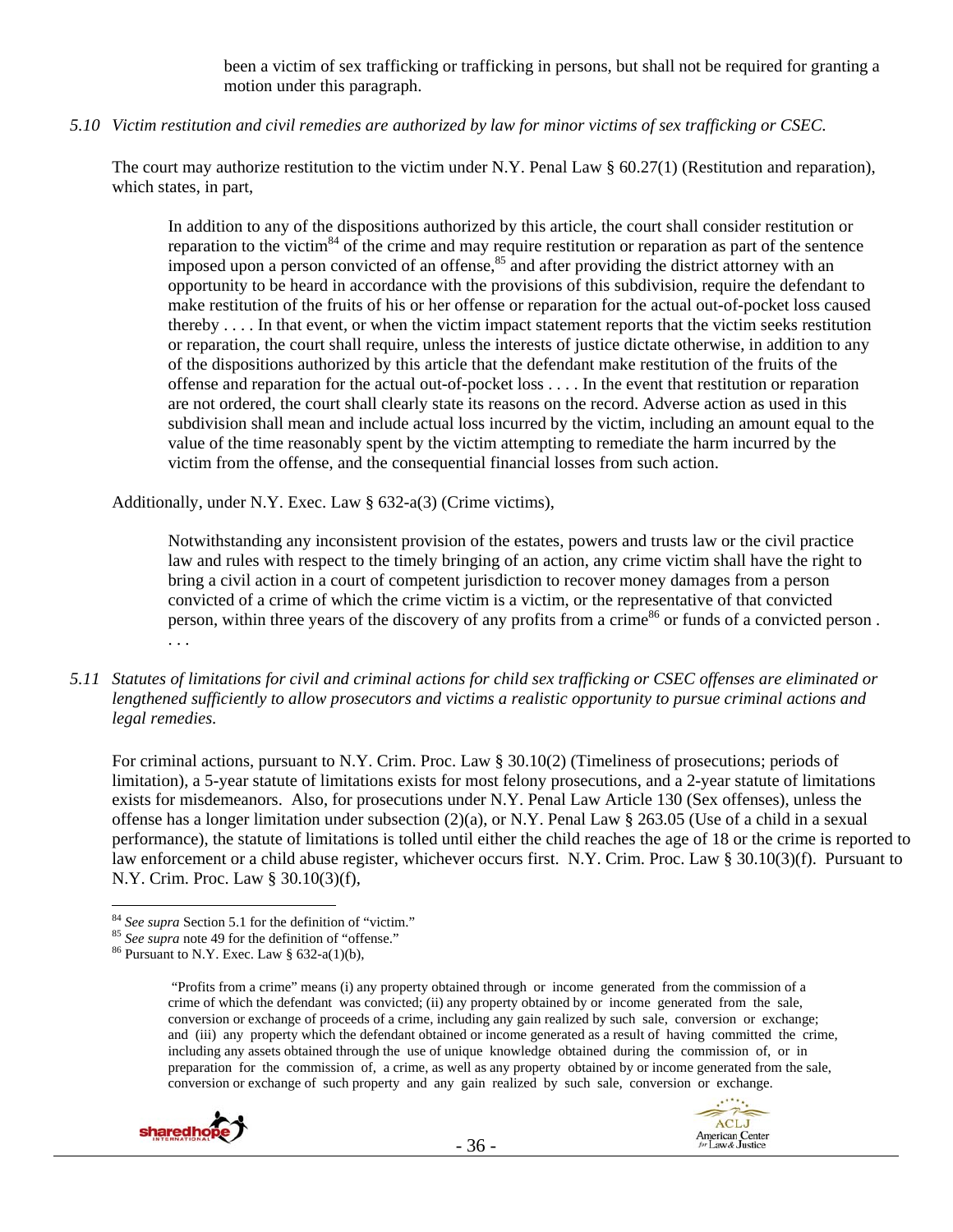Notwithstanding the provisions of subdivision two, the periods of limitation for the commencement of criminal actions are extended as follows in the indicated circumstances:

. . . . (f) For purposes of a prosecution involving a sexual offense as defined in article one hundred thirty of the penal law [Sex offenses], other than a sexual offense delineated in paragraph (a) of subdivision two of this section, committed against a child less than eighteen years of age . . . or use of a child in a sexual performance as defined in section 263.05 [Use of a child in a sexual performance] of the penal law, the period of limitation shall not begin to run until the child has reached the age of eighteen or the offense is reported to a law enforcement agency or statewide central register of child abuse and maltreatment, whichever occurs earlier.

For civil actions, pursuant to N.Y. C.P.L.R. Law § 213-b (Action by a victim of a criminal offense), a 7-year statute of limitations applies for actions arising under convictions for crimes in general, and a 10-year statute of limitations applies for actions arising under convictions for a "specified crime."<sup>87</sup>

5.11.1 Recommendation: Amend N.Y. Crim. Proc. Law § 30.10(3)(f) to include N.Y. Penal Law § 230.34 (Sex trafficking) and other CSEC offenses as crimes for which the statute of limitations can be extended when the victim is under 18.

# Framework Issue 6: Criminal justice tools for investigation and prosecutions

# *Legal Components:*

- *6.1 Training on human trafficking and domestic minor sex trafficking for law enforcement is statutorily mandated.*
- *6.2 Single party consent to audiotaping is permitted in law enforcement investigations.*
- *6.3 Domestic minor sex trafficking investigations may use wiretapping to investigate the crime.*
- *6.4 Using a law enforcement decoy posing as a minor to investigate buying or selling of commercial sex acts is not a defense to soliciting, purchasing, or selling sex with a minor.*
- *6.5 Using the Internet to investigate buyers and traffickers is a permissible investigative technique.*
- *6.6 Law enforcement and child welfare agencies are mandated to promptly report missing and recovered children. \_\_\_\_\_\_\_\_\_\_\_\_\_\_\_\_\_\_\_\_\_\_\_\_\_\_\_\_\_\_\_\_\_\_\_\_\_\_\_\_\_\_\_\_\_\_\_\_\_\_\_\_\_\_\_\_\_\_\_\_\_\_\_\_\_\_\_\_\_\_\_\_\_\_\_\_\_\_\_\_\_\_\_\_\_\_\_\_\_\_\_\_\_\_*

# *Legal Analysis:*

*6.1 Training on human trafficking and domestic minor sex trafficking for law enforcement is statutorily mandated.* 

New York does not legislatively mandate training, but training is mentioned as an option for certain localities. Specifically, under N.Y. Soc. Serv. Law § 447-b(6) (Services for exploited children),

The local social services commissioner may, to the extent that funds are available, in conjunction with the division of criminal justice services and local law enforcement officials, contract with an appropriate not-for-profit agency with experience working with sexually exploited children to train law enforcement officials who are likely to encounter sexually exploited children in the course of their law enforcement duties on the provisions of this section and how to identify and obtain appropriate services for sexually exploited children. Local social services districts may work cooperatively to provide such training and such training may be provided on a regional basis. The division of criminal justice services

 $\overline{a}$ <sup>87</sup> "Specified crime" is defined in N.Y. Exec. Law § 632-a(1)(e) as including Class B felonies and violent felony offenses as defined in N.Y. Penal Law § 70.02(1), which includes certain sex offenses listed in Article 130.

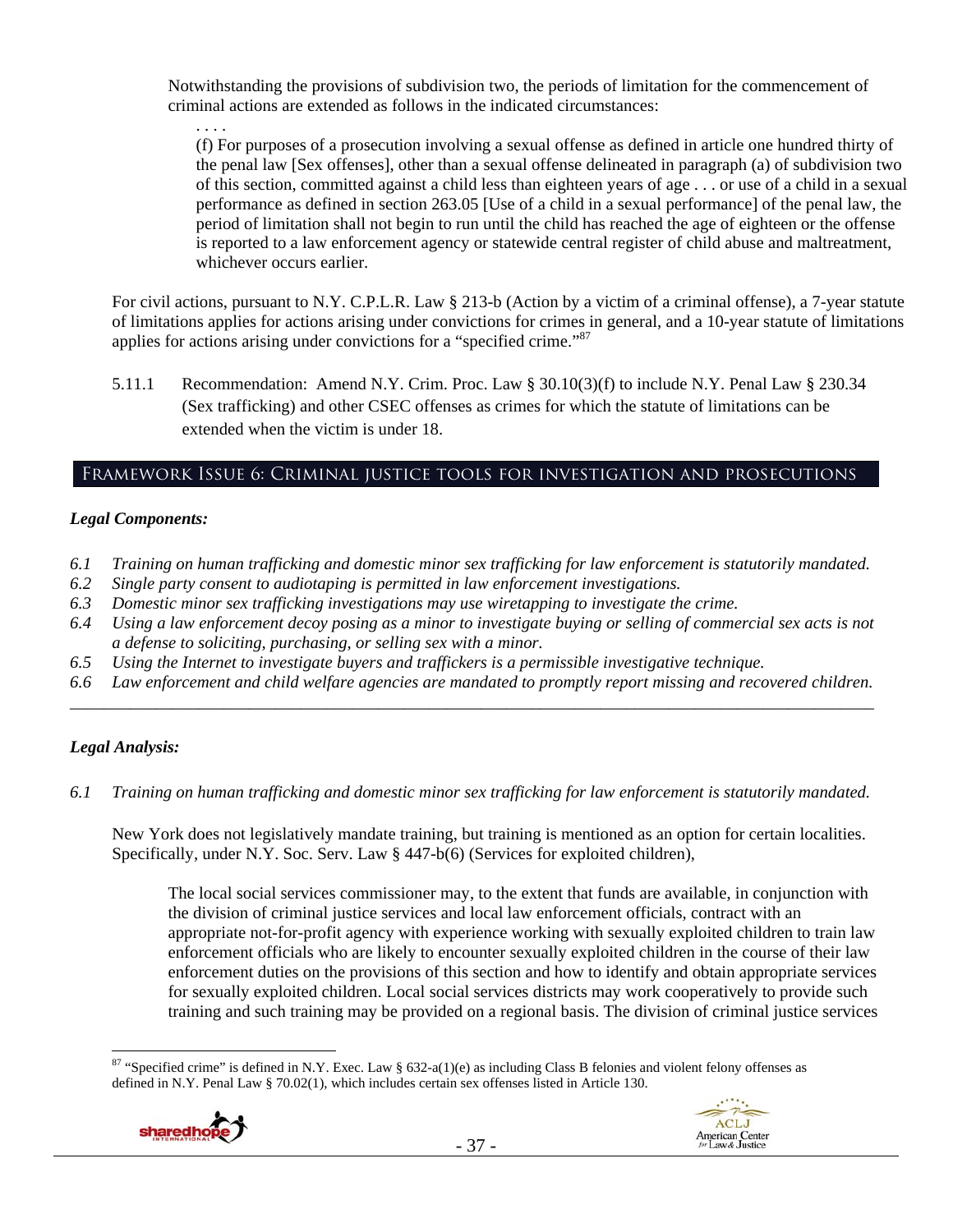shall assist local social services districts in obtaining any available funds for the purposes of conducting law enforcement training from the federal justice department and the office of juvenile justice and delinquency prevention.

6.1.1 Recommendation: Mandate training on domestic minor sex trafficking for law enforcement.

# *6.2 Single party consent to audiotaping is permitted in law enforcement investigations.*

New York allows for single party consent to audiotaping. N.Y. Penal Law § 250.05 (Eavesdropping ) states, "A person is guilty of eavesdropping when he unlawfully engages in wiretapping, mechanical overhearing of a conversation, or intercepting or accessing of an electronic communication." Pursuant to N.Y. Penal Law § 250.00 (Eavesdropping; definition of terms),

1. "Wiretapping" means the intentional overhearing or recording of a telephonic or telegraphic communication by a person other than a sender or receiver thereof, without the consent of either the sender or receiver, by means of any instrument, device or equipment.

2. "Mechanical overhearing of a conversation" means the intentional overhearing or recording of a conversation or discussion, without the consent of at least one party thereto, by a person not present thereat, by means of any instrument, device or equipment.

. . . .

6. "Intercepting or accessing of an electronic communication" and "intentionally intercepted or accessed" mean the intentional acquiring, receiving, collecting, overhearing, or recording of an electronic communication, without the consent of the sender or intended receiver thereof, by means of any instrument, device or equipment, except when used by a telephone company in the ordinary course of its business or when necessary to protect the rights or property of such company.

# *6.3 Domestic minor sex trafficking investigations may use wiretapping to investigate the crime.*

N.Y. Penal Law § 250.05 (Eavesdropping ) states, "A person is guilty of eavesdropping when he unlawfully engages in wiretapping, mechanical overhearing of a conversation, or intercepting or accessing of an electronic communication." N.Y. Penal Law § 250.00(1) (Eavesdropping; definitions of terms) defines "wiretapping" as "the intentional overhearing or recording of a telephonic or telegraphic communication by a person other than a sender or receiver thereof, without the consent of either the sender or receiver, by means of any instrument, device or equipment."

Pursuant to N.Y. Crim. Proc. Law § 700.10(1), "Under circumstances prescribed in this article, a justice may issue an eavesdropping warrant or a video surveillance warrant upon ex parte application of an applicant who is authorized by law to investigate, prosecute or participate in the prosecution of the particular designated offense which is the subject of the application." "Designated offense" is defined in N.Y. Crim. Proc. Law § 700.05(8) as including § 230.34 (Sex trafficking), § 230.32 (Promoting prostitution in the first degree), or § 230.30 (Promoting prostitution in the second degree).

*6.4 Using a law enforcement decoy posing as a minor to investigate buying or selling of commercial sex acts is not a defense to soliciting, purchasing, or selling sex with a minor.* 

New York has not codified that the use of a law enforcement decoy is allowable. N.Y. Penal Law § 40.05 (Entrapment) further states that "it is an affirmative defense that the defendant engaged in the proscribed conduct because he was induced or encouraged to do so by a public servant, or by a person acting in cooperation with a public servant, seeking to obtain evidence against him for purpose of criminal prosecution . . . ." It is important to note that the statute also states, "Conduct merely affording a person an opportunity to commit an offense does not constitute entrapment." N.Y. Penal Law § 40.05.



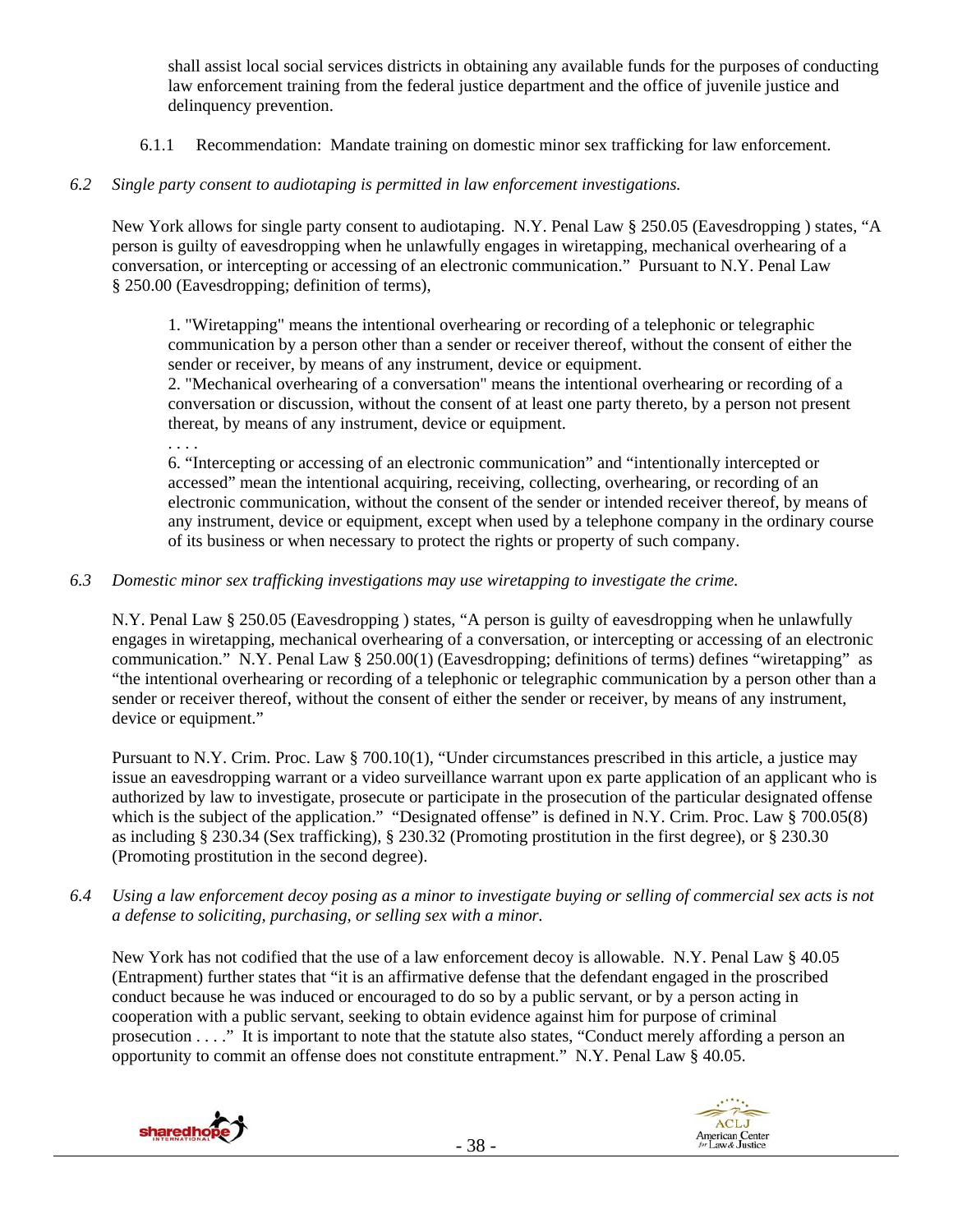- 6.4.1 Recommendation: Amend N.Y. Penal Law § 120.70 (Luring a child) to state that it is not a defense that the person solicited was in fact an undercover officer posing as a minor.
- *6.5 Using the Internet to investigate buyers and traffickers is a permissible investigative technique.*

New York has also not codified the permissibility of the use of the Internet as an investigative technique for sex trafficking.

- 6.5.1 Recommendation: Amend N.Y. Penal Law § 235.22 (Disseminating indecent material to a minor) to state that it is not a defense that the person solicited was in fact an undercover officer posing as a minor.
- *6.6 Law enforcement and child welfare agencies are mandated to promptly report missing and recovered children.*

New York has established a statewide central register for missing children. N.Y. Exec. Law § 837-e (Statewide central register for missing children) establishes "through electronic data processing and related procedures, a statewide central register for missing children<sup>88</sup> which shall be compatible with the national crime information center register maintained pursuant to the federal missing children act of nineteen hundred eighty-two  $\dots$ ."

Once a child has been reported to the register, the division is responsible for a number of things, including notifying the head of the relevant department of health and requesting that birth certificate records be flagged and notifying the child's most recent school and requesting that the child's schooling record be flagged. N.Y. Exec. Law § 837-e(1-a). Once a missing child is found, the relevant department of health and school shall be notified if records were flagged, and, pursuant to N.Y. Exec. Law § 837-e(6),

[T]he superintendent of state police, sheriff, chief of police, coroner or medical examiner, or other criminal justice agency shall purge and destroy identifying material contained in such records and documents with respect to such person which are made and maintained pursuant to this section and shall report to the division that the person has been found and that the identifying materials contained in such records and documents have been so purged or destroyed....

Additionally, pursuant to N.Y. Exec. Law § 837-m (Reporting duties of law enforcement departments with respect to missing children),

The chief of every police department, each county sheriff and the superintendent of state police shall report, at least semi-annually, to the division with respect to specified cases of missing children that are closed. Such reports shall be in the form and manner prescribed by the division and shall contain such information as the division deems necessary including, but not limited to, information regarding recovered children who were arrested, children who were the victims of criminal activity or exploitation and children who were found deceased and information regarding the alleged abductor or killer of such children.

Original Version: January 31, 2012

 $\overline{a}$ <sup>88</sup> "Missing child" is defined in N.Y. Exec. Law § 837-e(1) as "any person under the age of eighteen years missing from his or her normal and ordinary place of residence and whose whereabouts cannot be determined by a person responsible for the child's care and any child known to have been taken, enticed or concealed from the custody of his or her lawful guardian by a person who has no legal right to do so."